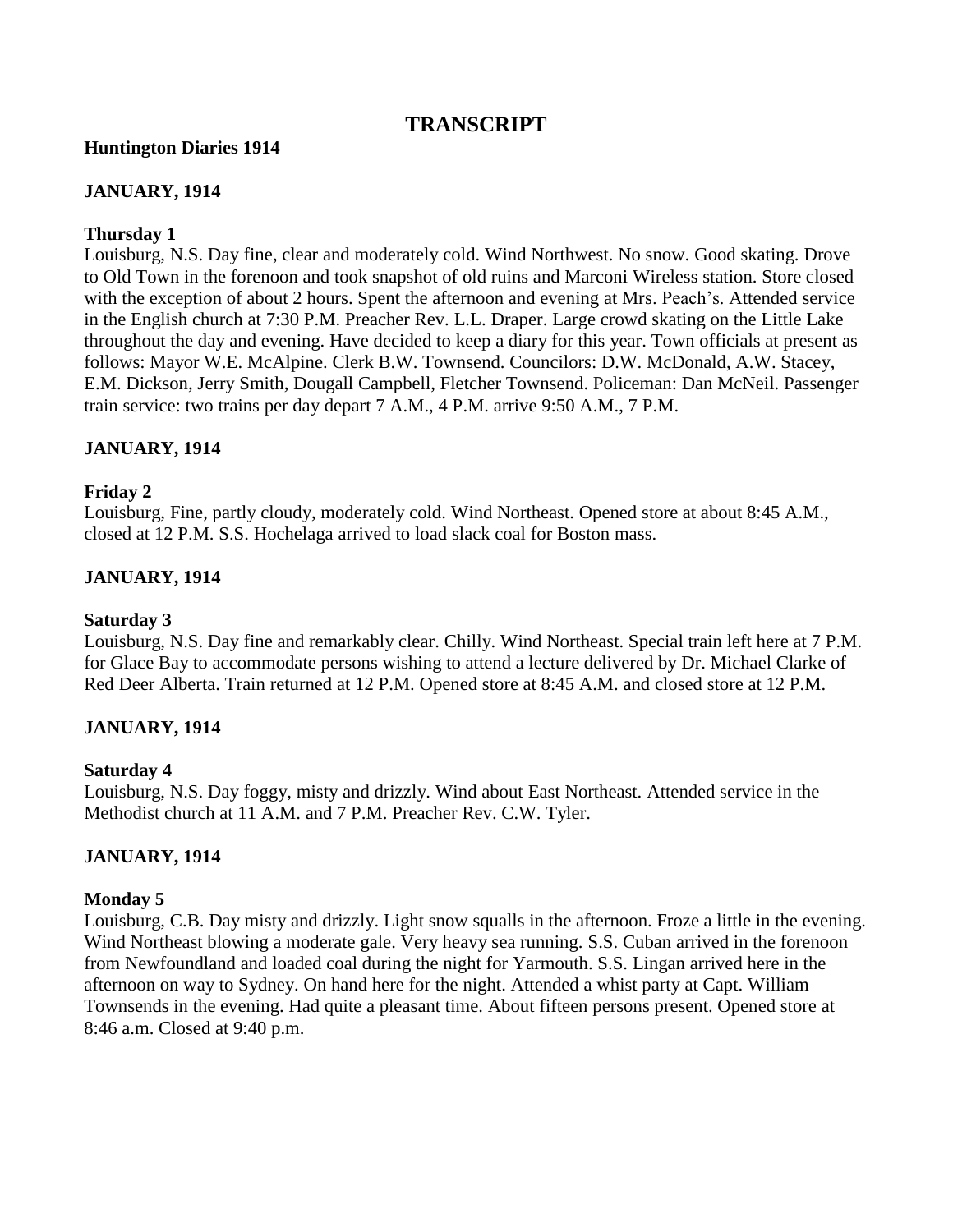## **JANUARY, 1914**

#### **Tuesday 6**

Louisburg, C.B. Day cloudy and chilly. Wind about North, Northeast. Blowing strong breeze. Very little frost, no snow.

#### **JANUARY, 1914**

#### **Wednesday 7**

Louisburg, C.B. Day fine and very mild. Partly cloudy. Wind Southwest. Was skating on the Little lake in the evening. Beautiful, fine and mild night. Skating good. Steamers "Easington" and "Astarte" arrive in the early morning to load coal.

### **JANUARY, 1914**

#### **Thursday 8**

Louisburg, C.B. Day fine, calm and very mild. Cloudy. Wind variable. Light frost during the night. Was skating on the Little Lake in the evening. Fine, calm, mild night.

#### **JANUARY, 1914**

#### **Friday 9**

Louisburg, C.B. Day fine, very mild and calm. Wind variable, Southwest in the evening, looking like a storm. Was skating on the Little Lake in the evening. Quite a large crowd on the ice, skating good. S.S. Stigstad arrived in the afternoon loading slack coal for Boston.

#### **JANUARY, 1914**

#### **Saturday 10**

Louisburg, C.B. Day stormy. Snowed moderately all day. Heavy drifts, snow and sleet. Wind Easterly shifting o about North/ Northeast in the evening. Snowfall about 3 or 4 inches, no frost. Colder during the night. Snow squalls. Heaviest snowfall this season so far.

#### **JANUARY, 1914**

#### **Sunday 11**

Louisburg, C.B. Day fine. Fresh Northerly Wind. Enough snow for good sleighing. First of the season. S.S. Stigstad sailed for Boston with load of coal. Last trip for this season. Shipping dull. The following boats at the Dominion Coal Co. have laid up. Steamers "Cape Breton", "Louisburg", "Corunna", "Caramina", "Cabot", "Nevada" and "Heathcote". S.S. Cohan arrived from Yarmouth. Attended service in the Methodist church at 11 A.M. Preacher Rev. C.W. Tyler. English church at 7 P.M. Preacher Rev. T. H. Draper. Rev. Howard Laurence conducted service in the Methodist church in the evening.

#### **JANUARY, 1914**

**Monday 12**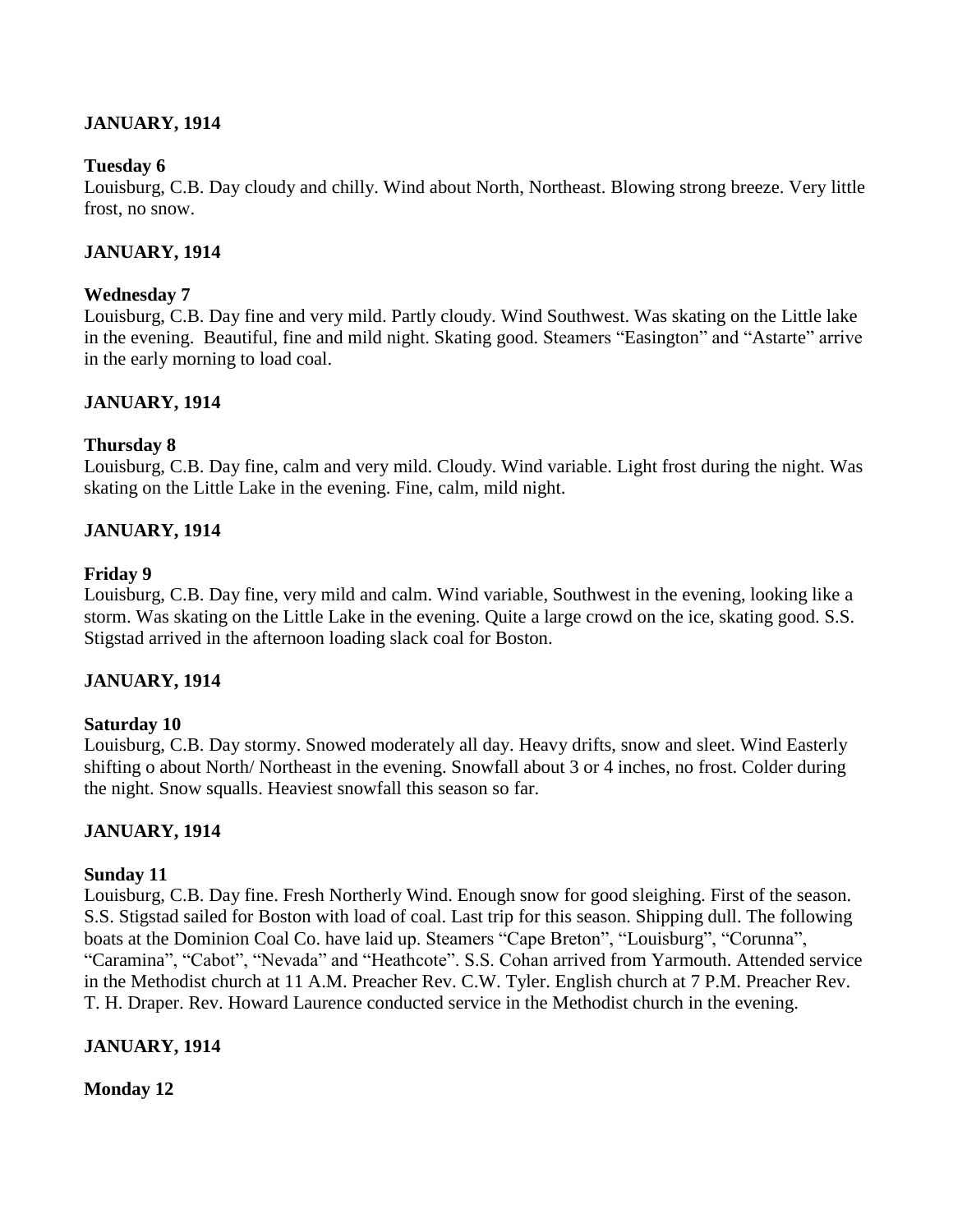Louisburg, C.B. Day fine. Wind Northwest. Ideal winter day. Good sleighing, not very cold. Beautiful night, clear and moonlight. Clouded up late in the night. Wind shifting to Easterly. Looking like a storm. Attended a card party and dance at Alex Bate"s in the evening. Quite a large number present and a very pleasant evening spent.

# **JANUARY, 1914**

### **Tuesday 13**

Louisburg, C.B. Snow squalls in the forenoon. Windy. Drifting, moderately cold. Wind about North Northeast. County council met in Sydney today. First meeting since election on Nov.  $4^{th}/13$ . Ballot for election of warden resulted in 12 votes each for H.C.V. Levatte of Louisburg and Neil Ferguson of Marion Bridge. Council adjourned until tomorrow when another attempt will be made to choose a warden. Personnel of present council as follows: District No. 1 R.J. McDonald, No. 2 Jacob Andrews, No. 3 Neil J. Ferguson, No. 4 Dr. N. McDonald, No. 5 James B. Campbell, No. 6 H.C.V. Levatte, No. 7 John Grant, No. 8 P.S. McNeil, No. 9 S.O. Handly, No. 10 G.G. Broderick, No.11 Alonzo McDonald, No. 12 Norman Ferguson, No. 13 M.A. McPherson, No. 14 Alex Cameron, No. 15 D.J. McDonald, No. 16 William Burke, No. 17 Heber Huntington, No. 18 Rod Gillis, No. 19 Angus Curry, No. 20 D. H. W. McLean, No. 21 Wm. K. McVicar, No. 22 Archie McKinnon, No. 23 Luke Day, No. 24 A.R. McDonald.

# **JANUARY, 1914**

### **Wednesday 14**

Louisburg, C.B. Day fine and moderately cold. Wind Northwest. Ballot for election of warden for County Council again results in a deadlock. Vote stood same as yesterday. 12 for H.C.V. Levatte and 12 for Neil Ferguson. Lt. Governor asked to settle matter. Council adjourned until Friday awaiting reply. R.M.S "Cobequid" Capt. Hanson discovered ashore on Trinity Edges near Yarmouth, N.S. Passengers and crew rescued by Steamers "Westpan" and "John L. Cairn" after a very narrow escape from all being lost. 106 passengers and crew. No lives lost. S.S. "Cobequid" ran ashore yesterday morning on voyage from Demerera to St. John in snow storm. Sent out calls for assistance by wireless but owing to thick weather much difficulty experienced in locating her.

# **JANUARY, 1914**

# **Thursday 15**

Louisburg, C.B. Day fine and clear. Wind north west moderately cold. Beautiful winter day. S.S. "Astarte" arrived from Portland. Loading coal for St. John.

# **JANUARY, 1914**

### **Friday 16**

Louisburg, C.B. Day fine clear and mild. Excellent sleighing and beautiful winter weather. Wind north west. County council which had adjourned from Wednesday again assembled in the council Chamber, Sydney. But as no word had been received from the Governor in council respecting the appointing of a warden it was decided to adjourn until Monday evening next. S.S. Lingan. Capt. Garbuto arrived from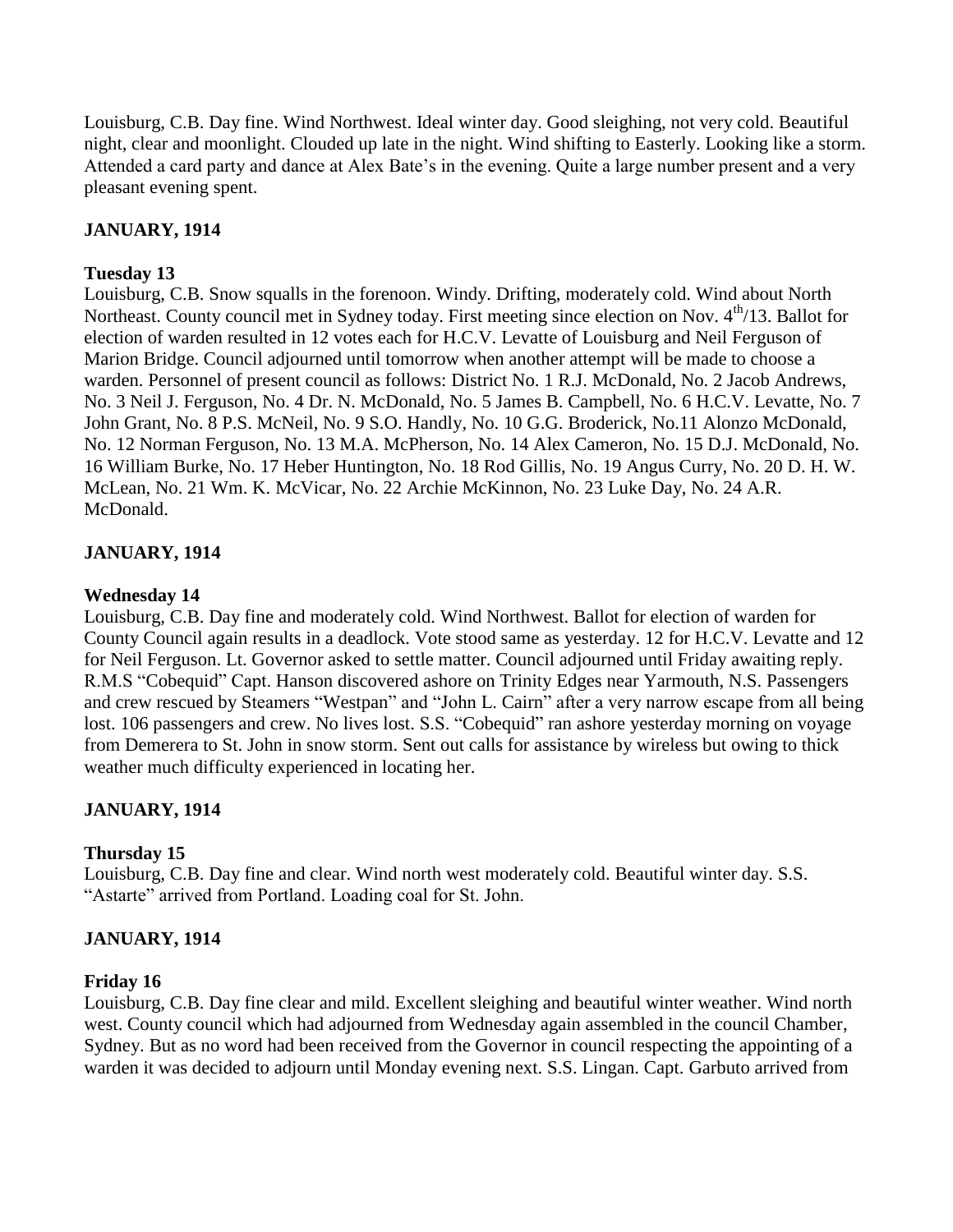Portland and is loading slack coal for Boston. S.S. Astarte sailed at about 11 A.M. for St. John N.B. Coal laden. Began storing ice today. Ice about 11 inches thick.

## **JANUARY, 1914**

### **Saturday 17**

Louisburg, C.B. Day cloudy and mild. Wind Easterly. Looking like a storm. Mr. D.M. Curry County Clerk received a message yesterday afternoon stating that H.C.V. Levatte had been appointed Warden for the county. Thus ending the deadlock in the council which existed since last Tuesday. S.S. Lingan sailed for Boston this morning.

### **JANUARY, 1914**

### **Sunday 18**

Louisburg, C.B. Day very stormy and disagreeable. Snowed and drifted all day. Wind about North North east blowing a gale. Worst storm of the season so far. Snowfall about 6 inches. Attended the following church services: Methodist at 11A.M. Preacher Rev. C.W. Tyler. Presbyterian at 7 P.M. Preacher Rev. Mr. Burgess. No service in the Methodist church in the evening owing to the severity of the storm.

# **JANUARY, 1914**

### **Monday 19**

Louisburg, C.B. Day fine, clear and cold. Strong Northwest wind. Steamer Lindafell Capt. Fortune arrived from Portland, Maine. Bunkered and sailed for England. Attended supper and dance in Masonic Hall given under the auspices of the Loyal True Blue Association in aid of the Glace Bay General Hospital in the evening. County council, which had adjourned from Friday, resumed business in the evening with H.C.V. Levatte as warden. Election got Deputy Warden resulted in R. J. McDonald being elected.

### **JANUARY, 1914**

### **Tuesday 20**

Louisburg, C.B. Day fine, clear and moderately cold. Wind Northwest.

### **JANUARY, 1914**

# **Wednesday 21**

Louisburg, C.B. Day cloudy and dull. Chilly wind Southeast. Began to snow at about 4 P.M. Fierce snowstorm raged during the evening. Snowfall about 5 or 6 inches. S.S. Easington, Capt. Stevenson arrived from St. John during the night to load coal. Lord Strathacona, High Commissioner in Canada died today in London, England aged 98 years.

### **JANUARY, 1914**

**Thursday 22**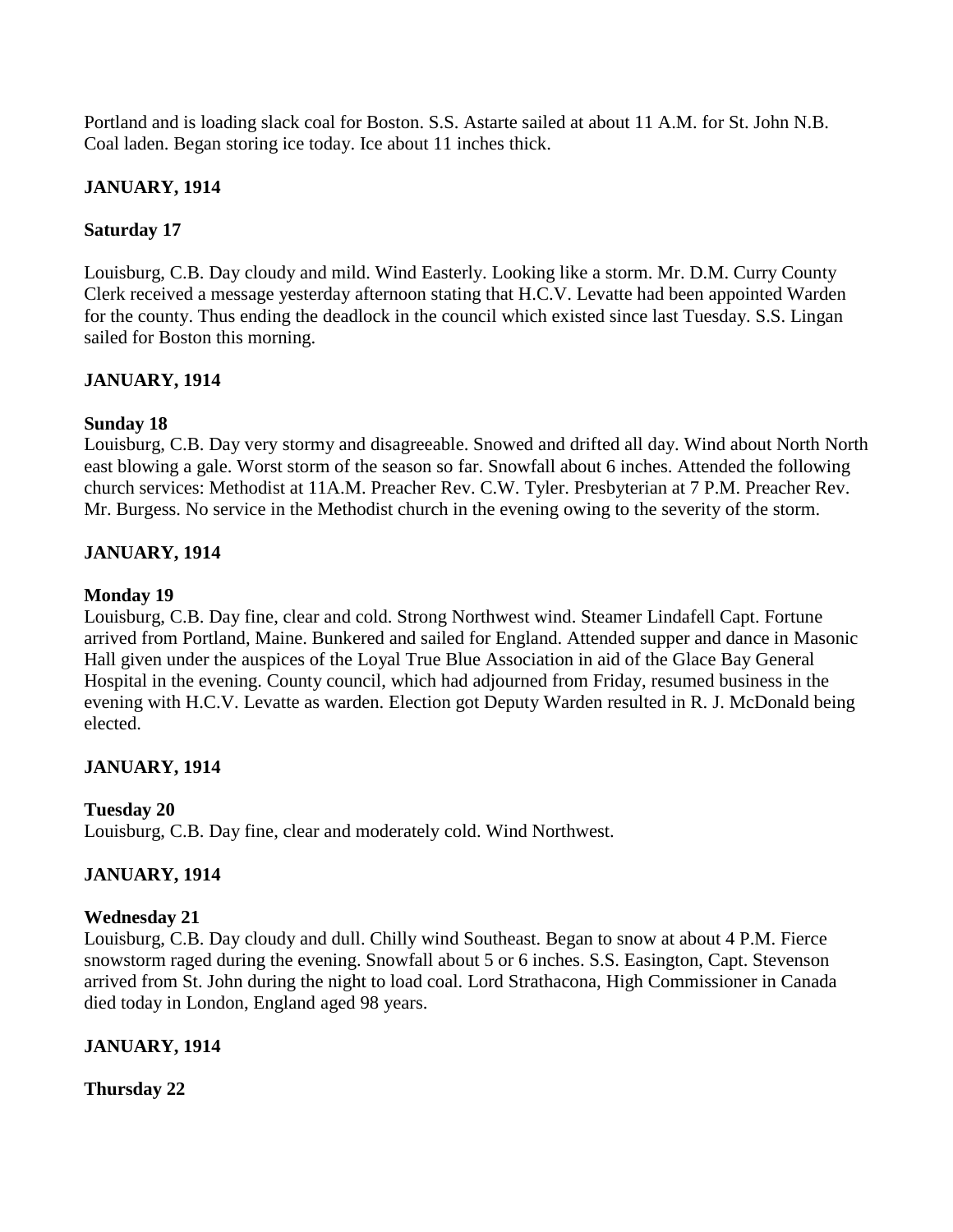Louisburg, C.B. Day fine and clear. Moderately cold. Wind Northwest. Attended a dance in Masonic hall in the evening. Given in honor of Mr. S.E. Kyte, teller in the Royal Bank of Canada who is being transferred to the Halifax Branch of the above institution. About 75 persons present. Dancing kept up until a late hour. Everybody seeming to enjoy themselves. S.S. Easington sailed for Rockland, coal laden.

## **JANUARY, 1914**

### **Friday 23**

Louisburg, C.B. Day fine and clear. Moderately cold. Wind Northwest. S.S. Louisburg. Capt. Marsters which had been laid up at Halifax for the last few weeks arrived. Loaded coal and sailed for Portland, Maine.

### **JANUARY, 1914**

### **Saturday 24**

Louisburg, C.B. Day very mild. Cloudy and foggy, misty. Light showers of rain in the evening.

### **JANUARY, 1914**

### **Sunday 25**

Louisburg, C.B. Day stormy. Rained nearly all day. Foggy. Thawed off nearly all the snow and spoiled the sleighing. Streets very slushy. Wind Southwest changing to Northerly in the evening. Froze some during the night and blew a gale. S.S. Astarte arrived in the early morning. Ran ashore near to Old McAlpin Wharf. Floated in the afternoon not damaged to any extent. Attended service in the Methodist church at 11 A.M. and 7 P.M. Preacher Rev. C.W. Tyler. Attendance very small on account of the storm. Only 8 present at the morning service.

### **JANUARY, 1914**

### **Monday 26**

Louisburg, C.B. Day fine and clear in the morning. Clouded up in the early part of the day. Wind changing to Southeast, chilly. Looking like a storm. S.S. Lingan arrived from Boston to load coal.

### **JANUARY, 1914**

### **Tuesday 27**

Louisburg, C.B. Day fine, cloudy and mild. Wind Southeast. S.S. Lingan sailed for Boston with a load of slack coal. S.S. Astarte sailed for Portland coal laden. The following nominations for Town elections which take place next Tuesday were filed today: For Mayor, W.E. McAlpine. For Councillors, D.W. McDonald, A.W. Stacey, and Jeremiah Smith. As there is only one nomination for mayor and nomination for councilors to fill three vacancies, all of the above candidates will be retuned by acclamation. Hockey game played on Jarrets Barrichois in the afternoon between teams composed of the Marconi Station operators and the Town boys, resulting in a victory for the home team by a score of 3-0.

### **JANUARY, 1914**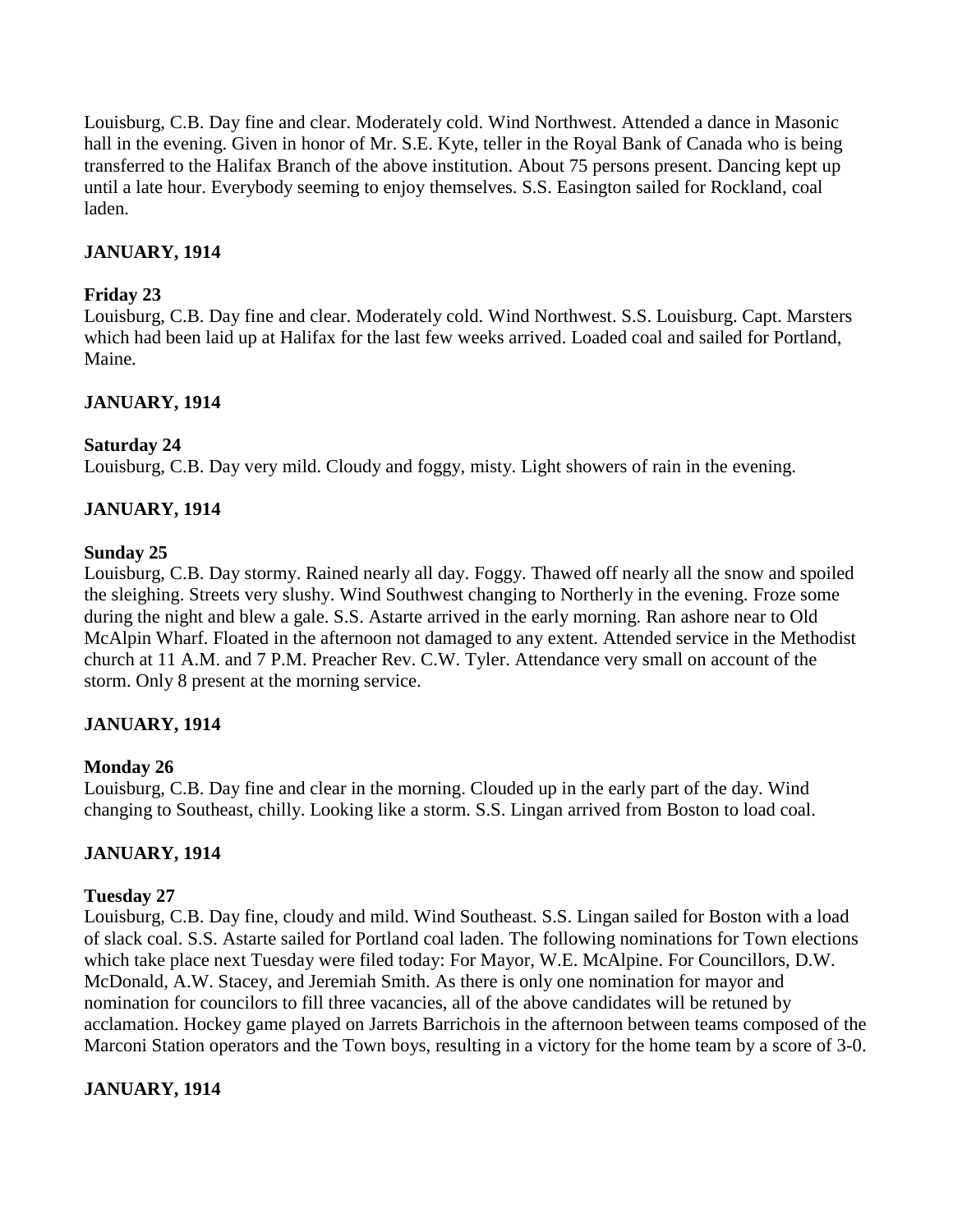### **Wednesday 28**

Louisburg, C.B. Day stormy. Began to rain at about 10 A.M. Foggy and mild. Wind Southerly. Began to snow at about 4 P.M. Wind changing to Northeast blowing a moderate gale. Cleared off fine at about 9 P.M. Snowfall about 2 inches. Barge Kaliva sailed for Halifax with load of Broughton coal, in tow of tug Cruzier. Steamer Edenhall Capt. Johnson London to New York arrived. Took bunker coal and proceeded on her voyage.

### **JANUARY, 1914**

### **Thursday 29**

Louisburg, C.B. Day fine, clear and moderately cold. Wind Northeast. Cloudy and dull in the afternoon and evening. Wind changing to Southeast. South and Southwest. Storm threatening. S.S. Easington arrived from Rockland. Loading coal for Halifax.

### **JANUARY, 1914**

### **Friday 30**

Louisburg, C.B. Snowed a little and rained in the early morning. Very mild. Thawing all day. Streets wet and slippery. Wind Southwest changing to Northwest in the evening. Froze during the night. Attended choir practice at Mrs. Mitchell"s in the evening. S.S. Louisburg arrived from Portland. S.S. Munroe run down and sunk by S.S. Nantucket on voyage from Norfolk, V.A. to Boston Mass. 41 lives lost.

### **JANUARY, 1914**

### **Saturday 31**

Louisburg, C.B. Day fine and clear. Moderately cold. Wind Northwest- cloudy in the evening. Wind changing to Easterly. Storm threatening. S.S. Louisburg sailed for Portland with cargo of coal. Hockey game played on Old Town Barrichois in the afternoon between teams composed of employees of the Marconi station and the Town Boys, resulting in a victory for the Louisburg Boys by a score of 2-1.

### **FEBRUARY, 1914**

### **Sunday 1**

Louisburg, C.B. Began to snow at about 12:30 A.M. Snowfall about 2 inches ending in rain. Very mild throughout the day. Foggy in the forenoon. Wind Southwest. Cleared up in the afternoon. Wind changing to Northwest. Froze a little during the night. Attended service in the Methodist church at 11 A.M. and 7 P.M. Preacher Rev. C. W. Tyler. Spent the afternoon at Angus McIntosh"s.

### **FEBRUARY, 1914**

### **Monday 2**

Louisburg, C.B. Day fine, moderately cold. Wind Northwest. Good sleighing around town. S.S. Heathcote Capt. Muir arrived from St. John, N.B. S.S. Astarte arrived from Portland, Maine. S.S. Lingan arrived from Boston Mass. Attended whist party at Capt. P.J. Wilcox"s in the evening. Dan McNeil,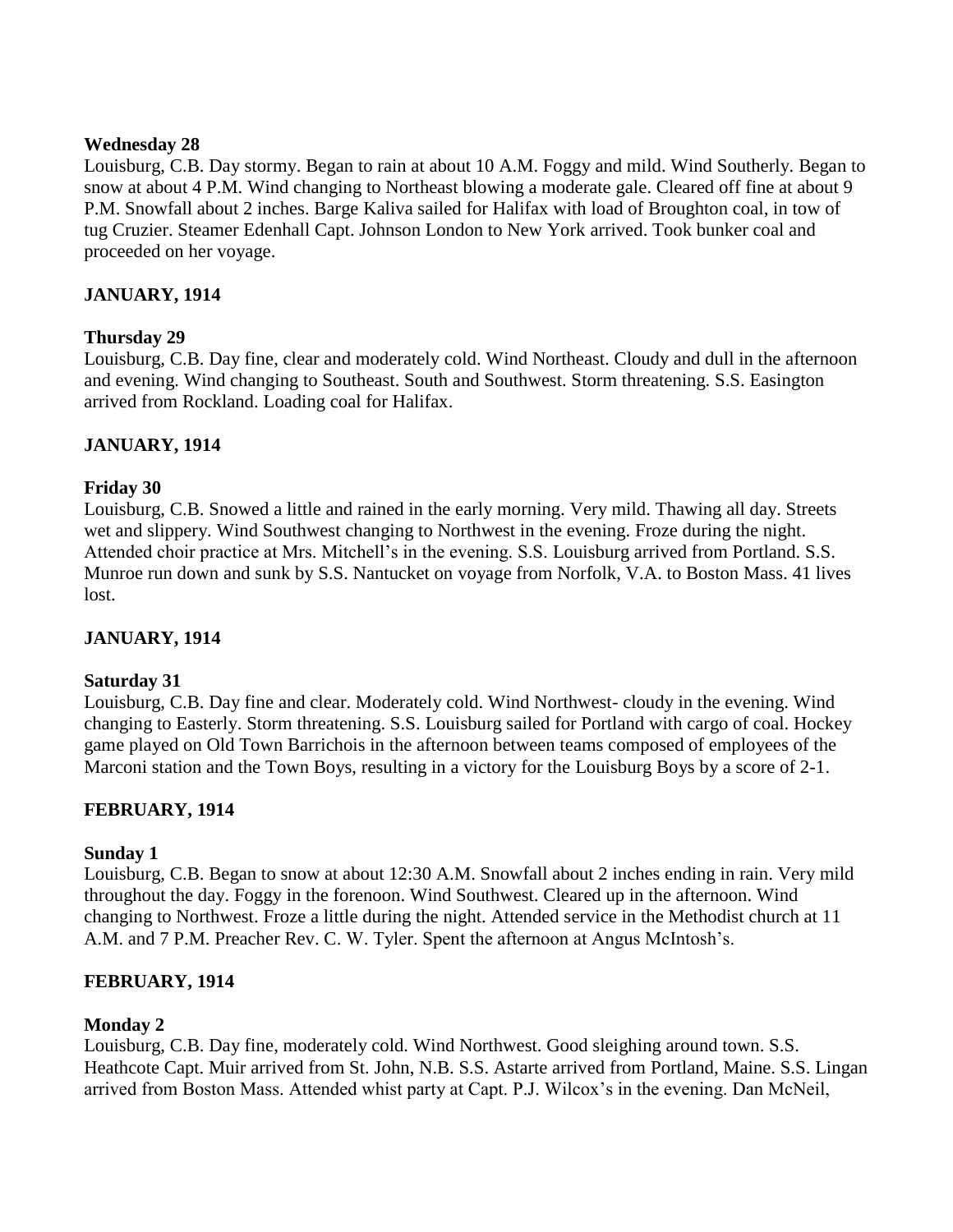Town policeman married at Glace Bay to Mrs. Ferguson of Mira. Returned home on evening train. Neil Murphy, Dominion Coal Co. Policeman, transferred to Sydney. Finished storing ice today, about 30 tons in all.

# **FEBRUARY, 1914**

## **Tuesday 3**

Louisburg, C.B. Day fine, Wind Northwest changing to Southwest in the afternoon. Cloudy. S.S. Lingan sailed for Boston, coal laden. S.S. Heathcote sailed for St. John, coal laden. Town Election Day. All candidates returned by acclamation. Mayor: W.E. McAlpine. Councilors: A.W. Stacey. D.W. McDonald and Jeremiah Smith. Result of elections for mayor in other towns in this county as follows: North Sydney Mr. Kelly, reelected, Sydney Mines Mr. Stewart reelected and Dominion, Mr. McLean. John Kehoe married to Miss Leonard of Mainadieu.

### **FEBRUARY, 1914**

### **Wednesday 4**

Louisburg, C.B. Cloudy and very mild, calm. Light snow squalls in the afternoon. Misty, thawing. Wind Southwest. S.S. Astarte sailed for Rockland coal laden.

### **FEBRUARY, 1914**

### **Thursday 5**

Louisburg, C.B. Day fine. Cloudy and chilly. Wind Easterly. Attended on "At Home" in the English church given by Rev. L.H. Draper and ladies of the congregation. Quite a large gathering and a very pleasant evening spent. Musical programme rendered during the evening. Those taking part as follows: Mr. Jones of Sydney, J.A. McDonald, Mr. Kellend, Fletcher Townsend and myself. Speeches by the following: Rev. Mr. Tyler, Rev. M. J. Walker, Rev L.H. Draper and Rev. McDonald.

### **FEBRUARY, 1914**

### **Friday 6**

Louisburg, C.B. Day fine and moderately cold. Remarkably clear. Beautiful winter day. Wind Northwest. Good sleighing. S.S. Louisburg arrived from Portland. Loaded coal and sailed for Portland. S.S. Easington arrived from Halifax.

### **FEBRUARY, 1914**

### **Saturday 7**

Louisburg, C.B. Day stormy. Fierce snowstorm. Started at about 8 A.M. ending in hail and rain in the afternoon. Misty. Heavy rain during the evening. Snowfall bout 5 inches. Streets slushy. Wind Southeast and South.

### **FEBRUARY, 1914**

### **Sunday 8**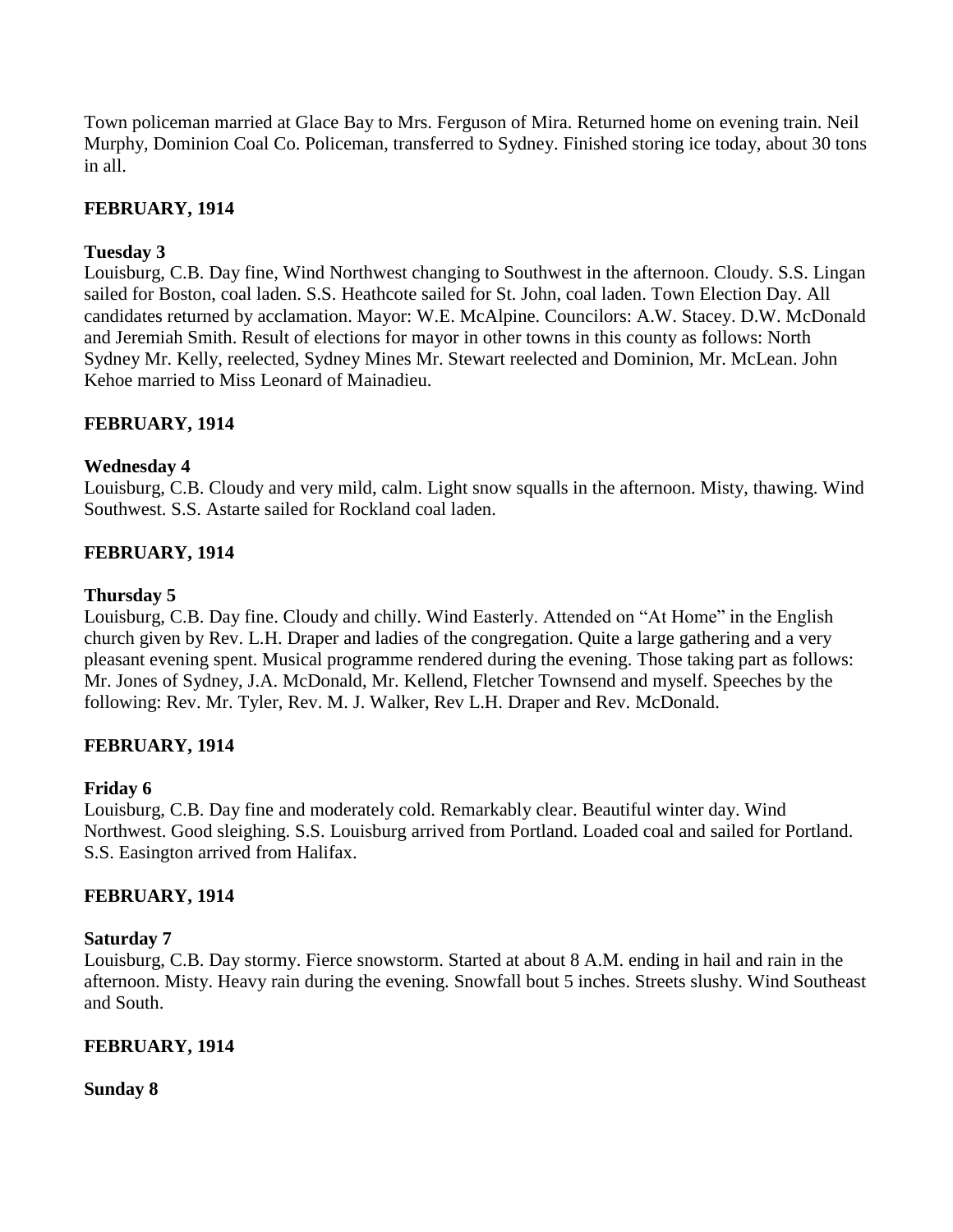Louisburg, C.B. Day fine and mild. Streets slushy and slippery. Wind West and northwest. Windy in the evening and freezing a little. Attended service in the Methodist church at 11 A.M. and 7 P.M. Preacher Rev. C.W. Tyler. S.S. Easington sailed for Halifax coal laden. Spent part of the afternoon and had tea at Angus McIntosh"s.

## **FEBRUARY, 1914**

### **Monday 9**

Louisburg, C.B. Day fine, clear and cold. Very windy. Wind Northwest. S.S. Hochelaga arrived from St. John, N.B. S.S. Lingan arrived from Boston. The new Sydney ferry boat Electronic, Yarmouth to Sydney called here for shelter and remained all night. The Electronic is intended for the ferry service between Sydney and North Sydney. A party of about thirty coal shippers and trimmers came from Sydney on the 7 P.M. train to assist in loading S.S. Hochelaga. They will return by tomorrow mornings train.

### **FEBRUARY, 1914**

#### **Tuesday 10**

Louisburg, C.B. Day fine and cold. High wind. Wind West and Northwest. Cloudy in the afternoon. Thermometer reached the zero mark during the evening. Coldest this season so far. S.S. Electronic sailed for Sydney. S.S. "Kendal Castle" arrived off the harbor but was ordered to proceed to Sydney. Dominion Government steamer Stanly arrived during the night on way to Sydney.

### **FEBRUARY, 1914**

#### **Wednesday 11**

Louisburg, C.B. Day clear and very cold. Thermometer registering 4 below zero at 9 A.M. Kept near the zero mark all day. Dropped 4 below at about 4 P.M. and reached 10 below before midnight. Calm and moonlight in the evening. Wind Northwest. S.S. Morwenna arrived from Brazil, South America. Bunkered and sailed for St. John"s Newfoundland. S.S. Lingan sailed for Boston with load of coal. S.S. Hochelaga sailed for St. John, coal laden. Barge Lairgen in tour of tug Cruzier arrived from Halifax for to load coal. Government steamer Stanly sailed for Sydney to break the ice in the harbour and assist steamers to dock. Wolf Lodge I.O.G.L. held stick drive in the evening. Drove to Catalone.

### **FEBRUARY, 1914**

#### **Thursday 12**

Louisburg, C.B. Day fine and very cold. Coldest day for years. Lowest temperature during the 24 hours 14 below zero in the early morning. Highest temperature 4 below at about noon. Wind Northwest, blowing fresh breeze. Harbour all frozen over. The Cruzier sailed for Halifax in the morning, but had to return on account of icing up to badly. S.S. Heathcote arrived from St. John in the evening. Had considerable difficulty in docking on account of ice and \_\_\_ about the wharf. Loading coal for St. John. Bi-election for local legislature in Victoria County. Philip McLeod conservative candidate defeated John G. Morrison, Liberal by a majority of 34.

### **FEBRUARY, 1914**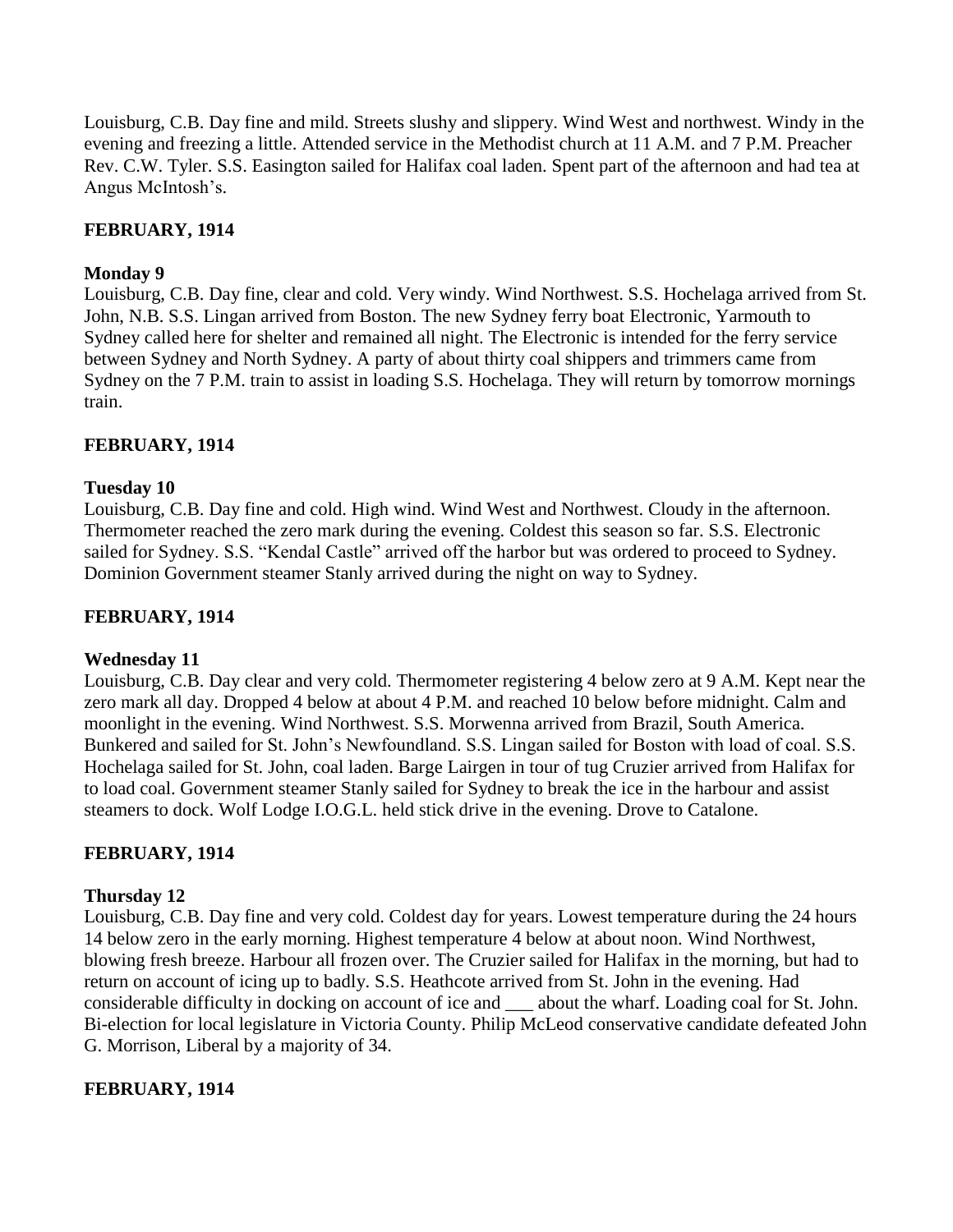## **Friday 13**

Louisburg, C.B. Day fine, clear and cold. Wind Northwest and North. S.S. Kiaara 4100 tons register. Capt. MacHie arrived for Bunker and part cargo of nails. One of the largest, if not the largest ships that ever visited this port. After taking bunker and cargo will proceed to St. John N.B. thence to Australia. The Kiaara arrived at Sydney yesterday morning but owing to severe weather and ice conditions would not risk remaining to load. S.S. Cynthiana Capt. Gorst, Portland Maine for Hull England called for bunker. S.S. Easington arrived from Halifax. Will load coal. S.S. Cape Breton, Capt. Kemp arrived this morning. First trip after having been laid up in Halifax for several weeks. Government steamer Stanly arrived from Sydney. Tug Douglas H. Thomas arrived from Sydney. Will likely remain her for a while.

# **FEBRUARY, 1914**

### **Saturday 14**

Louisburg, C.B. Day cloudy and dull and chilly. Began to snow at about 7:30 P.M. Terrific snow storm and gale of wind during the evening. Snowfall about 5 inches. Turned to rain at about midnight. Wind Southeast. S.S. Louisburg arrived from Portland Maine. S.S. Cape Breton and S.S. Easington sailed for Halifax with cargos of coal.

### **FEBRUARY, 1914**

### **Sunday 15**

Louisburg, C.B. Day fine and mild. Colder in the evening. Wind Southwest shifting to West and Northwest. Attended service in the Methodist church at 7 P.M. Preacher Rev. C.W. Tyler. No service in the Presbyterian church morning or evening. Spent part of the afternoon and had tea at Angus McIntosh's

### **FEBRUARY, 1914**

#### **Monday 16**

Louisburg, C.B. Day fine, clear and cold. Wind Northwest. Attended whist party and dance at Marconi Wireless Station in the evening. About forty persons present. Had a very nice time. Everybody seeming to enjoy themselves. Ladies prize won by Miss Dolly McPhee. Gentleman"s prize won by Mr. Carter. Booby prize won by John Bates. After whist was over dancing was indulged until the small hours of Tuesday morning.

#### **FEBRUARY, 1914**

#### **Tuesday 17**

Louisburg, C.B. Fierce snow storm and gale of wind started at about 2 A.M. Wind Southeast. Snowfall about 7 or 8 inches. Cleared off fine at about 7 a.m. Lovely and mild during the forenoon, Wind Southwest. Wind shifted to Northwest at about 1 P.M. Blowing a gale. Snowed and drifted all the afternoon and evening turning very cold. Arrived home from the ball at Marconi Station at about 3 A.M. in the midst of the storm. After a rather unpleasant drive, snowed so thick at times that we could barely see the road. However, all hands arrived home safely and none the worse for the outing. S.S. Kiaara Capt. MacHie sailed for St. Johns from there will proceed to Australia.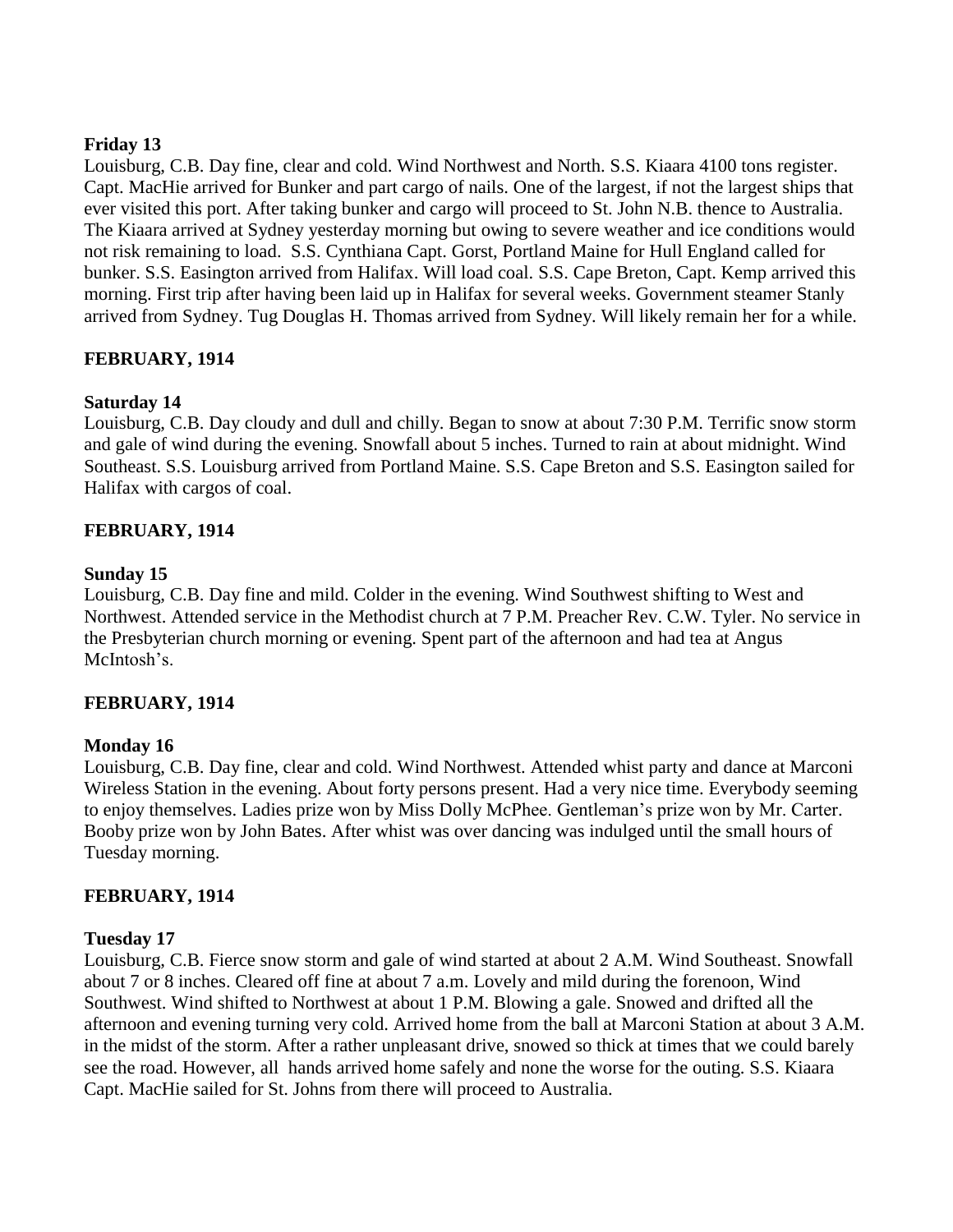### **FEBRUARY, 1914**

#### **Wednesday 18**

Louisburg, C.B. Day fine, clear and cold. Wind Northwest. Snow drifts on the streets and roads but not sufficient to seriously interfere with traffic. S.S. Cape Breton and S.S. Astarte arrived from Halifax. Attended supper and dance given but the Ladies Auxiliary of the League of the Cross in Masonic Hall in the evening. Frank Hart and Eva Jewell married.

### **FEBRUARY, 1914**

#### **Thursday 19**

Louisburg, C.B. Day fine and clear in the morning. Wind Northwest. Cloudy and chilly in the afternoon. Wind changing to Easterly. Looking like a storm. Temperature 10 below zero in the early morning. S.S. Cape Breton sailed for Halifax with load of coal.

### **FEBRUARY, 1914**

### **Friday 20**

Louisburg, C.B. Fine and clear. Moderately cold. Wind Northwest changing to Southwest and Northeast. S.S. Hochelaga arrived from St. John, N.B.

### **FEBRUARY, 1914**

### **Saturday 21**

Louisburg, C.B. Day cloudy and very cold. Light snow squalls. Wind Northeast. Temperature about 4 above zero all day. Snowfall about one inch.

### **FEBRUARY, 1914**

#### **Sunday 22**

Louisburg, C.B. Day fine. Wind Southwest. Very chilly snow squalls in the afternoon and evening. Harbour all frozen over and coast blocked with ice. Considerable difficulty experienced in keeping navigation open on account of severe weather. S.S. Hochelaga sailed for St. John, N.B. coal laden. Government steamer Lady Laurier arrived in the afternoon. Attended service in the Methodist church morning and evening, Preacher Re. C.W. Tyler. Attended organization of an adult bible class in Peter"s Hall at 3 P.M.

#### **FEBRUARY, 1914**

#### **Monday 23**

Louisburg, C.B. Day fine and cold. Wind Northwest. S.S. Cape Breton arrived from Halifax. Considerable anxiety felt for safety of S.S. Lingan which sailed from Boston on last Tuesday for this port and was due here under ordinary conditions on Thursday last.

### **FEBRUARY, 1914**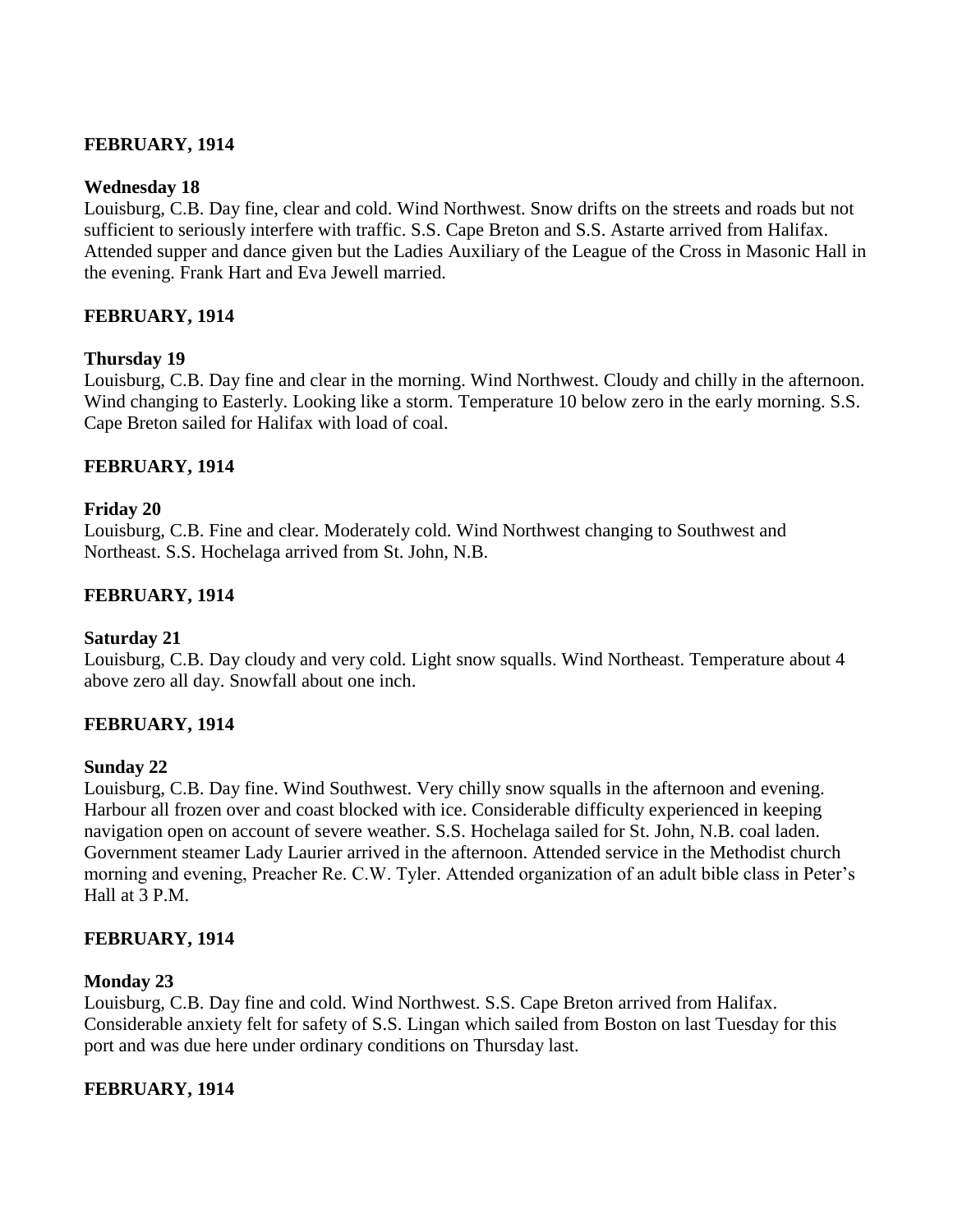### **Tuesday 24**

Louisburg, C.B. Day fine, clear and cold temperature about 12 below zero in the morning. Moderated during the day but dropped to the zero mark during the night. The following steamers arrived: Cabot from Halifax, Cape Breton from Halifax, Kendal Castle from Portland, Louisburg from Portland, Coban from St. John"s Newfoundland.

# **FEBRUARY, 1914**

# **Wednesday 25**

Louisburg, C.B. Day fine and cold. Wind about North Northeast. Temperature below zero in the early morning and during the night. Harbour all frozen over and ocean covered with sheet ice. Several steamers in port loaded waiting for ice to move off the coast. Frank Haynes found guilty of the murder of Bev Atkinson on the evening of the  $15<sup>th</sup>$  of last August. Trial lasted 6 days. Judge Drysdale presiding.

# **FEBRUARY, 1914**

### **Thursday 26**

Louisburg, C.B. Day fine, clear and cold. Wind Northwest. The following steamers sailed coal laden. Kendal Castle for Boston, Cape Breton for Halifax, Louisburg for Halifax, Coban for Portland, Cabot for Liverpool, N.S. S.S. Astarte arrived. Word received that S.S. Lingan which had been overdue since last Thursday was picked up by S.S. Morwenna in a disabled condition and is being towed to Boston. Frank Haynes convicted for the murder of Bev Atkinson. Sentenced at Sydney to be hanged on the 8<sup>th</sup> day of May next.

# **FEBRUARY, 1914**

### **Friday 27**

Louisburg, C.B. Day fine and mild. Thawing. Wind Southwest. S.S. Heathcote sailed for St. John, N.B. coal laden. S.S Astarte sailed for Halifax, coal laden. S.S. Cacourna arrived from Halifax. S.S. Nascopie arrived from Halifax. Loading coal for St. John"s, Nfld.

# **FEBRUARY, 1914**

### **Saturday 28**

Louisburg, C.B. Day fine, mild and foggy. Thawing. Wind Southwest. S.S. Corunna sailed for Halifax coal laden.

### **MARCH, 1914**

### **Sunday 1**

Louisburg, C.B. Day fine and mild, foggy. Thawing. Wind Southwest changing to East and Northeast during the night. S.S. Nascopie sailed for St. John"s Nfld. Attended service in the Methodist church at 7 P.M. Was not out to church in the morning. Attended Sunday school and bible class ay 3 P.M. S.S. Hochelaga arrived from St. John, N.B. S.S. Louisburg arrived from Halifax.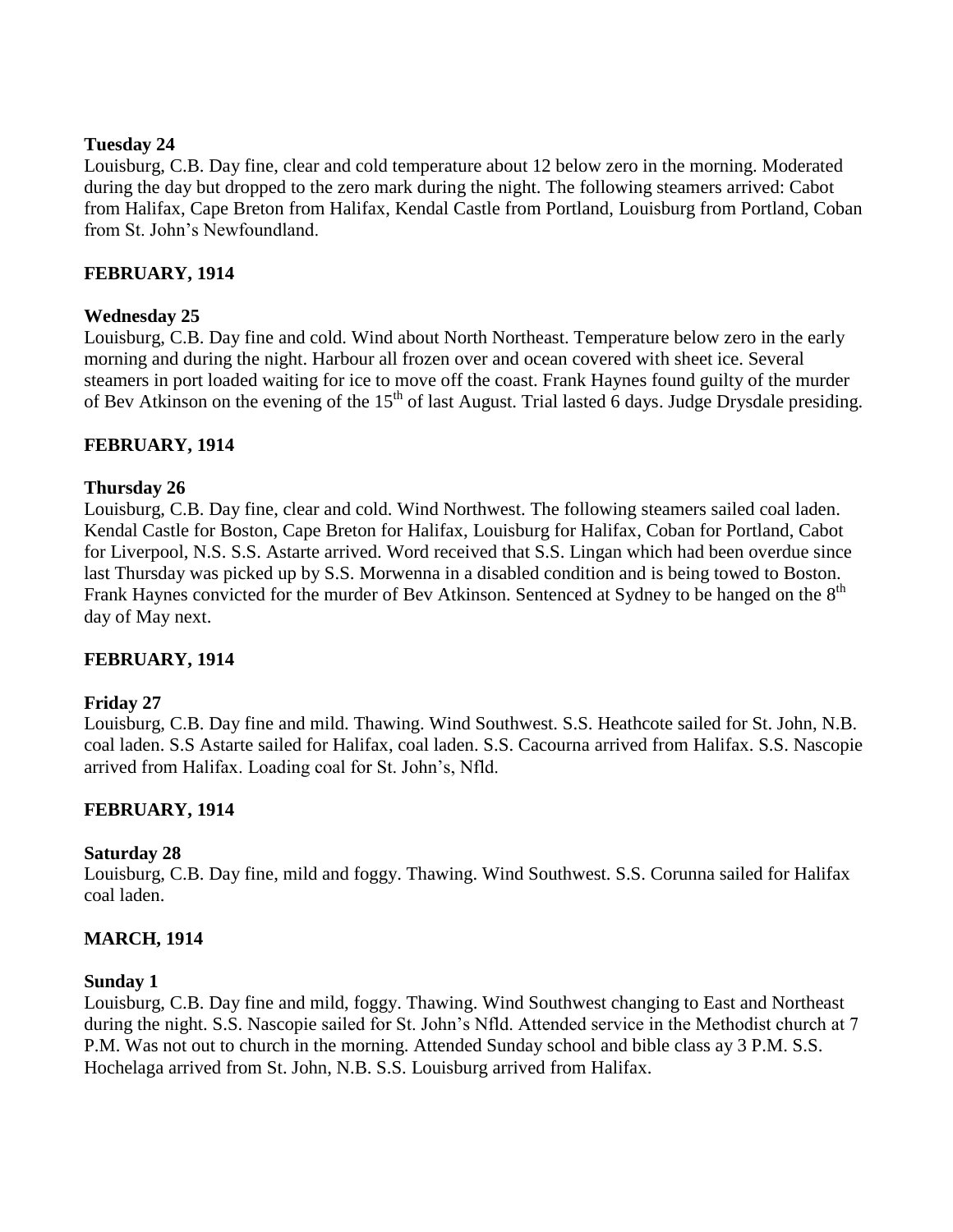# **MARCH, 1914**

### **Monday 2**

Louisburg, C.B. Day foggy and damp. Rained during the evening. Wind Easterly.

# **MARCH, 1914**

### **Tuesday 3**

Heavy rain in the early morning. Foggy and mild throughout the day. Very light frost during the night. Streets sloppy and getting bare in some places. Wind Southerly. Coast and harbour blocked with ice. City elections in Sydney. Result for mayor as follows: Wallace A. Richardson 1443, A.M. McLennan 1429, L.X. McDonald 210. Town elections at Glace Bay. G.S. Harrington reelected mayor by acclamation.

### **MARCH, 1914**

### **Monday 4**

Louisburg, C.B. Day fine, clear and warm. Light frost during the night. Harbour blocked with drift ice. S.S. Easington which had been overdue for about 10 days sighted in the ice about 4 miles off, trying to reach port. But unable to make much headway on account of heavy ice. Tug Douglas H. Thomas started to her assistance but unable to reach her. Mate and three sailors from the Easington arrived here from Gabarus. Got astray from the ship on Monday. Landed west of Gabarus Tuesday in an exhausted condition having spent a night on the ice without shelter, some of them frostbitten.

# **MARCH, 1914**

### **Thursday 5**

Louisburg, C.B. Day mild and very calm. Snowed moderately part of the day. Snowfall about 2 inches. Tug Douglas H. Thomas again went to the assistance of the S.S. Easington and took her in tow but was unable to bring her to port on account of the heavy ice. Remained with her for the night. S.S. Seal reported off here short of coal and unable to reach port. Sent out wireless calls for assistance. Loyal True Blues held Sleigh Drive to Gabarus. Rented house to Dan McNeil.

# **MARCH, 1914**

### **Friday 6**

Louisburg, C.B. Day fine, mild and clear. Wind about North Northeast. Drift ice which has been blocking the coast for some days moved off today and the following steamers reached port. "Seal" for bunker on way to Nfld to engage in seal fishery, "Cabot", "Cape Breton", "Corunna", "Kendal Castle", "Astarte", "Coben", "Easington", "Stanly", "D.H. Thomas" and "Batsford". Steamer "Batsford" is here for port cargo of wire and nails from the steel company. After loading the above will proceed to St. John, N.B. to complete cargo after which she will proceed to New Zealand. Bow badly battered by coming in contact with ice on voyage from England. Will make temporary repairs before loading.

# **MARCH, 1914**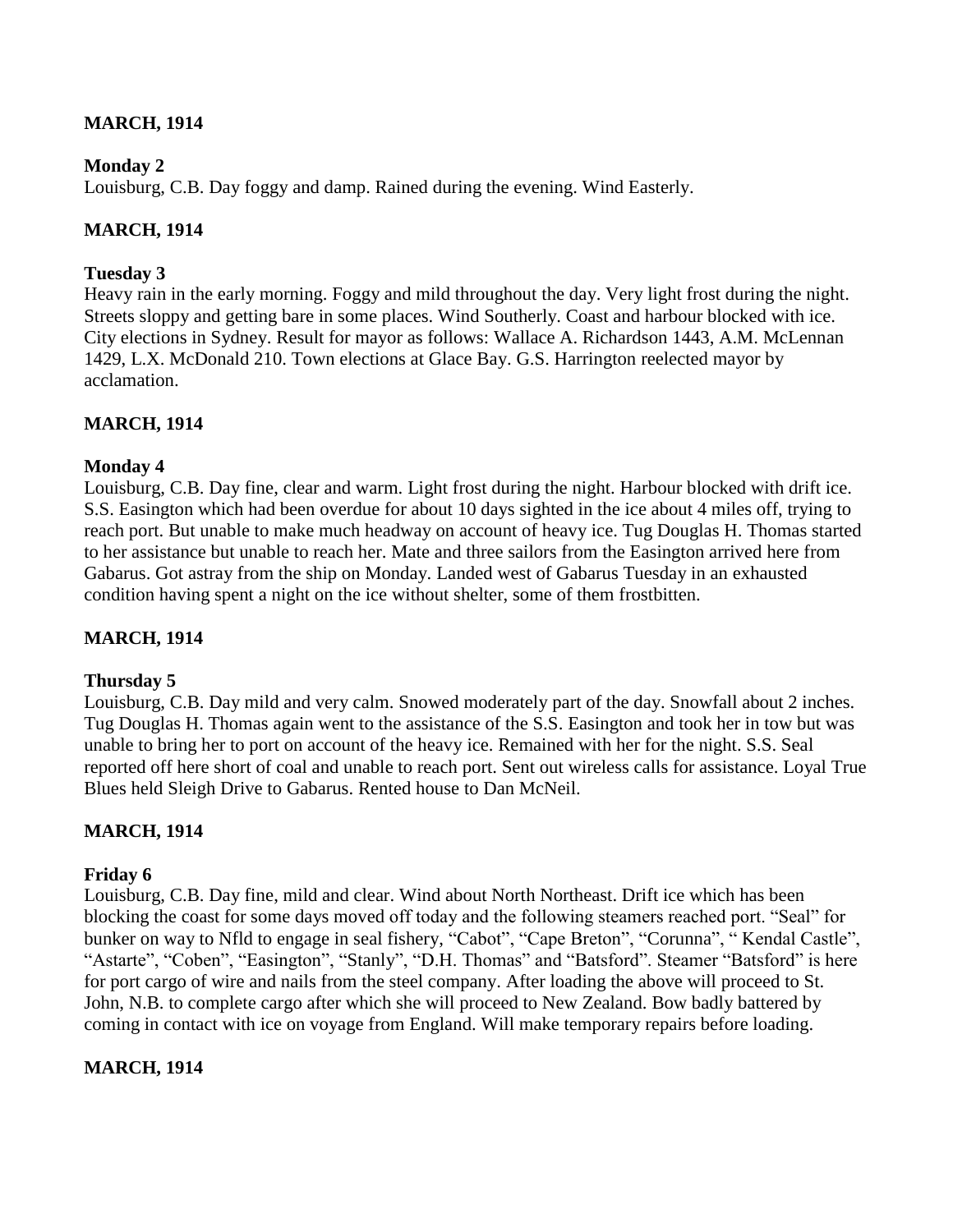### **Saturday 7**

Louisburg C.B. Day cloudy mild and foggy. Misty. Severe thunder and lightening at about 5 P.M. continuing about an hour. Very heavy rain during the night. Harbour blocked with ice. Wind southerly.

## **MARCH, 1914**

### **Sunday 8**

Louisburg C.B. Day fine and mild, cloudy. Thawing. Streets very slushy wind southerly. Harbour blocked with ice. A number of steamers in port loaded, waiting for a chance to sail. Wind southerly. Attended a service in the Methodist church at 11 A.M. and 7 P.M. Preacher Rev. C.W. Tyler. After church went up to the marine hospital with John A. MacDonald and spent the evening. Went down to the waterfront in the afternoon to have a look at the steamers in port. Crossed the Harbour on the ice and went for a walk out the south side. Returned at about 4 P.M. Had tea with Angus M. MacIntoshs.

### **MARCH, 1914**

### **Monday 9**

Louisburg C.B. Day fine cloudy and mild. Calm wind variable. Streets almost bare. Harbour blocked with ice. Shipping completely tied up. Funeral of Philip Price, Old Town.

### **MARCH, 1914**

### **Tuesday 10**

Louisburg C.B. and Glace Bay C.B. Day fine and mild. Foggy in the morning. Clear and warm during the day. Snow squalls in the evening. Wind southwest. Went to the south side of the harbour and took snap shots of the harbour and steamers in port. Went to Glace Bay on the 4 P.M. train. Stopped all night at C.J. McDonalds. S.S. Batsford docked at freight wharf and began loading wire and nails from steelworks for New Zealand.

### **MARCH, 1914**

### **Wednesday 11**

Glace Bay and Louisburg. Day fine and mild. Wind northwest. Drift ice moved off the coast and the following steamers sailed for various destinations after being detained here by ice for about a week. Hochelaga, Louisburg, Cape Breton, Coban, Astarte, Kendal Castle, Corunna, Cabot, Easington, Heathcote, and government steamer Stanly. S.S. Lingan arrived from New York where she had gone for repairs after having been picked up by S.S. Morwenna disabled on the  $26<sup>th</sup>$  and is loading slack coal for Boston. Eclipse of the moon during the night. Came from Glace Bay on the morning train.

### **MARCH, 1914**

### **Thursday 12**

Louisburg C.B. Day cloudy and mild. Light snow squalls in the afternoon wind southwest changing in the afternoon to northeast. Cleared off in the evening, moderately cold during the night. Snow fall about 2 inches. S.S. Lingan sailed for Boston Coal laden.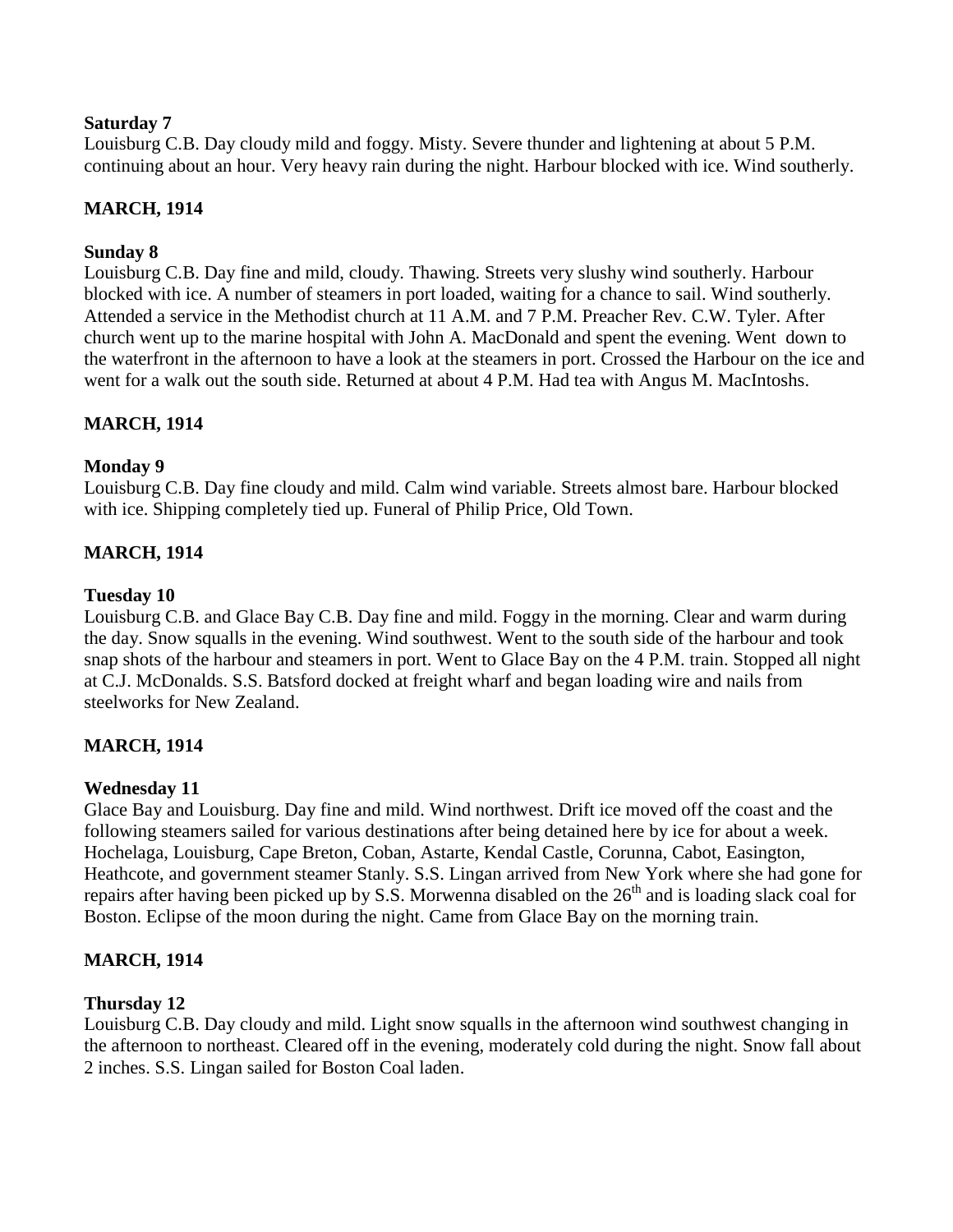# **MARCH, 1914**

## **Friday 13**

Lousibourg C.B. Day fine and mild. Wind Northeast. Drift ice moving in on the coast. S.S. Batsford sailed for Halifax to go in dry dock to make repairs before proceeding on the voyage to New Zealand. Barge Kaleva arrived from Halifax in tow of tug Cruzeir. Barge Langen sailed for Halifax in tow of tug Cruzeir but had to return on account of ice.

### **MARCH, 1914**

### **Saturday 14**

Louisburg C.B. Day fine clear and mild. Wind North-west changing to South-west. S.S. Louisburg arrived from Halifax. Loaded coal and sailed for Portland. S.S. Cabot arrived from Halifax at about 9:30 P.M. Loaded coal for [sentence ends]. Barge Langen sailed for Halifax in tow of tug Cruzeir.

### **MARCH, 1914**

#### **Sunday 15**

Louisburg C.B. Day cloudy, snow squalls in the afternoon, misty in the evening. Wind Southwest changing to North-east during the night. S.S. Cape Breton arrived from Halifax. Attended service in the Methodist church at 11 A.M. and 7 P.M. Preacher Rev. C.W. Tyler. Attended Bible Class in Peter"s Hall at 3 P.M. Had tea at Angus MacIntosh's. S.S. Cabot sailed for [sentence ends].

### **MARCH, 1914**

#### **Monday 16**

Louisburg C.B. Day fine. Cloudy in the afternoon. Wind North-east changing to about South-east. Foggy in the evening. Drift ice in sight. S.S. Cape Breton loaded coal and sailed for St. John N.B. Capt. Petrie of steamer Astarte died at Portland Maine.

### **MARCH, 1914**

#### **Tuesday 17**

Louisburg C.B. Day foggy and misty. Wind easterly. S.S. City of Sydney Capt. Dan McDougall ran ashore on Shag Rock off Sambro about twenty five miles west of Halifax. Passengers and crew saved, steamer likely to be total loss.

#### **MARCH, 1914**

#### **Wednesday 18**

Louisburg N.S. Day fine clear and warm. Foggy and chilly in the evening. Wind about South-west changing to Easterly in the evening. S.S. Hochelaga arrived from St. John N.B.

### **MARCH, 1914**

**Thursday 19**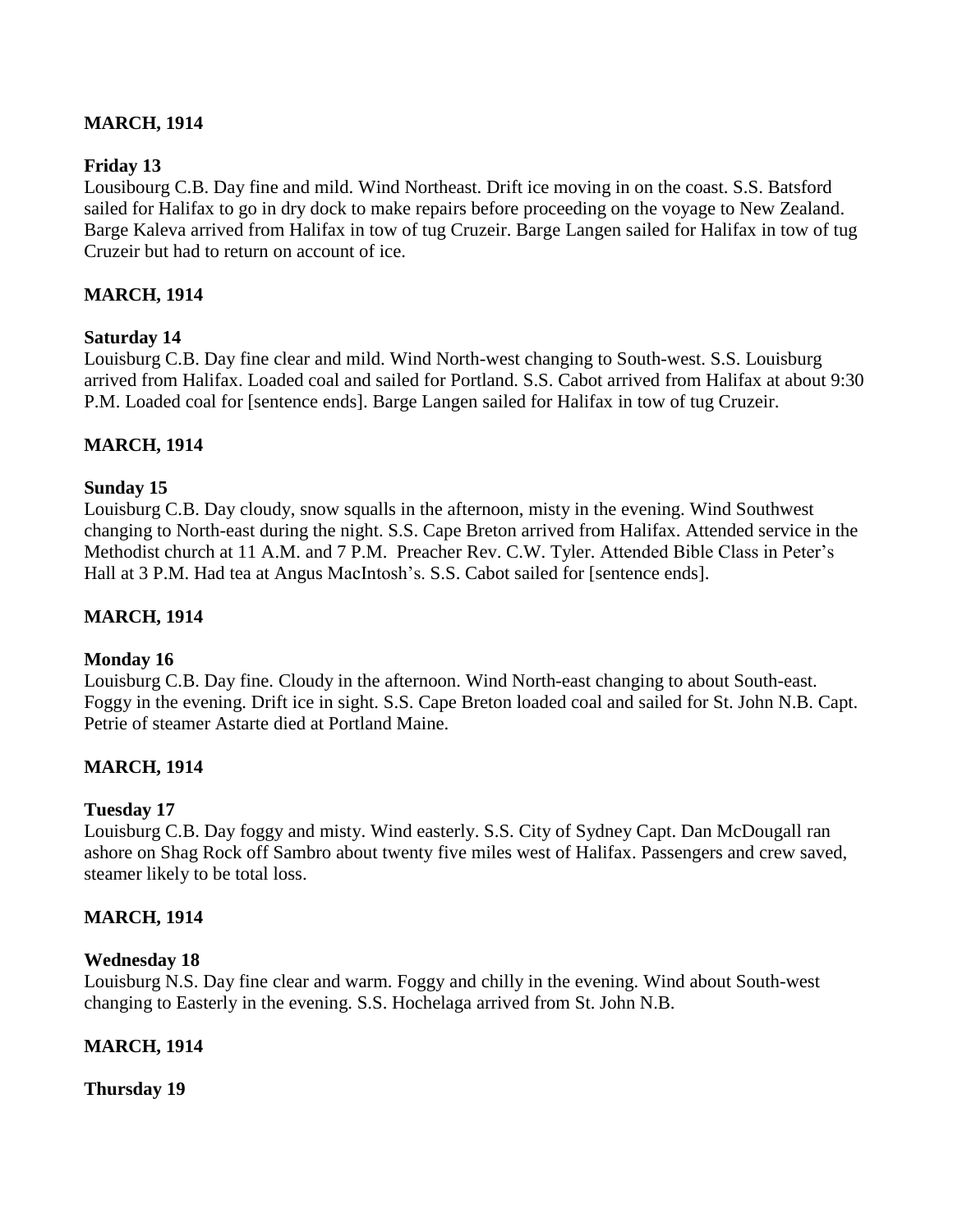Louisburg C.C Day foggy and drizzly. Snow squalls in the afternoon. Wind about South-east. Colder in the evening, wind changing to West. Snow fall about 2 inches. Harbour blocked with drift ice. James Rudolph and Alice Townsend married in the Methodist church by Rev. Mr. Tyler. Left on afternoon train for trip to Halifax.

# **MARCH, 1914**

## **Friday 20**

Louisburg, C.B. Day fine and clear. Wind about West blowing a moderate gale. Lower part of the harbour blocked with drift ice. Wind changed to Northeast at about 10 P.M. Snow storm during the night. The following steamers arrived and anchored in the upper harbour being unable to dock on account of the ice. Astarte, Corunna, Kendal Castle, Lingan, Heathcote, and Cabot. The Cabot managed to work through the ice and docked in the evening and loaded. Douglas H. Thomas arrived from Halifax where she had gone to the wreck of the City of Sydney. S.S Hochelago sailed for St. John. Some of the boats ordered to proceed to Sydney. Orders canceled. Went to Old Town in the afternoon and took snapshots of steamers in the upper harbour.

# **MARCH, 1914**

### **Saturday 21**

Louisburg C.B. Day fine clear and cold. Wind Northwest, moderate gale. Harbour clear of drift ice. S.S. Heathcote docked at freight wharf and began loading cargo of pig iron. S.S. Louisburg arrived from Halifax and loaded coal to return. Lingan and Astarte also loaded cargos of coal. Government steamer Stanly arrived from Halifax in the afternoon and broke up some of the ice in the lower harbour, east of pier. S.S. Corunna went round to Sydney and loaded cargo of coal. First cargo of coal loaded at Sydney this season. Douglas H. Thomas sailed for Sydney. About 3 or 4 inches of snow on the ground, result of last nights storm. Drifting during the day. S.S. Cabot sailed coal laden. S.S Astarte sailed coal laden.

# **MARCH, 1914**

# **Sunday 22**

Louisburg C.B. Day fine, partly cloudy. Chilly wind Northwest. Calm in the evening, looking like a storm. S.S. Cape Breton arrived from St. John. S.S. Louisburg sailed for Halifax but had to return on account of springing a leak. Tug Douglas H. Thomas arrived from Sydney. Attended a service in the Methodist church at 11 A.M. and 7 P.M. preacher Rev. C.W. Tyler. No service in the Presbyterian church today.

### **MARCH, 1914**

### **Monday 23**

Louisburg C.C. Day fine and clear, wind Northwest changing to Southwest in the afternoon. Snow fall of about 2 inches in the early morning. S.S. Louisburg sailed for Halifax.

# **MARCH, 1914**

**Tuesday 24**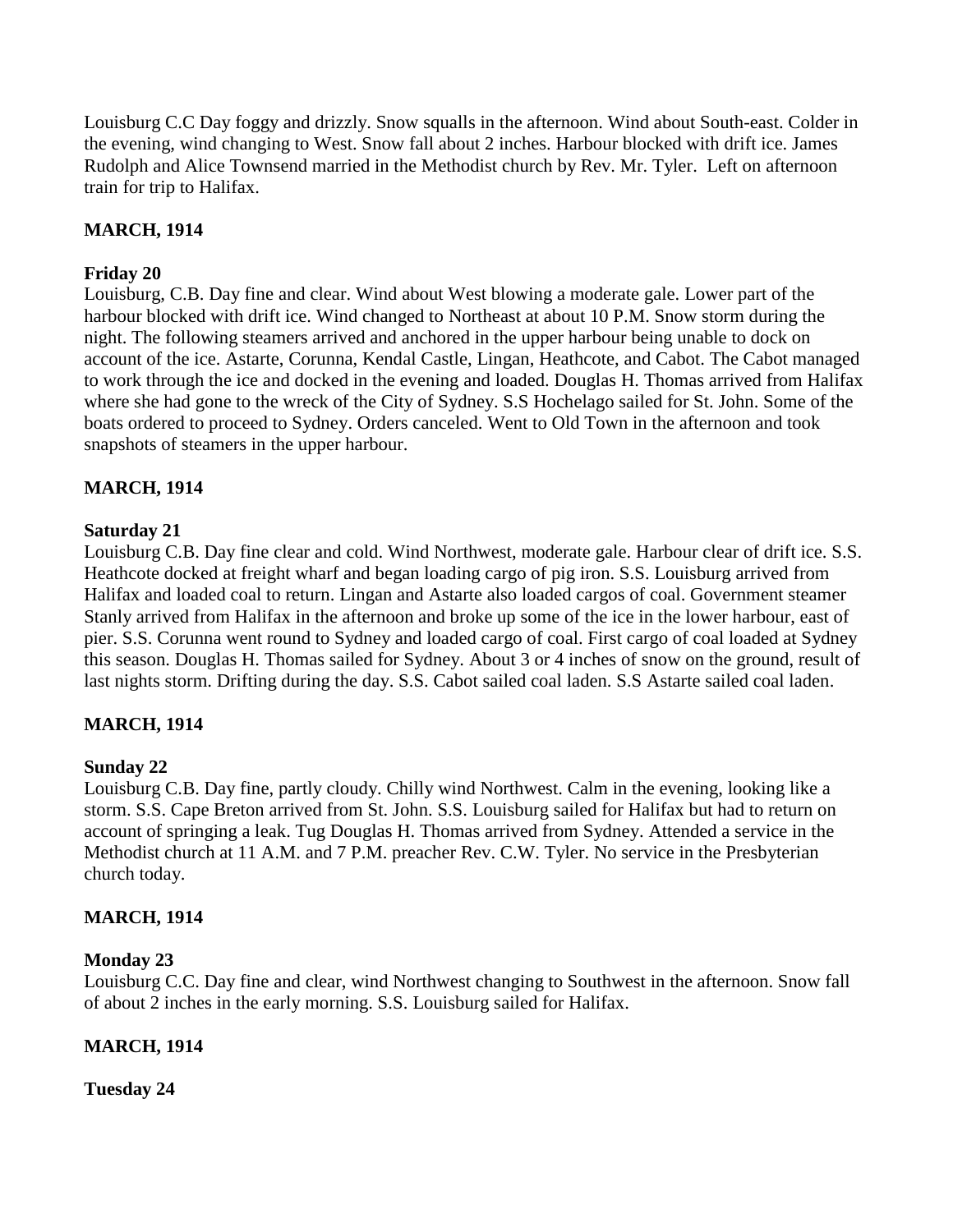Louisburg C.B. Day fine clear and moderately cold wind northwest. S.S. Kendal Castle sailed for Boston with load of slack coal. S.S. Cape Breton sailed for Halifax, coal laden.

# **MARCH, 1914**

# **Wednesday 25**

Louisburg C.B. Day fine clear and moderately cold. Strong Northwest wind. S.S. Easington arrived from St. Johns Nfld. Loaded coal and sailed for Rockland. S.S Cabot arrived from Halifax, loaded coal and sailed. Tug Cruzier arrived from Halifax. S.S Corunna arrived from Halifax.

# **MARCH, 1914**

# **Thursday 26**

Louisburg C.B. Day fine and mild. Wind Westerly changing to South. S.S Corunna sailed for Yarmouth coal laden. Government steamer Stanly sailed with mails for Magdelene Islands.

# **MARCH, 1914**

# **Friday 27**

Louisburg C.B. Day fine and mild, spring like. Wind Northwest changing to Northeast in the evening. The following steamers arrived; Hochelaga from St. John, N.B.; Louisburg from Halifax; Astarte from [sentence ends]; Lingan from Boston. Tug Cruzeir sailed for Halifax with Barge Kaleva in tow. Schooner Speculator Capt. Albert Bagnell sailed for Halifax with cargo of coal. First schooner in sail from here this season.

# **MARCH, 1914**

# **Saturday 28**

Louisburg C.B. Day fine clear and moderately cold. Wind about North Northeast. S.S. Hochelaga sailed with cargo of coal. S.S. Lingan sailed for Boston with cargo of slack coal. S.S. Cabot arrived from Halifax loaded coal and sailed.

# **MARCH, 1914**

# **Sunday 29**

Louisburg C.B. Day fine and clear. Moderate Northeast wind. Drift ice in sight off the harbour. Attended service in the Methodist church at 11 A.M. and 7 P.M.. Preacher Rev. C.W. Tyler. Spent part of the afternoon and had tea at George W. McGillivary"s. S.S. Coban arrived from St. John N.B.

# **MARCH, 1914**

# **Monday 30**

Louisburg C.B. Day cloudy. Wind Southwest changing to Easterly in the evening. Began to snow at about 11 P.M. Drift ice near mouth of the harbour.

# **MARCH, 1914**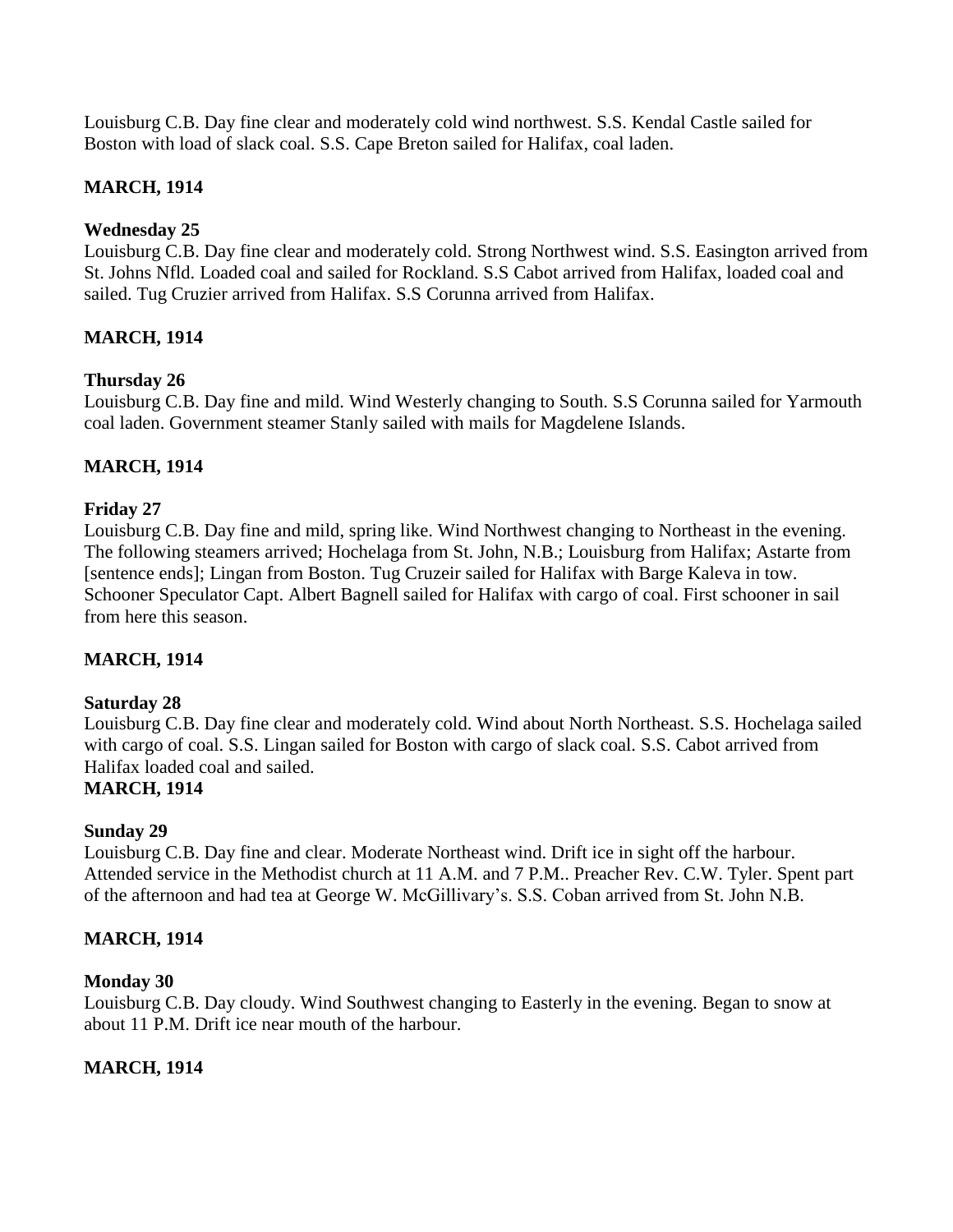### **Tuesday 31**

Louisburg C.B. Raging snow storm. One of the worst storms of the season. Wind Northeast changing to North Northeast. Blowing a gale. Stopped snowing at 2 P.M. Snow fall about 7 or 8 inches. Upper harbour blocked with drift ice the early part of the day. No ice in sight in the evening.

# **April, 1914**

## **Wednesday 1**

Louisburg C.B. Day fine and clear. Clouded up late in the afternoon. Wind Northwest changing to East in the evening. Good sleighing. The following steamers arrived; S.S. Cabot, Astarte, Cape Breton, Stigstad. The following steamers sailed; Heathcote for Philadelphia with cargo of pig iron. Cohan with cargo of coal for Halifax. S.S. Wren arrive from Halifax on passage to Nfld. S.S. Stigstad arrived from New York to resume her charter with the Dom. Coal Co.

# **April, 1914**

# **Thursday 2**

Louisburg C.B. Day stormy. Snowed and hailed nearly all day. Misty in the evening. Heavy Northeast wind. Frosty with snow squalls during the night. Wind changing to about north. S.S. Kendal Castle arrived from St. John in the morning.

# **April, 1914**

## **Friday 3**

Louisburg C.B. Day fine and clear. Wind Northwest. Frosty during the night. S.S. Stigstad sailed for Portland with cargo of coal. S.S. Corunna arrived and loaded coal. S.S. Wren sailed for Nfld. Special train from Sydney with passengers for S.S. arrived at about 10:30 p.m. Bruce due tonight being ordered here by wireless. Unable to reach Sydney on account of ice conditions.

# **April, 1914**

### **Saturday 4**

Louisburg C.B. Day fine and clear. Wind Westerly and Northwest. S.S. Lingan, Coban, Louisburg and Cabot arrived for cargos of coal. S.S. Bruce of the Reid Nfld arrived here at about 7 A.M. being unable to reach North Sydney on account of ice. First trip of the season to this port. Sailed at 7 P.M. with passengers and freight for Port au Basques.

### **April, 1914**

### **Sunday 5**

Louisburg C.B. Day fine and clear. Moderately warm and thawing. Streets slushy, wind Southwest. Attended service in the Methodist church at 11 A.M. and 7 P.M. Preacher Rev. C.W. Tyler. In company with Alex Bates called to see Mr. Dan Townsend who has been sick for some time. Had tea at Angus McIntosh"s. S.S. Coban sailed for Halifax. Two schooners loaded with pit props for the Dom. Coal Co. arrived, first of the season.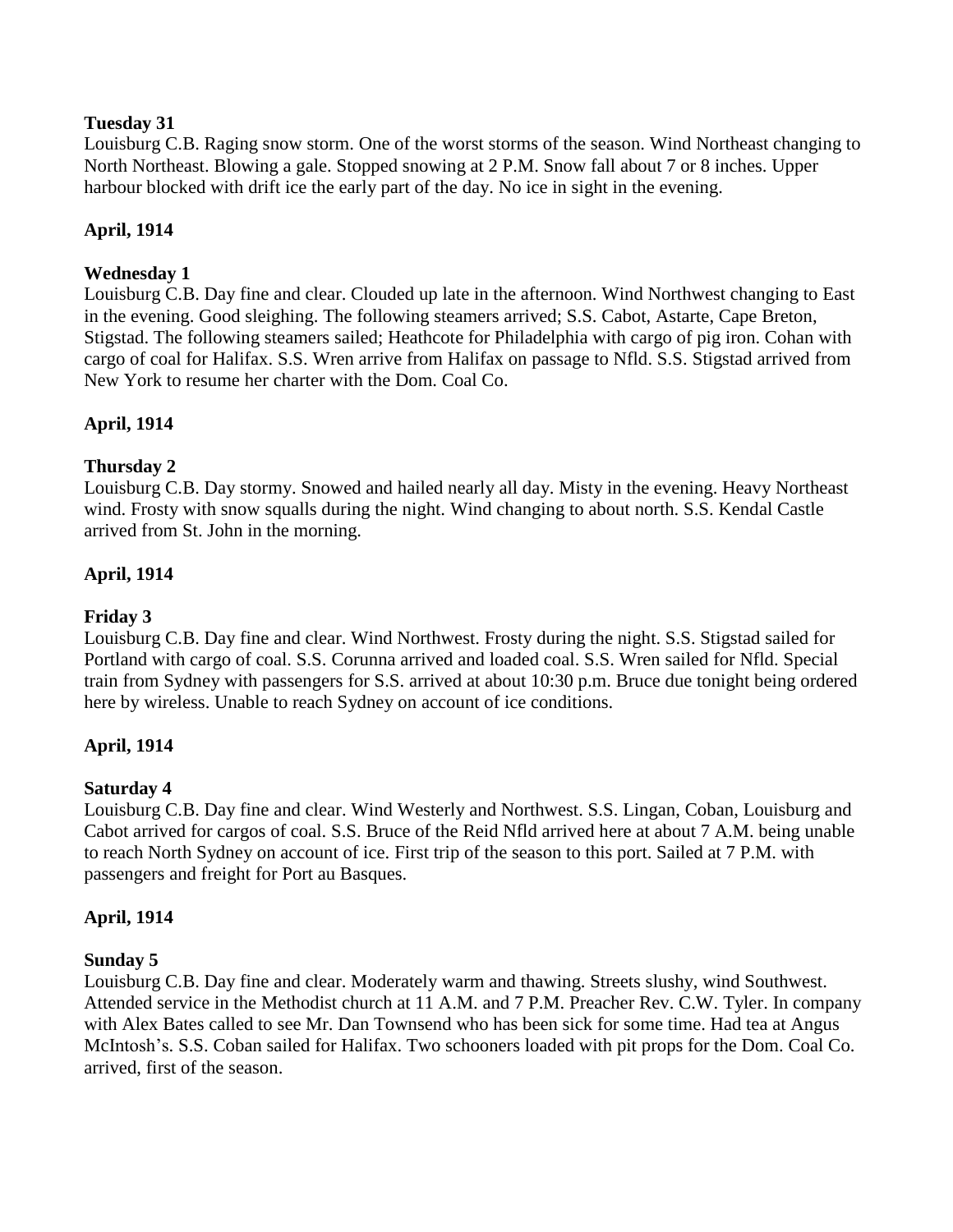# **April, 1914**

## **Monday 6**

Louisburg C.B. Day stormy. Fierce snow storm that lasted nearly all day. Worst snow storm during the whole winter. Said to be the biggest April snow storm for over twenty years. Heavy east and north east wind. Tremendous drifts. Fine at night. Snow fall about 15 inches. S.S. Cabot sailed for Halifax in the morning. S.S. Hochelaga arrived from St. John in the evening.

## **April, 1914**

### **Tuesday 7**

Louisburg C.B. Fine clear and mild. Thawing wind Southwest. Streets almost blocked with snow. S.S. Bruce arrived from Port au Basque with passengers and mails. Sailed to return at about 11 P.M. S.S. Lingan sailed for Boston with cargo of slack coal.

### **April, 1914**

### **Wednesday 8**

Louisburg C.B. Day stormy. Snowed moderately until about noon. Turned to rain in the afternoon. Mild and foggy in the evening. Wind about Southeast. S.S. Coban and S.S. Cape Breton arrived from Halifax. S.S. "Southern Cross" of the Newfoundland sealing fleet given up for lost. Supposed to have foundered in the gale of the 31st of March. Carried a crew of about 175 men all supposed to have perished.

### **April, 1914**

### **Thursday 9**

Louisburg C.B. Day cloudy and foggy. Wind Southerly.

### **April, 1914**

### **Friday 10 Good Friday**

Louisburg C.B. Day fine cloudy and mild. Wind westerly. Harbour full of drift ice. Ice moved off in the afternoon. Harbour clear in the evening except around the docks. S.S. Cabot arrived from Halifax in the evening and loaded coal. S.S. Hochelaga moved out from the docks and anchored at Old Town for the night. Store closed all day with the exception of about one hour in the forenoon. Was to work setting up in the back shop. Went up to Statterys Point in the evening rifle shooting. Attended service in the English church in the evening. Preacher Rev. T. F. Draper.

### **April, 1914**

### **Saturday 11**

Louisburg C.B. Day fine mild and clear. Wind Southwest. Lower harbour and docks filled with drift ice. The following steamers arrived Stigstad, Corunna, Astarte, Easington, Louisburg. S.S. Wahana Capt. Reside arrived to go on a charter with the Dom. Coal Co. anchored in the upper harbour.

### **April, 1914**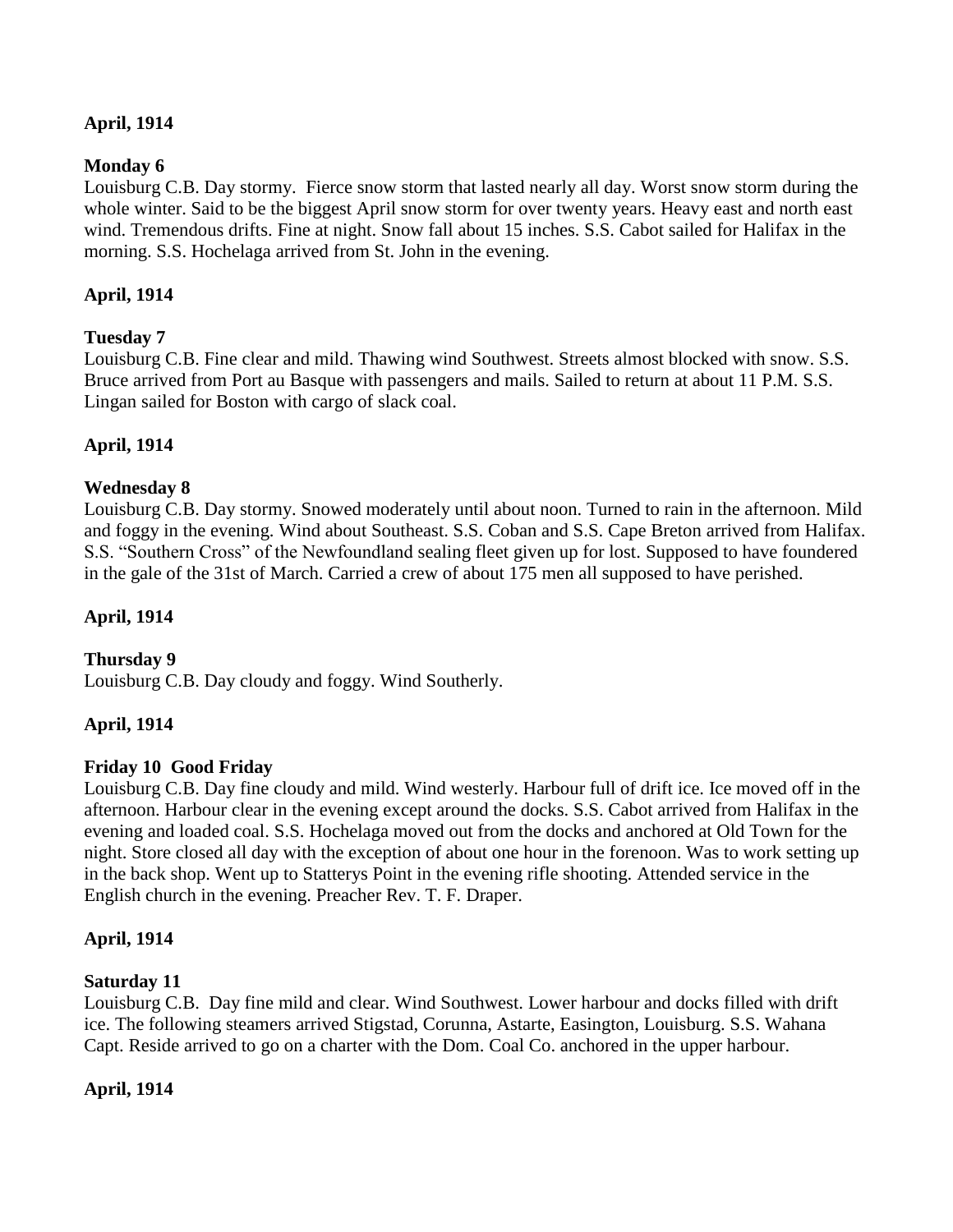### **Sunday 12 Easter Sunday**

Louisburg C.B. Day stormy. Rained heavily nearly all day. Stopped raining at about 5 P.M. Foggy. Wind Southerly. Attended the following churches service. Methodist at 11 A.M. and 7 P.M. Preacher C.W. Tyler. S.S. Stigstad, Astarte and Easington sailed coal laden.

# **April, 1914**

# **Monday 13**

Louisburg C.B. Day clear. Snowed about 2 inches in the early morning. Gale of wind from the North. Cold. Froze hard during the night. S.S. Lingan arrived from Boston. Attended Bean supper and fancy sale in Masonic Hall in the evening given in aid of the Methodist church building fund. Government steamer Stanly arrived from Magdelin Islands via North Sydney. S.S. Scotsburn arrived with freight from Halifax. First trip of the season.

# **April, 1914**

# **Tuesday 14**

Louisburg C.B. Day fine and clear. Wind Northwest. Frosty during the night. S.S. Kendal Castle arrived from St. John. Government steamer Stanly sailed for Cape Race Nfld. with material for repairing the wireless station at that place. S.S. Bendu arrived to load port cargo of rails from the steel company. Anchored in the upper harbour. May proceed to Sydney if ice conditions will permit. Attended Bean supper in Masonic Hall which had been continued from last night.

# **April, 1914**

### **Wednesday 15**

Louisburg C.B. Day fine clear and cold, wind Northerly. Hard frost during the night. S.S. Bendu accompanied by Tug Douglas H. Thomas sailed for Sydney. Arrived there in the afternoon and docked. "Bendu" will take port cargo of nails for South Africa. S.S. Kendal Castle sailed for Halifax coal laden. S.S. Corunna sailed with cargo of coal. Fire alarm sounded at 6:30 A.M. for fire in coal pocket. Fire extinguished without much danger. Barge Kaleva in tow of tug Cruzeir arrived from Halifax.

# **April, 1914**

### **Thursday 16**

Louisburg C.B. Day cloudy and chilly. Wind about East, South East. Began to snow late in the afternoon, wind changing to East-north-east during the night. Snow fall about 4 or 5 inches. Tug D.H. Thomas arrived from Sydney. Good sleighing around town and throughout the country. More snow than there has been for a number of years at this season of the year. Exceptionally cold so for this month.

# **April, 1914**

# **Friday 17**

Louisburg C.B. Day fine and cold, partly cloudy. Wind with Northeast. Coast blocked with drift ice. No ice in the harbour but quite a lot in sight.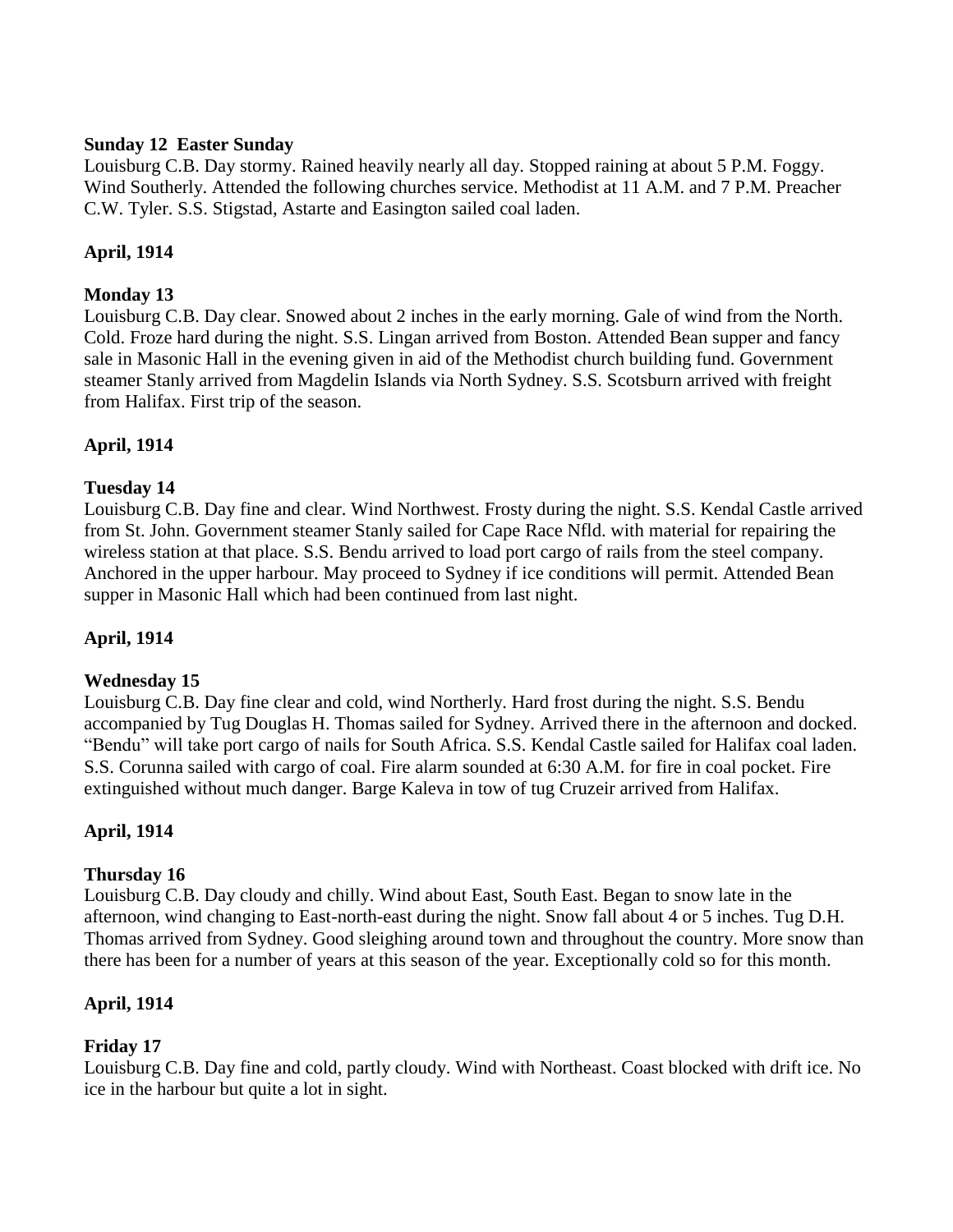## **April, 1914**

### **Saturday 18**

Louisburg C.B. Day fine clear and warm. Wind variable. Streets very slushy. Drift ice in sight. Harbour partly filled with light ice in the evening. Steamers Hochelaga and Cape Breton arrived and loaded coal. S.S. Corunna arrived from Halifax in the evening. Steamer "Karsfjord" finished loading cargo of sulphate-ammonia and sailed. Schooner "Speculator" Capt. arrived from Halifax with freight.

## **April, 1914**

### **Sunday 19**

Louisburg C.B. Day cloudy and chilly. Wind Southeast, streets very slushy and dirty. Foggy in the evening. The following steamers arrived: "Scottish Monarch" for load of rails. Will likely go to Sydney to load. "Honoria" with load of sugar for Montreal. "Wasis" "Easington","Heathcote" with sand for Steel Co. Government steamer "Lady Laurier" arrived from Halifax. Steamers "Hochelaga" and Cape Breton sailed with cargos of coal. Attended service in the Methodist church at 11 A.M. and 7 P.M.. Morning service conducted by Rev. C.W. Tyler and evening service led by A.W. Stacey, Mr. Tyler being ill.

### **April, 1914**

### **Monday 20**

Louisburg C.B. Day cloudy and mild. Rained moderately in the evening. Wind Southwest changing to Easterly. Drizzly during the night, wind Northeast. Steamers "Scottish Monarch", "Wasis", and "Corunna" sailed for Sydney. "Corunna" returned in the afternoon being unable to force her way through the ice. Tug "D.H. Thomas" sailed for Sydney. The following steamers arrived: "Stigstad", "Louisburg" "Scotsburn". Attended dance in Peters hall, given by Loyal True Blue members in the evening. Barge "Kaleva" sailed for Halifax in tow of tug "Cruzier" with cargo of Broughton coal.

### **April, 1914**

# **Tuesday 21**

Louisburg C.B. Day drizzly and chilly. Wind Northeast changing to Southwest. Frost during the night, wind shifting to Northwest. Government steamer "Stanly" arrived from Halifax. Attended Bean supper and dance in the English church parish hall in the evening.

### **April, 1914**

### **Wednesday 22**

Louisburg C.B. Day fine. Heavy Northwest wind. Steamer "Heathcote" grounded on south side of harbour while getting underway to sail for Sydney. Floated at about 5 P.M. with assistance of tug winch. No damage. Tug "Douglas H. Thomas" arrived from Sydney to assist in floating the "Heathcote". Services not required. S.S. Lingan arrived. Government steamer Stanly sailed for Sydney. Attended dance in Peters hall given by League of the Cross in the evening.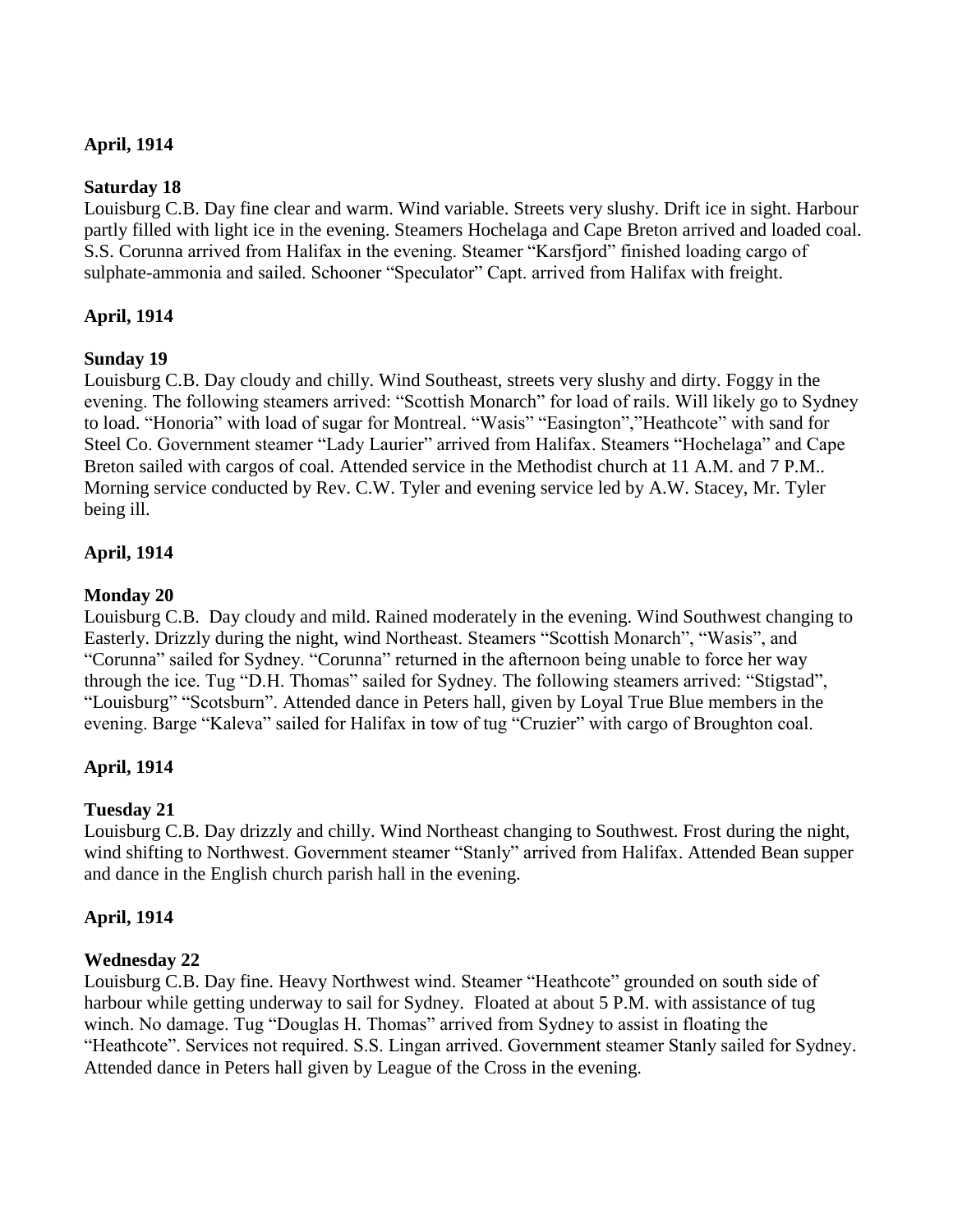# **April, 1914**

### **Thursday 23**

Louisburg C.B. Day cloudy and chilly. Steamer "Heathcote" sailed for Sydney. Tug "D. H. Thomas" sailed for Sydney.

## **April, 1914**

### **Friday 24**

Louisburg C.B. Day fine and cold. Wind Northerly.

# **April, 1914**

# **Saturday 25**

Louisburg C.B. Day fine and clear. Streets bare but good sleighing in the country. Drift ice in sight. Steamer Lingan sailed for Montreal with cargo of coal. Helen arrived from Sydney on the morning train. Will remain until Monday morning. The following steamers arrived for Bunker coal: "Cromwel" "Nordcape" a S.S. "Gladstone" arrived with cargo of iron ore on way to Sydney.

### **April, 1914**

### **Sunday 26**

Louisburg C.B. Day fine and clear. Wind Southwest. Spring like. Attended the following church services in company with Helen. Methodist at 11 A.M. Service conducted by A.W. Stacey. Mr. Tyler being sick and unable to take charge. Presbyterian at 7 P.M. Preacher Mr. McInnis. Had dinner at E.M. Dicksons. Tea at Angus McIntosh"s.

### **April, 1914**

### **Monday 27**

Louisburg C.B. Day fine and clear. Moderately warm, wind variable and moderate. Streets getting dry. Drift ice near the mouth of the harbour but not blocked. S.S. "Cape Breton" sailed coal laden. S.S. "Beatrice" arrived, on way to Sydney. Helen left on early train for Salmon River via Sydney.

### **April, 1914**

### **Tuesday 28**

Louisburg C.B. Day fine and moderately warm. Light Southwest wind. Cloudy in the afternoon and evening. Rained during the night. Attended rehearsal for band concert in parish hall in the evening. Government steamer "Lady Laurier" arrived.

### **April, 1914**

**Wednesday 29**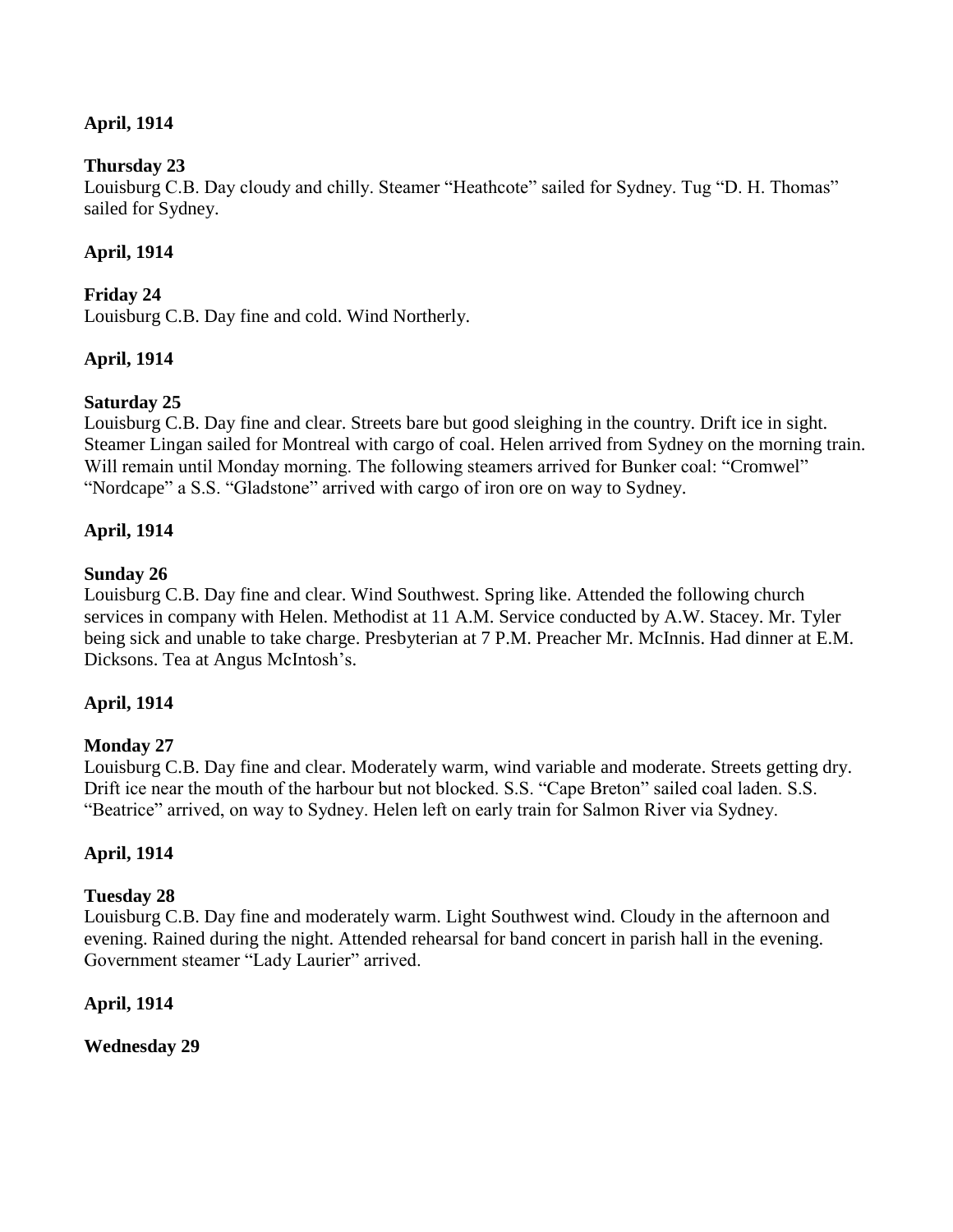Louisburg C.B. Day fine. Cloudy and chilly. Wind Northeast. Attended rehearsal for band concert in parish hall in the evening. S.S. Stigstad arrived. S.S. "Gladstone" sailed for Sydney but had to return on account of meeting ice. S.S. "Beatrice" sailed for Halifax coal laden.

# **April, 1914**

# **Thursday 30**

Louisburg C.B. Day fine clear and cold. Wind Northerly. Attended and too part in English church parish hall, given by the Louisburg Brass Band in the evening. Sang two solos, "Loving Atkins" and "Loves old Sweet Song" Gertie McGillivary played the accompaniment. S.S. "Stigstad" sailed with cargo of coal.

# **MAY, 1914**

# **Friday 1**

Louisburg, C.B. Day stormy and cold. Snowed moderately nearly all day. Wind Northerly. Snow fall about 5 or 6 inches. Very unseasonable weather. Most backward spring for a long time. Eastern coast blocked with ice. Shippers and trimmers from Sydney about forty-five in all arrived on evening train to assist in loading steamers due tonight. S.S. Corunna sailed for Montreal with cargo of coal.

# **MAY, 1914**

# **Saturday 2**

Louisburg, C.B. Day fine clear and moderately cold. Wind Easterly. About 3 inches of snow on the ground in the morning. Thawed off during the day. Drift ice in sight. The following steamers arrived: "Kendal Castle" loaded coal for St. John, "Blackheath" "Wacousta" "Cape Breton" "Wasis" "Fremona" with cargo of \_\_\_\_\_\_ for Montreal.

# **MAY, 1914**

# **Sunday 3**

Louisburg, C.B. Day cloudy and very chilly. Fresh Northeast wind. The following steamers in port "Blueheath" "Cape Breton" "Nevada" "Wasis" "Nordcape" "Wacousta" "Fremona". S.S. Kendal Castle sailed, coal laden. S.S. Haso arrived for Bunker on way to Sydney. Attended service in the Methodist church at 11 A.M. and 7 P.M. Preacher Rev. C.W. Tyler. Spent part of the afternoon and had tea at Angus McIntosh.

# **MAY, 1914**

# **Monday 4**

Louisburg, C.B. Day fine, partly cloudy. Cold wind Northeast. Large quantities of drift ice a short distance off the harbour. Eastern coast has been blocked with ice for over a week. Samuel Townsend died.

# **MAY, 1914**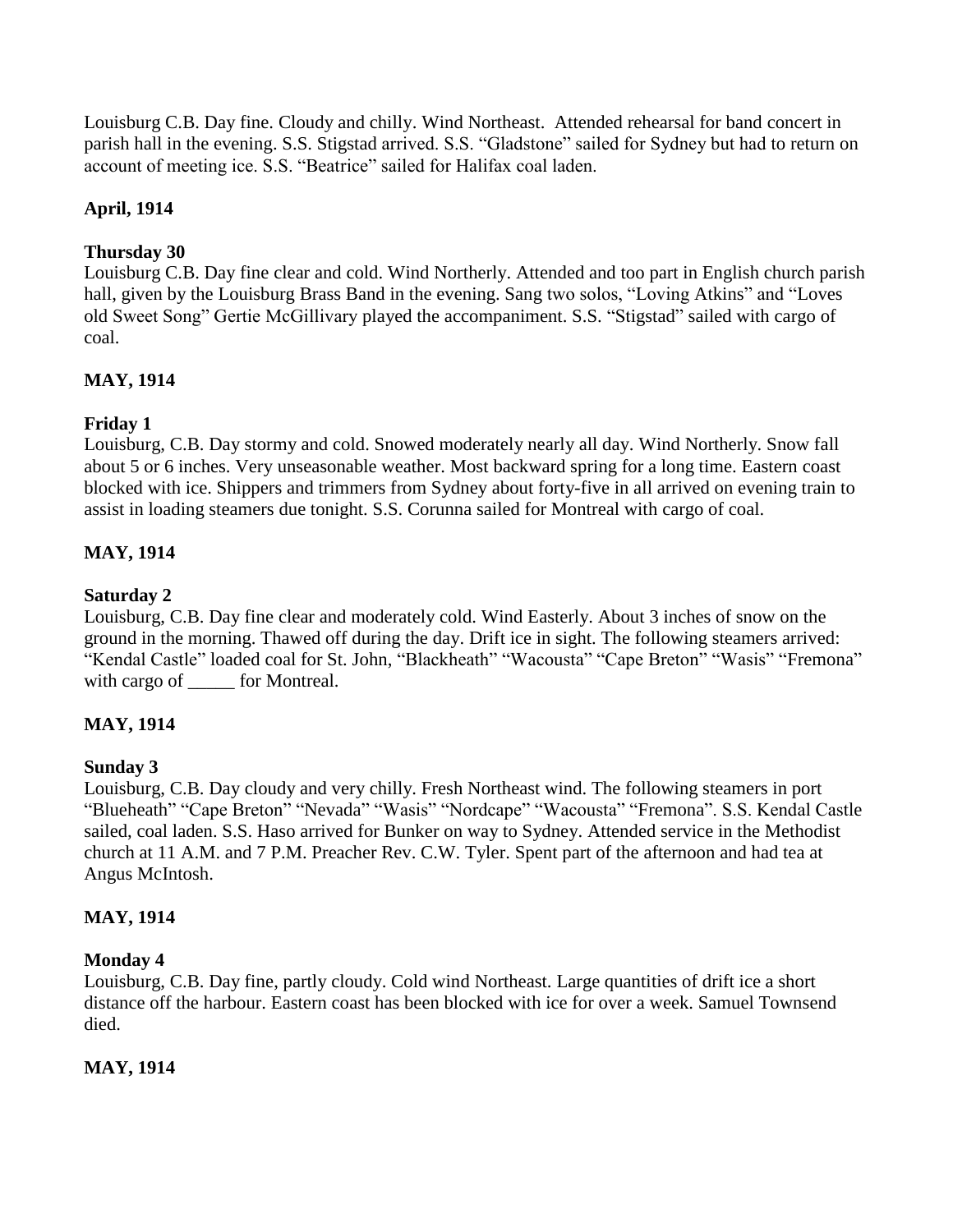## **Tuesday 5**

Louisburg, C.B. Day fine and clear, chilly. The Reid Newfoundland Co. steamers "Bruce" and "Lintrose" arrived here from Port-au-Basque and landed mails and passengers. Being unable to reach North Sydney on account of the ice blockade. "Lintrose" sailed in return at about 3 P.M. "Bruce" sailed during the night. S.S.

Wahanga" arrived from Montreal. S.S. "Monkshaven" arrived to go on charter with the coal Co. S.S. "Gladstone" returned to port after an unsuccessful attempt to reach Sydney. Gladstone has been waiting for a change to get to Sydney since April  $25<sup>th</sup>$ .

# **MAY, 1914**

### **Wednesday 6**

Louisburg, C.B. Day stormy. Rained heavily nearly all day. Wind Southerly, shifting to Northeast during the evening. Harbour partly blocked with ice. Funeral of Samuel Townsend at 11 A.M. Attended a dance in Peters hall in the evening given by the members of L.L.B. association. Frank Haynes, under sentence of death for the murder of B.S. Atkinson on the night Aug  $15<sup>th</sup>$  last confessed his guilt implicating Mrs. Atkinson and J. Donalds. Mrs. Atkinson and J. Donalds arrested at Sydney.

# **MAY, 1914**

# **Thursday 7**

Louisburg, C.B. Day fine cloudy and chilly in the morning. Clear and moderately warm in the afternoon. Wind Northeast changing to Southwest. Considerable loose ice in the harbour. S.S. "Wahana" and S.S. Monkshaven sailed for Montreal coal laden. S.S. "Batiseau" arrived to go on charter with coal Co. S.S. "Crown of Cordova" arrived for Bunker coal.

# **MAY, 1914**

### **Friday 8**

Louisburg, C.B. Day fine and clear. Moderate South and Southwest wind. Small quantity of loose ice in the harbour. Ice in sight off the harbour. S.S. Lingan sailed for Montreal coal laden. S.S. Louisburg arrived. Frank Haynes hanged at Sydney at 5:41 P.M. for the murder of Ben S. Atkinson on the evening of Aug. 15<sup>th</sup> last. Hangman J. Holmes officiated.

# **MAY, 1914**

### **Saturday 9**

Louisburg, C.B. Day cloudy. Heavy rain during the afternoon and night. Thunder and lightning in the evening. Wind Southerly and Easterly. S.S. "Wacousta" sailed for Sydney having been here since the second waiting for the ice blockade to move off.

# **MAY, 1914**

**Sunday 10. 4th After Easter**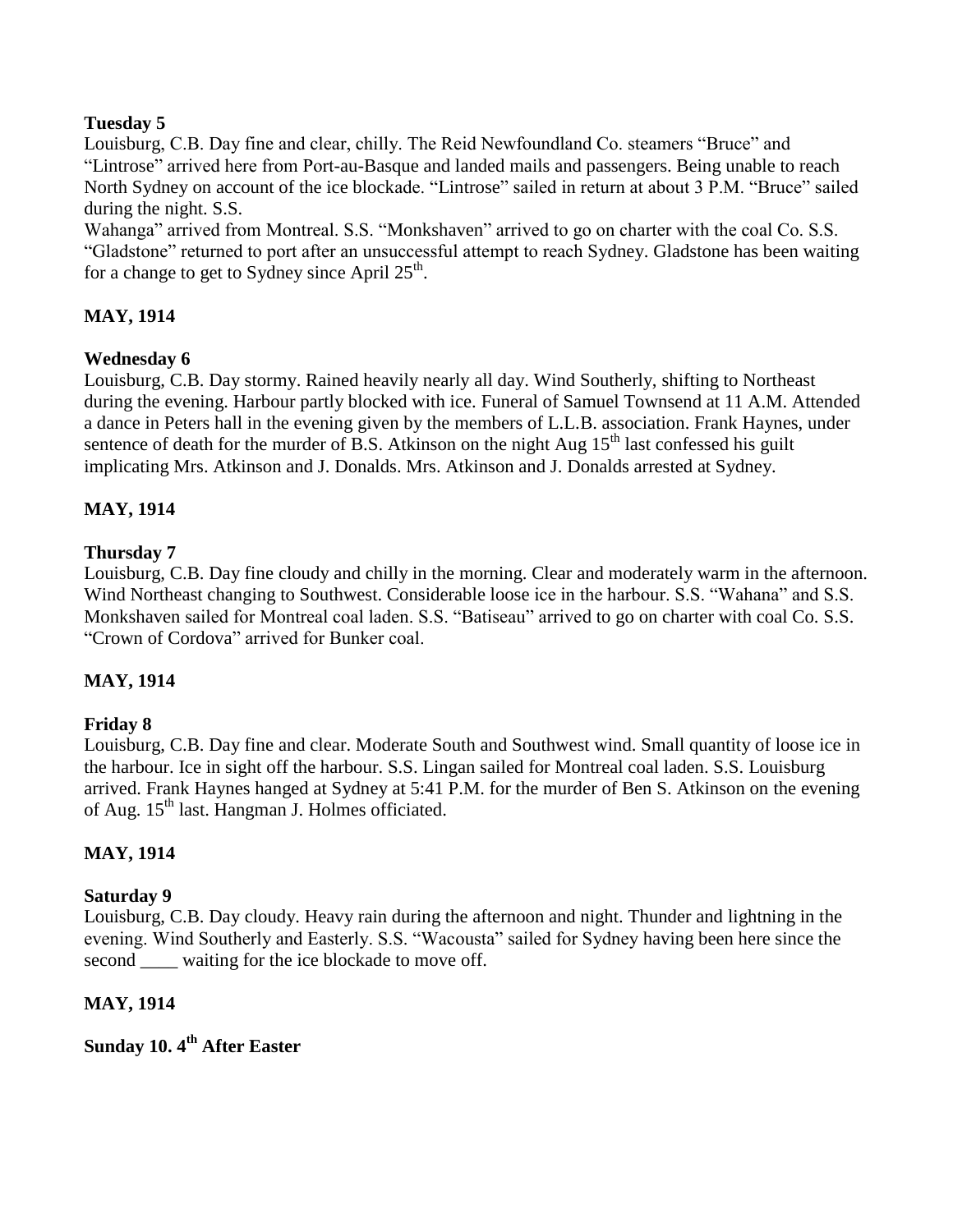Louisburg, C.B. Day cloudy and foggy. Rained moderately in the afternoon. Wind southerly. Attended service in the Methodist church at 11 A.M. and 7 P.M. Preacher Rev. C.W. Tyler. Spent the afternoon and had tea at Angus MacIntosh"s.

# **MAY, 1914**

# **Monday 11**

Louisburg, C.B. Day fine clear and spring like. Wind north west. Cloudy and snowy and chilly in the evening. Wind changing to east and north-east. Mouth of harbour blocked with drift ice in the forenoon. Ice moved off in the afternoon. The following steamers arrived" "Kendal Castle" "Easington" "Stilby" [for bunker] "Nordeau" [Bunker] "Kincaid". S.S. "Batiseau" sailed for Montreal. S.S. "Gladstone" which has made several unsuccessful attempts to reach Sydney on account of ice blockade, sailed again this afternoon. French schooner "Marmaude" towed in by tug E.M. Cates after narrow eskape from being wrecked at Battery Island.

# **MAY, 1914**

# **Tuesday 12**

Louisburg, C.B. Day cloudy and chilly. Light snow squalls in the morning. Wind north-west changing to east and north-east. Heavy frost during the night. S.S. "Hilix" arrived from Sydney to load coal. S.S. "Kendal Castle" sailed for Montreal, coal laden. S.S. "Wagana" arrive to go on charter with coal Co. S.S. Cabot arrived from Halifax. Peter Olsen, Norwegian sailor, died at Marine Hospital.

## **MAY, 1914**

### **Wednesday 13**

Louisburg, C.B. Day cloudy and chilly. Heavy frost in the morning. Ground frozen quite hard and harbour caught over with ice. Wind north-east and east. S.S. "Wagana" sailed for Montreal coal laden. S.S. "Louisburg" arrived.

# **MAY, 1914**

### **Thursday 14**

Louisburg, C.B. Day cloudy foggy and chilly misty. Wind north-east. Ice blockade on east coast still continues. Coast mouth of Scateri almost continuously blocked with ice since April  $25<sup>th</sup>$ . Very little shipping able to reach Sydney. About sixty shippers and trimmers from Sydney arrived in the evening to assist in loading steamers due to night. Danish steamers "<sup>"</sup> arrived for bunker. S.S. Louisburg sailed coal laden.

### **MAY, 1914**

### **Friday 15**

Louisburg, C.B. Day fine. Cloudy in the morning. Clear during the day. Wind south west, chilly cloudy and misty during the night. S.S. Krou Prim Celef" arrived and loaded cargo of coal. S.S. "Morwenna" arrived from Montreal. Bunkered and sailed for St. Johns Nfld. Tug "Cruizer" arrived from Halifax.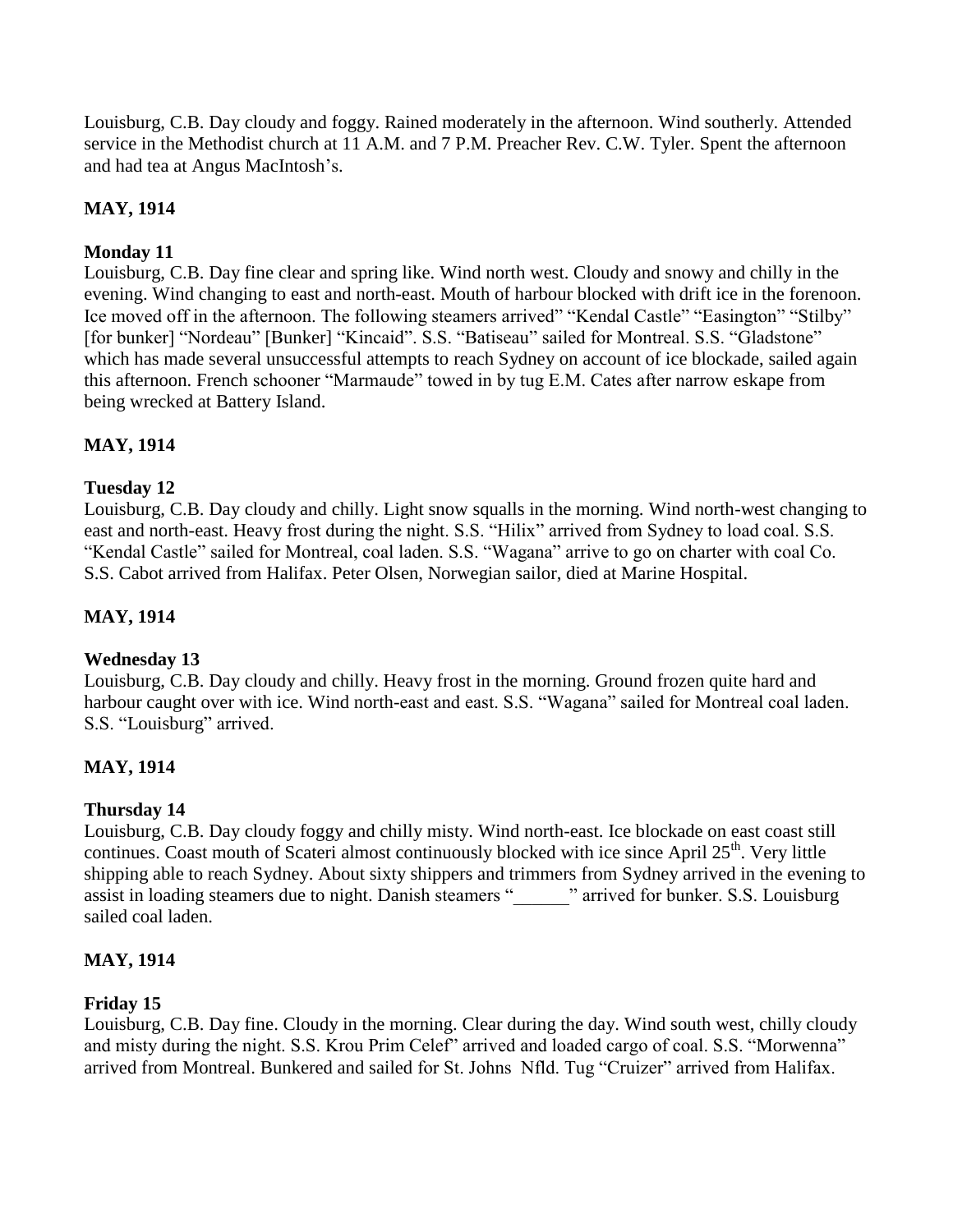# **MAY, 1914**

### **Saturday 16**

Louisburg, C.B. Day fine and clear. Cool. Cloudy in the evening. Moderate south west wind. Steamers "Blackheath" and "Wahana" sailed for Sydney but had to return on account of finding the drift ice too heavy. S.S. "Moukshaur" arrived from Montreal. S.S. "Cohan" arrived and loaded cargo of coal. Monthly pay day at Dominion Coal Co.

## **MAY, 1914**

### **Sunday 17**

Louisburg, C.B. Day fine and clear and cool. Moderate southerly and easterly wind. Steamers "Wahana" " and "Blackheath" sailed for Sydney. S.S. Cabot arrived. Attended service in the Methodist church at 11 A.M. and 7 P.M. Preacher Rev. Mr. Steele superintendent of missions for the Maritime Provinces. Went for a walk out Sydney road in the afternoon.

### **MAY, 1914**

#### **Monday 18**

Louisburg, C.B. Day fine and clear and cool. Heavy frost in the morning. Lower harbour frozen over. Wind southwest. S.S. "Craigendora" arrived for Bunker coal. A number of Louisburg shippers and trimmers ordered to Sydney for the summer. Pier on single shift. Planted three trees on the street in the morning before I opened to store. Of the five I planted last year one died. Replaced it with a new one.

### **MAY, 1914**

#### **Tuesday 19**

Louisburg, C.B. Day cloudy and dull. Wind south west. S.S. "Cotswold Range" arrived for bunker coal. Attended card party at Capt. Levi's in evening.

### **MAY, 1914**

#### **Wednesday 20**

Louisburg, C.B. Day fine. John McPherson died today aged 82 years.

### **MAY, 1914**

#### **Thursday 21 Ascension Day**

Louisburg, C.B. Day fine. Foggy part of the day. Barge "Kaleva" arrived from Halifax in tow of tug "Cruizer".

### **MAY, 1914**

#### **Friday 22**

Louisburg, C.B. Day fine and moderately warm. Foggy sun shining about three hours. Wind Southwest. Warmest day so far this season. Attended funeral of John McPherson. Tug "Cruizer" sailed for Halifax.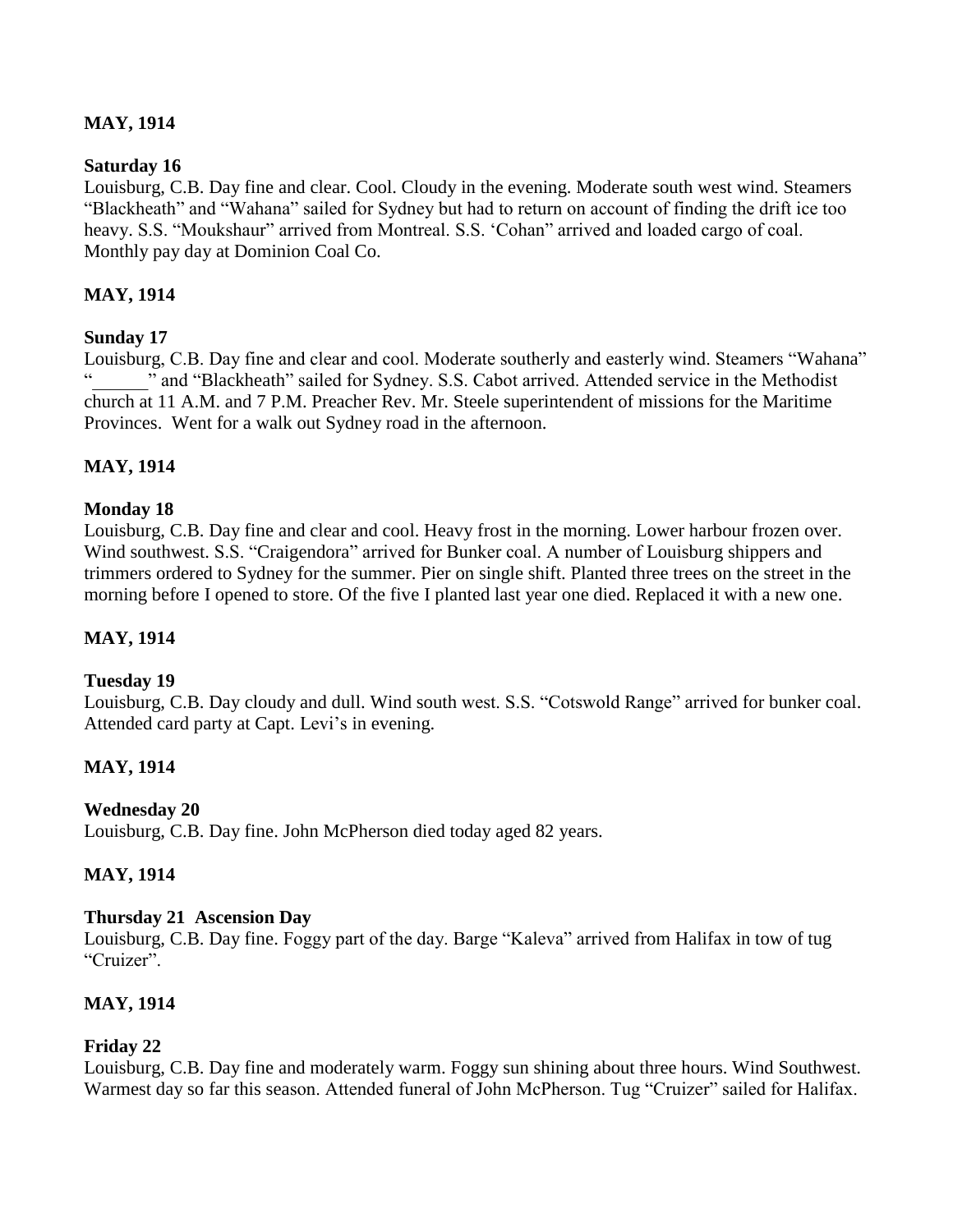# **MAY, 1914**

### **Saturday 23**

Louisburg, C.B. Day mild with dense fog. Misty. Wind southerly. Shippers and trimmers Louisburg pier reduced to six and eight men respectively . \_\_\_\_\_\_ men all discharged. Prospects of a very dull summer in the shipping line.

### **MAY, 1914**

### **Sunday 24**

Louisburg, C.B. Day foggy and warm in the afternoon. Wind southwest. Wind changed to northwest at about noon. Fine and partly clear during the remainder of the day. Cool in the evening. Attended service in the Methodist church at 11 A.M. and 7 P.M. Preacher Rev. C.W. Tyler. Steamers "Coban", "Rosefield" and Holme arrived. John MacDonald, Havenside arrived home from Boston by special train from Sydney. Very ill. Died at about 6 P.M. aged 24 years.

### **MAY, 1914**

### **Monday 25**

Louisburg, C.B. Day fine and clear. Cloudy chilly and windy in the evening. Wind southwest. Public holiday, nearly all places of business closed. Kept my store open until about 7 P.M. Attended wake of the late John MacDonald (Havenside) in the evening. Steamer Coban loaded cargo of coal and sailed for Newfoundland.

### **MAY, 1914**

### **Tuesday 26**

Louisburg, C.B. Day foggy, misty. Strong southwest wind. Chilly. Attended funeral of the late John MacDonald at 2 P.M. Schooner "Speculator" Capt. Albert Bagnall sailed for Halifax coal laden. Ran ashore near Framboise at about 9 P.M. Total loss, crew saved. C.S. Keefe died at about 5 P.M. aged 64 years

### **MAY, 1914**

#### **Wednesday 27**

Louisburg, C.B. Day fine clear and warm. An exceptionly fine summer day, wind westerly.

### **MAY, 1914**

#### **Thursday 28**

Louisburg, C.B. Day stormy. Began to rain at about 9:30 A.M. Rain continued until about noon. Thunder and lightening during the forenoon. Finer in the afternoon. Windy and cold in the evening. Wind southwest in the morning changing to northwest at about 11 P.M. and northeast in the evening. Attended funeral of the late C.S. Keefe at 10:15 A.M.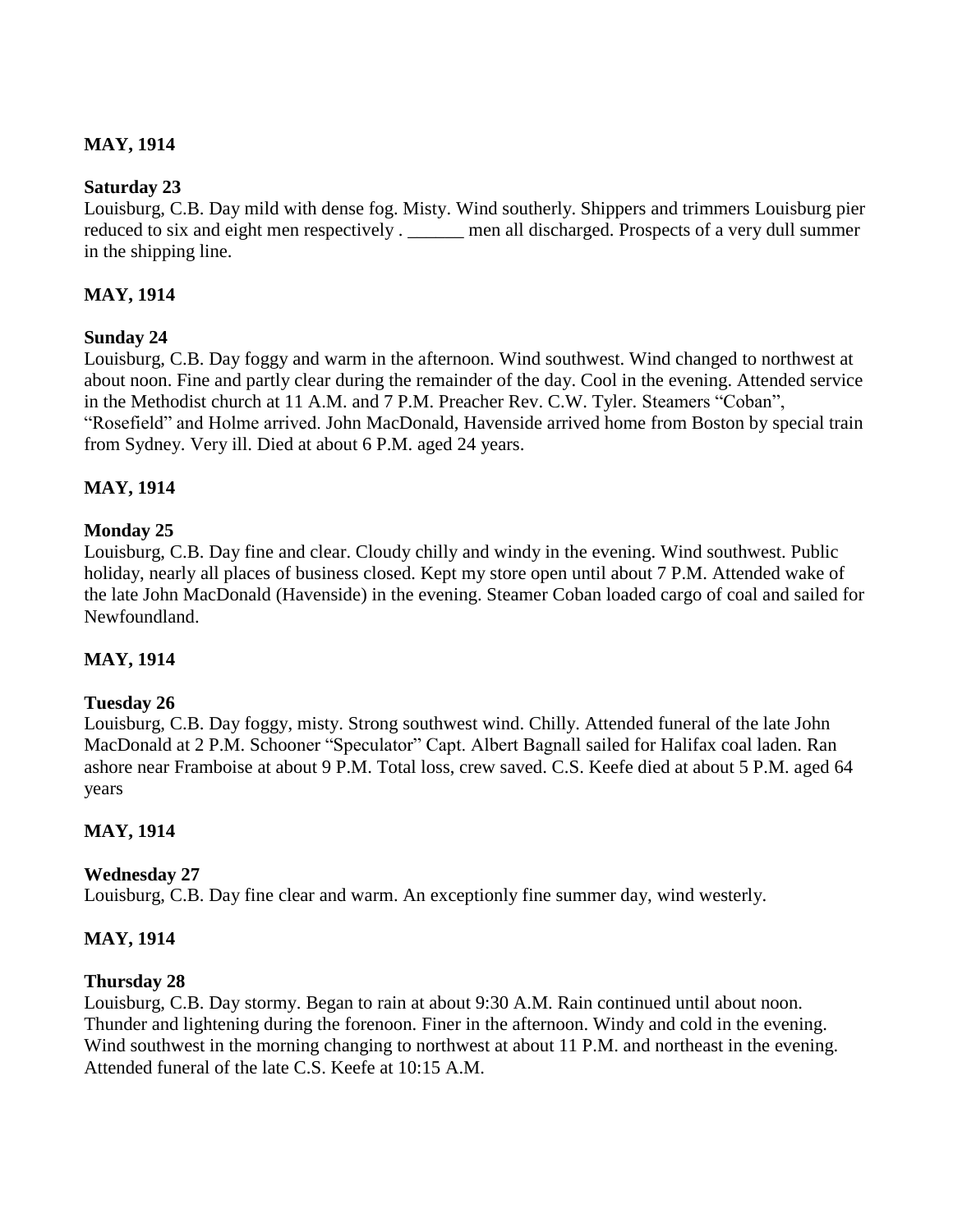# **MAY, 1914**

### **Friday 29**

Louisburg, C.B. Day fine clear and cool. Wind northerly. S.S. "Wentworth" arrived and took bunker coal. Attended sacred concert in Presbyterian church at 8 P.M. Sang a solo "The Valley of Peace". Gertie MacGullivery played the accompaniment. C.P.R. liner "Empress of Ireland" Capt. Kendal, Quebec for Liverpool, Eng. collided with Norweigen steamer "Storstad" Capt. Anderson, Sydney for Montreal off Father Point near mouth of the St. Laurence at about 2 A.M. The Empress sank in about 15 minutes. Of the 1479 passengers and crew on board about 1027 were lost. "Storstad" badly injured but able to proceed to destination under her own steam.

### **MAY, 1914**

### **Saturday 30**

Louisburg, C.B. Day fine clear and cold. Heavy frost in the morning. Lower harbour caught over with ice. S.S. "Briardine" arrived at about 1 A.M. took bunker coal and sailed.

### **MAY, 1914**

#### **Sunday 31**

Louisburg, C.B. Day fine. Foggy part of the day. Clear and moderately warm for the afternoon. Wind southwest. Attended service in the Methodist church at 11 A.M. and 7 P.M. Rev. C.W. Tyler. Spent part of the afternoon and had tea at Marine Hospital.

### **JUNE, 1914**

#### **Monday 1**

Louisburg, C.B. Day foggy and raining in the forenoon. Clear and moderately warm in the afternoon. Cloudy with showers during the evening. Lightning. Wind southwest. S.S. "Lady Laurier" arrived. Fishing schooner "Elsie M. Walters" ran ashore on Big Lorraine head at about 3 A.M. Vessel a total loss, crew saved.

### **JUNE, 1914**

### **Tuesday 2**

Louisburg, C.B. Day fine. Wind southwest.

#### **JUNE, 1914**

#### **Wednesday 3**

Louisburg, C.B. Day fine clear and cool in the forenoon. Cloudy and chilly in the afternoon and evening. Wind southwest. The Morien Dramatic Club gave an entertainment in the Masonic Hall in the evening. Was sick in the evening. Closed the store at about 5 P.M. Went home and went to bed at about 9 P.M.

### **JUNE, 1914**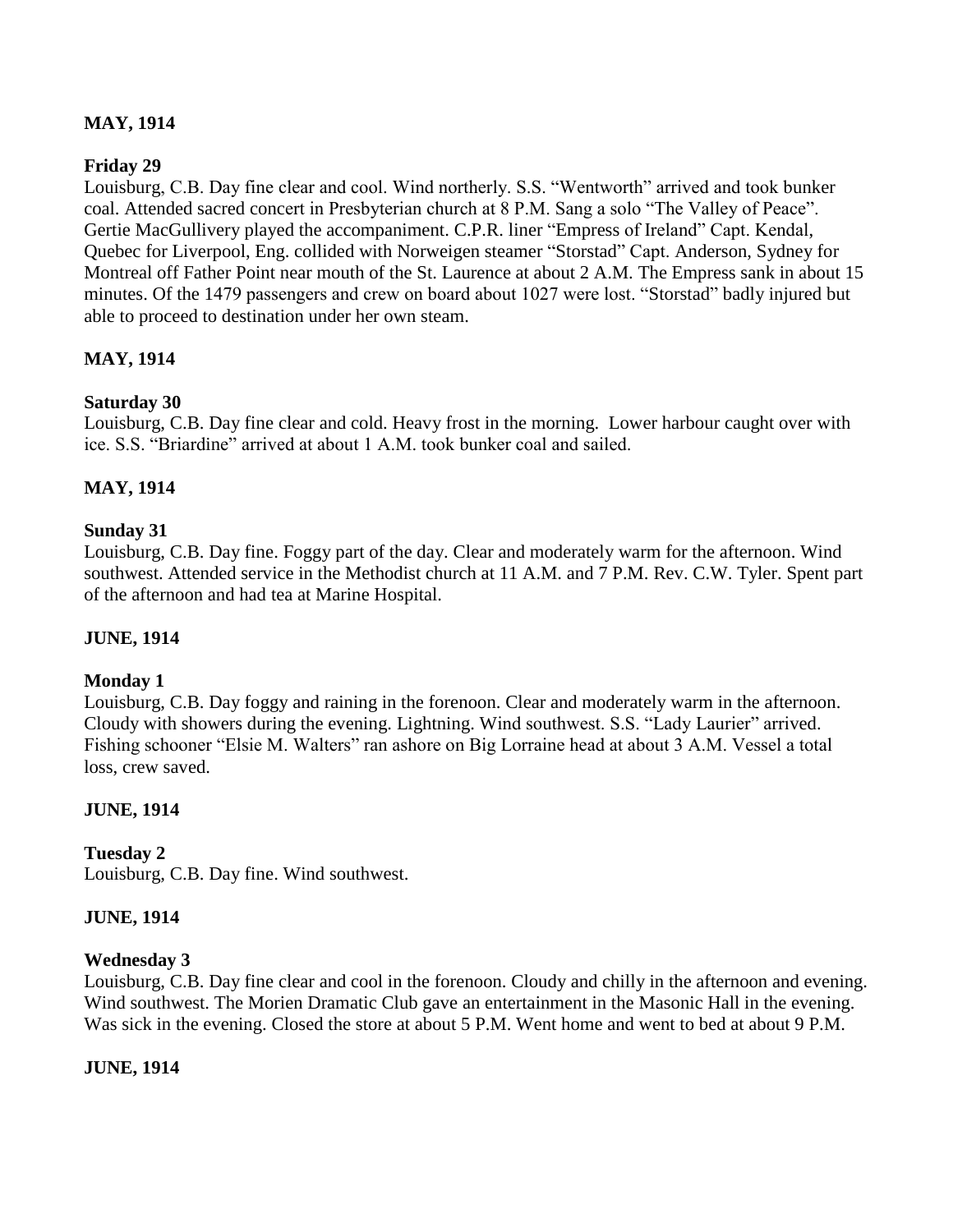### **Thursday 4**

Louisburg, C.B. Day fine clear and cool in the morning. Clouded up at about noon. Cloudy and chilly in the afternoon. Wind southwest changing to southeast during the night. Began to rain at about 10 P.M. S.S. "Mathilda" arrived in the evening and took bunker coal. United States naval tug "Potomac" arrived at about 9 P.M. from Newfoundland for bunker coal. The Potomac was sent to Nfld last winter to release some American fishing vessels that were caught in the ice. Finally getting caught in the drift ice herself and abandoned by her crew. After several months drifting she was taken charge of by a Nfld crew and brought into port. She is now on her way home to the United States.

# **JUNE, 1914**

### **Friday 5**

Louisburg, C.B. Day stormy. Terrific rain storm and gale of wind. Wind southeast. Stopped raining at about 4 P.M. Wind changing to southeast. Stopped raining at about 4 P.M. Wind changing to southwest. Cleared off in the evening. A very severe storm on fishing gear. Many of the fisherman along the coast losing nearly all their nets and lobster traps.

### **JUNE, 1914**

### **Sunday 6**

Louisburg, C.B. Day cloudy and cold. Wind northeast. Showery in the afternoon. Steamer "Densdale Hall" arrived, took bunker coal and sailed. United States naval tug "Potomac" sailed for New York.

### **JUNE, 1914**

### **Sunday 7**

Louisburg, C.B. Day cloudy in the forenoon. Partly clear in the afternoon. Chilly wind southwest. Attended service in the Methodist church at 11 A.M. and 7 P.M. Preacher C.W. Tyler. Spent part of the afternoon and had tea at Angus MacIntoshs. Barge "Langen" in tow of the "Cruzier" arrived from Halifax.

### **JUNE, 1914**

### **Monday 8**

Louisburg, C.B. Day drizzly rainy and misty. Very chilly. Wind northeast. Barge "Kaleva" sailed for Halifax in tow of the tug Cruzier with load of Broughton coal.

#### **JUNE, 1914**

#### **Tuesday 9**

Louisburg, C.B. Day fine. Clear and cold. Wind northeast. Attended social in Peter"s hall given by Bible Class in the evening. Took part in the programme. Sang solo "Loving Atkins" Gertie MacGullivary played the accompaniment.

### **JUNE, 1914**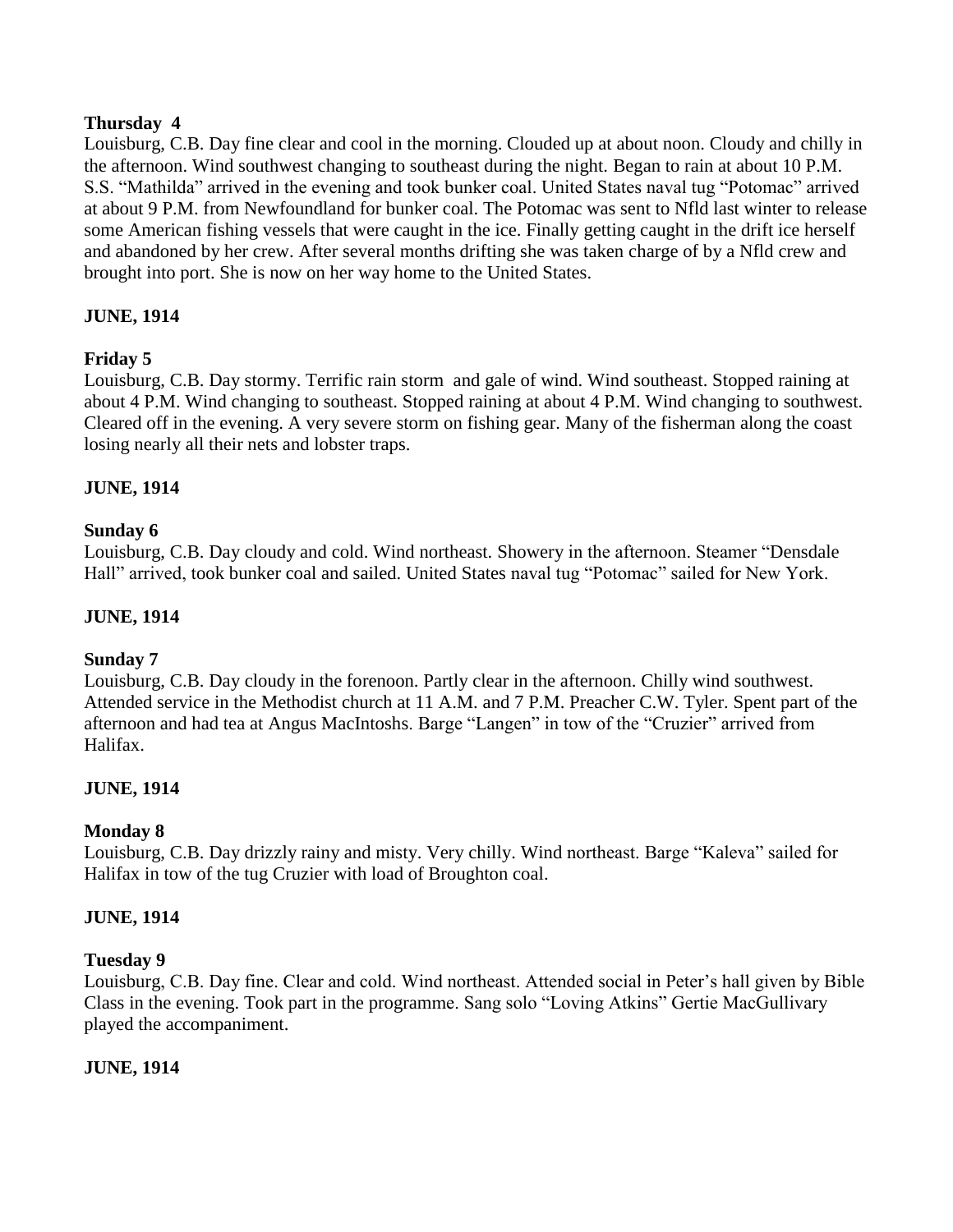### **Wednesday 10**

Louisburg, C.B. Day fine and clear in the morning. Clouded up in the forenoon. Windy and very chilly in the afternoon. Thunder and lightening.

# **JUNE, 1914**

# **Thursday 11**

Louisburg Glace Bay and Sydney. Day fine clear and warm. Wind northwest. Cool in the evening. Wind changing to northeast. Light showers in the evening. Went to Glace Bay on 4 P.M. train. Had tea at O.M. Peter's. Attended Nickel shows in the evening. Went from Glace Bay to Sydney on 11:10 P.M. car. Stopped at Sydney Hotel. S.S. "Scaroby" arrived for bunker coal.

# **JUNE, 1914**

# **Friday 12**

Sydney and Louisburg. Day fine and clear. Moderately warm, wind northerly changing to easterly, showery in the evening. Heavy rain during the night. Went to Whitney Pier in the forenoon. Had dinner with Harry Verner. Came up to Sydney with Harry Verner in motorboat. Assisted him in selecting a piano. Attended concert in the Lingan Theatre in the evening given by "The Royal Givent Welsh Singers". Went from Sydney to Glace Bay on 11 P.M. car. Stopped at Glace Bay hotel. S.S. "Terra" arrived at Louisburg for bunker coal.

# **JUNE, 1914**

# **Saturday 13**

Glace Bay and Louisburg. Day fine and cool. Wind northeast. Came from Glace Bay to Louisburg on morning train. Funeral of David Kennedy took place in the forenoon. Remains brought over from Glace Bay on morning train.

# **JUNE, 1914**

# **Sunday 14**

Louisburg, Cape Breton. Day fine and clear and cool. Wind Southwest. Attended service in the Methodist church at 11 A.M. Preacher Rev. C.W. Tyler. Spent part of the afternoon and had tea at Angus McIntosh"s.

# **JUNE, 1914**

### **Monday 15**

Louisburg, Cape Breton. Day fine, clear and moderately warm. Wind Southwest. S.S. "British Transport" arrived took bunker coal and sailed.

# **JUNE, 1914**

# **Tuesday 16**

Louisburg, C.B. Day cloudy and damp. Heavy rain during the night.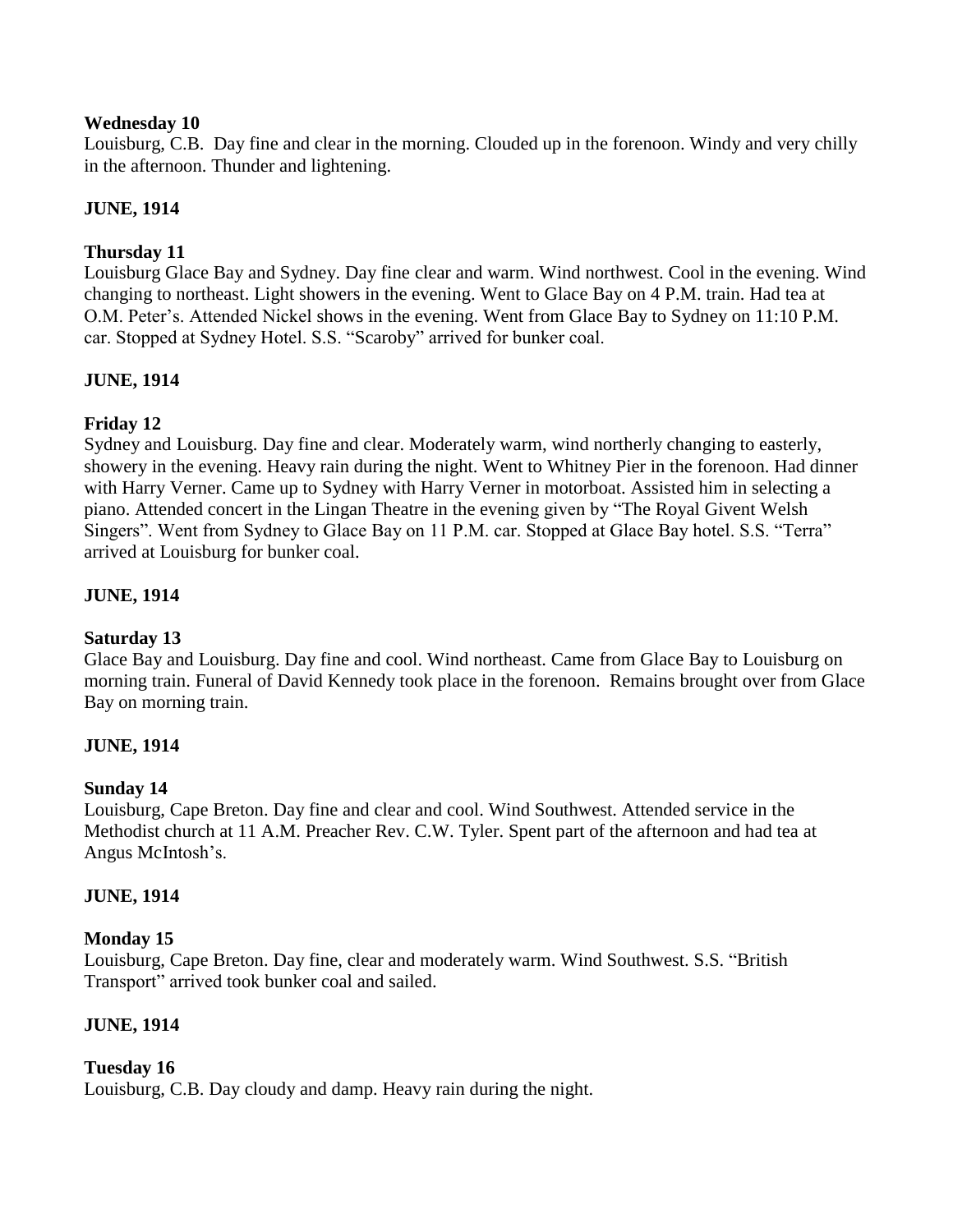### **JUNE, 1914**

### **Wednesday 17**

Louisburg, C.B. Day wet and foggy in the forenoon. Wind Southerly changing to Northwest in the afternoon.

### **JUNE, 1914**

### **Thursday 18**

Louisburg, .B. Day fine and cool. S.S. "Cabot" arrived.

### **JUNE, 1914**

### **Friday 19**

Louisburg, C.B. Day fine, clear and moderately warm. Foggy for a while in the afternoon. Wind Southwest changing to Southeast in the evening. S.S. "Coban" arrived loaded coal and sailed for Yarmouth. S.S. "Cabot" sailed coal laden. Government steamer "Canada" arrived. Government steamer "Petrel" also in port. Capt. William P. Cann died at 6:30 P.M.

### **JUNE, 1914**

### **Saturday 20**

Louisburg, Cape Breton. Heavy rain in the morning. Cloudy, foggy and moderately warm throughout the day. Rained in the evening. Wind east changing to Southwest.

### **JUNE, 1914**

### **Sunday 21**

Louisburg, Cape Breton. Day fine and cool in the forenoon, warmer in for afernoon. Wind Southwest changing to Northwest. Windy. Attended service in the Methodist church at 11 A.M. and 7 P.M. Preacher Rev. C.M. Tyler. Spent part of the afternoon at Angus Mc. Intosh's. Also visited R.D. Kerr's and M.N. Mc Donald"s. Had tea at Harry Verners. S.S. "Cabot" arrived from Halifax.

### **JUNE, 1914**

### **Monday 22**

Louisburg, Cape Breton. Day fine and clear in the morning. Cloudy and showery in the forenoon. Fine, clear and warm in the afternoon. Wind variable.

### **JUNE, 1914**

**Tuesday 23**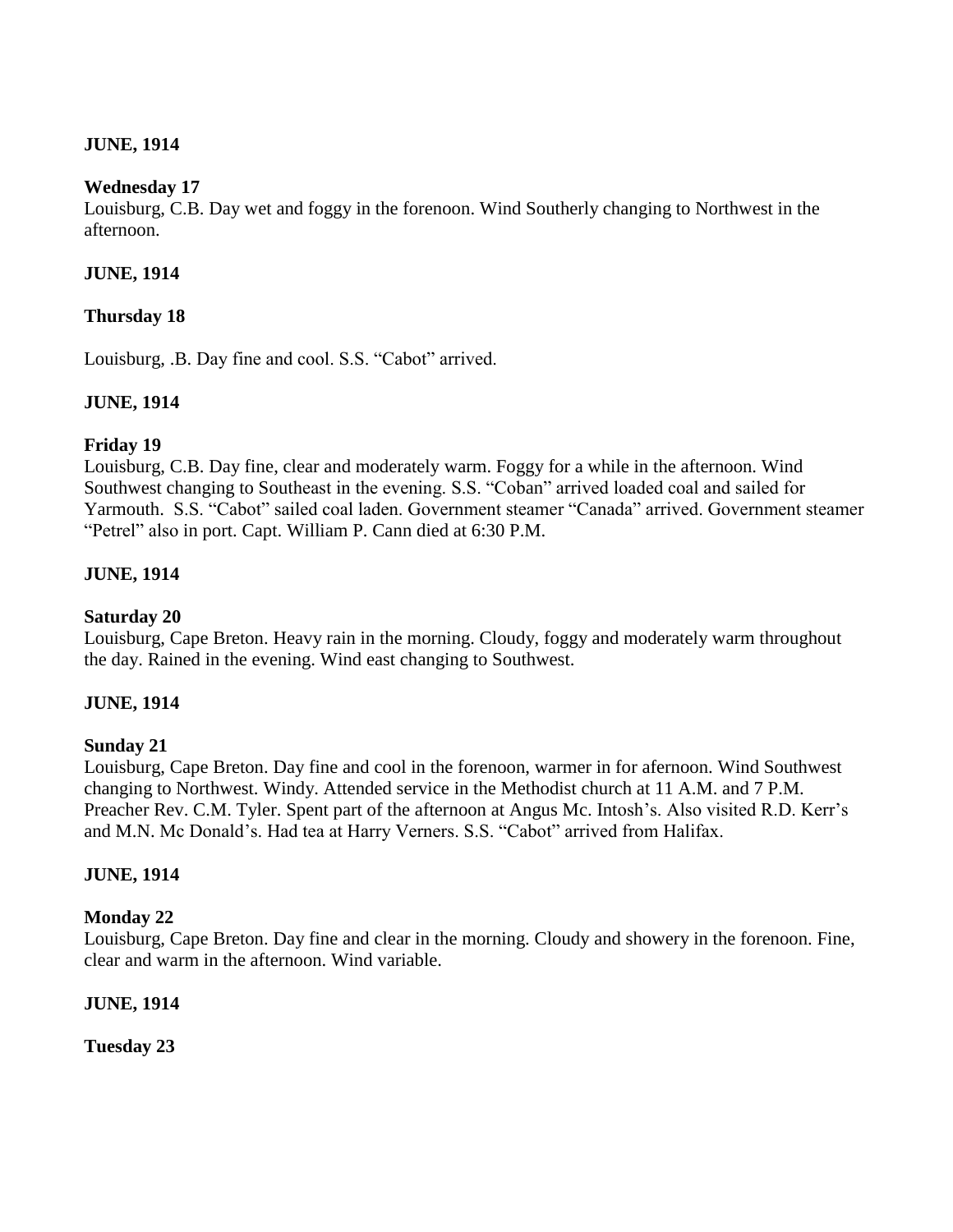Louisburg, C.B. Day fine and moderately warm. Attended funeral of the late Capt. William P. Cann at 1:30 P.M. Funeral service conducted by Rev. John McKinnon. Burial took place in Presbyterian Cemetery.

# **JUNE, 1914**

## **Wednesday 24**

Louisburg, C.B. Day fine. Three steamers in port for bunker coal.

### **JUNE, 1914**

### **Thursday 25**

Louisburg, C.B. Day cloudy and foggy. Misty.

### **JUNE, 1914**

### **Friday 26**

Louisburg, C.B. Day fine clear and moderately warm. S.S. "Hartlepool" arrived for bunker coal. Government steamer Lady Laurier arrived in the evening and anchored in the upper harbour.

### **JUNE, 1914**

### **Saturday 27**

Louisburg, C.B. Day fine, clear and moderately warm. Wind South-west changing to South-east.

### **JUNE, 1914**

#### **Sunday 28**

Louisburg, C.B. Day fine clear and moderately warm. An ideal summer day and beautiful calm night. Attended service in the Methodist church at 11A.M. and 7P.M. Preacher Rev C.M. Tyler. Spent part of the afternoon and had tea at Angus McIntosh"s. Assassination of Archduke Franz Ferdinand and his wife at Serajevo, Sierra.

### **JUNE, 1914**

### **Monday 29**

Louisburg, C.B. Day fine in the morning. Clouded up in the forenoon. Rained in the afternoon and during the night.

### **JUNE, 1914**

### **Tuesday 30**

Louisburg, C.B. Day cloudy drizzily and misty. Wind south-west changing to north-east.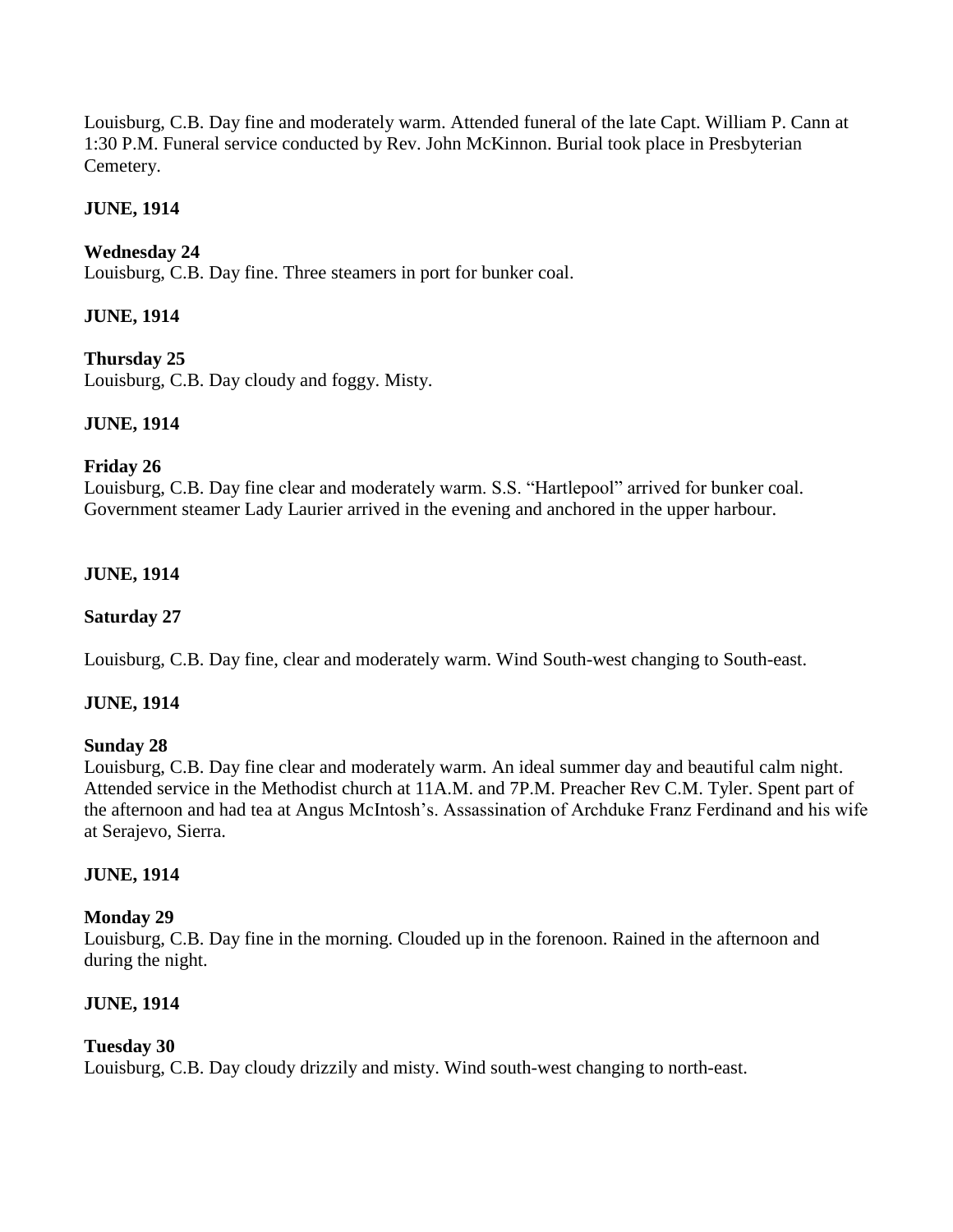# **JULY, 1914**

### **Wednesday 1**

Louisburg and Mira. Day rainy, drizzily and misty. Chilly wind north-east.

Dominion day. Public Holiday. Most places of business closed. Kept store open until 3 P.M.. All regular trains canceled for the day and three specials each way run instead. Trains departing at 8:50 A.M. 3:15 and 6:05 P.M. Trains arriving at 9:50A.M. 1:05 and 7:05 P.M. Went to Mira on 3:15 train and attended picnic given by Orangeman in aid of Glace Bay general hospital. Returned to Louisburg on last train. Joseph Huntington Sr. died at Grand Mira.

# **JULY, 1914**

### **Thursday 2**

Louisburg C.B. Day cloudy and dull. Chilly wind variable.

# **JULY, 1914**

### **Friday 3**

Louisburg C.B. Day cloudy and chilly in the forenoon. Cleared off in the afternoon. Cloudy and foggy in the evening. Wind south-east.

### **JULY, 1914**

### **Saturday 4**

Louisburg C.B. Day fine and cool. Ferry service established between here and Gabarus. S.S. "Olive" Capt. P.J. Wilcox to make daily trips weather permitting.

### **JULY, 1914**

### **Sunday 5**

Louisburg C.B. Day fine and clear and moderately warm. Wind southerly. Attended service in the Methodist church at 11 A.M. and 7 P.M. Preacher Rev. C.M. Tyler. Went for a walk to Havenside in the afternoon with A.A. Martell and Jack Johnson. Met Fletcher Townsend there and went with him to tea. S.S. "Rolf" and S.S. WearPool arrived for bunker coal.

### **JULY, 1914**

### **Monday 6**

Louisburg C.B. Day fine, clear and moderately warm. Wind Southwest. A beautiful calm moonlight night. S.S. Coban arrived to load coal.

# **JULY, 1914**

### **Tuesday 7**

Louisburg C.B. Day fine and warm. Partly foggy wind Southwest.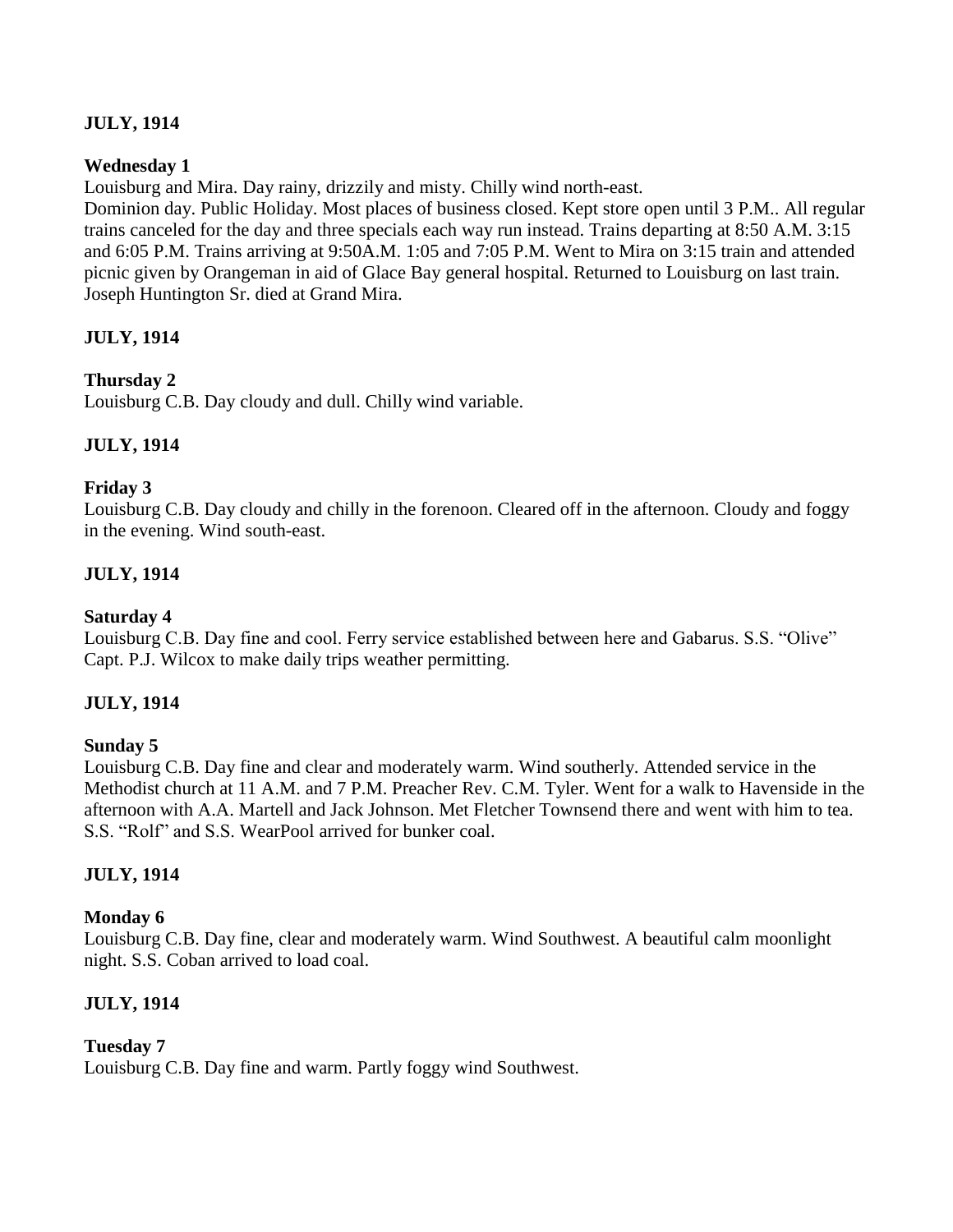## **JULY, 1914**

### **Wednesday 8**

Louisburg C.B. Day fine and moderately warm. Partly cloudy in the forenoon. Clear in the afternoon. Strong Southwest wind. All stores closed at 6 P.M. in accordance with an agreement entered into by all the merchants in town to close on Wednesday and Friday evening during July and August. Sarah Huntington widow of the late Frederick Huntington died at Mira Gut at the home of her brother, Jonathan Martell.

### **JULY, 1914**

### **Thursday 9**

Louisburg C.B. Day fine and clear. Moderately warm. Wind Northerly. Murdock N. McDonald died at about 3 o"clock this morning. Remains sent away on 4 P.M. train to his former home at St. Ann"s. Attended funeral at 3 P.M.

### **JULY, 1914**

### **Friday 10**

Louisburg C.B. Day fine, clear and moderately warm. Wind Northeast. Store closed at 6 P.M. Went for a motorboat sail on the harbour with Archie Hare in the evening. Returned at about 8:15. I. O. G. I. excursion from Glace Bay arrived at about 7:30 P.M. Returned at about midnight. Special train both ways. S.S. "Chevington" arrived for bunker coal.

### **JULY, 1914**

### **Saturday 11**

Louisburg C.B. Day fine, partly cloudy in the afternoon and evening. Moderately warm. Wind Southwest.

### **JULY, 1914**

### **Sunday 12**

Louisburg C.B. Day cloudy, foggy and misty. Thunder lightening and heavy rain in the afternoon. Foggy and warm in the evening. Wind Southerly. Attended service in the Methodist church at 11 A.M. and 7 P.M. Preacher Rev. Tyler. Spent part of the afternoon and had tea at Angus McIntosh"s.

### **JULY, 1914**

**Monday 13** Louisburg C.B. Day cloudy.

**JULY, 1914**

**Tuesday 14**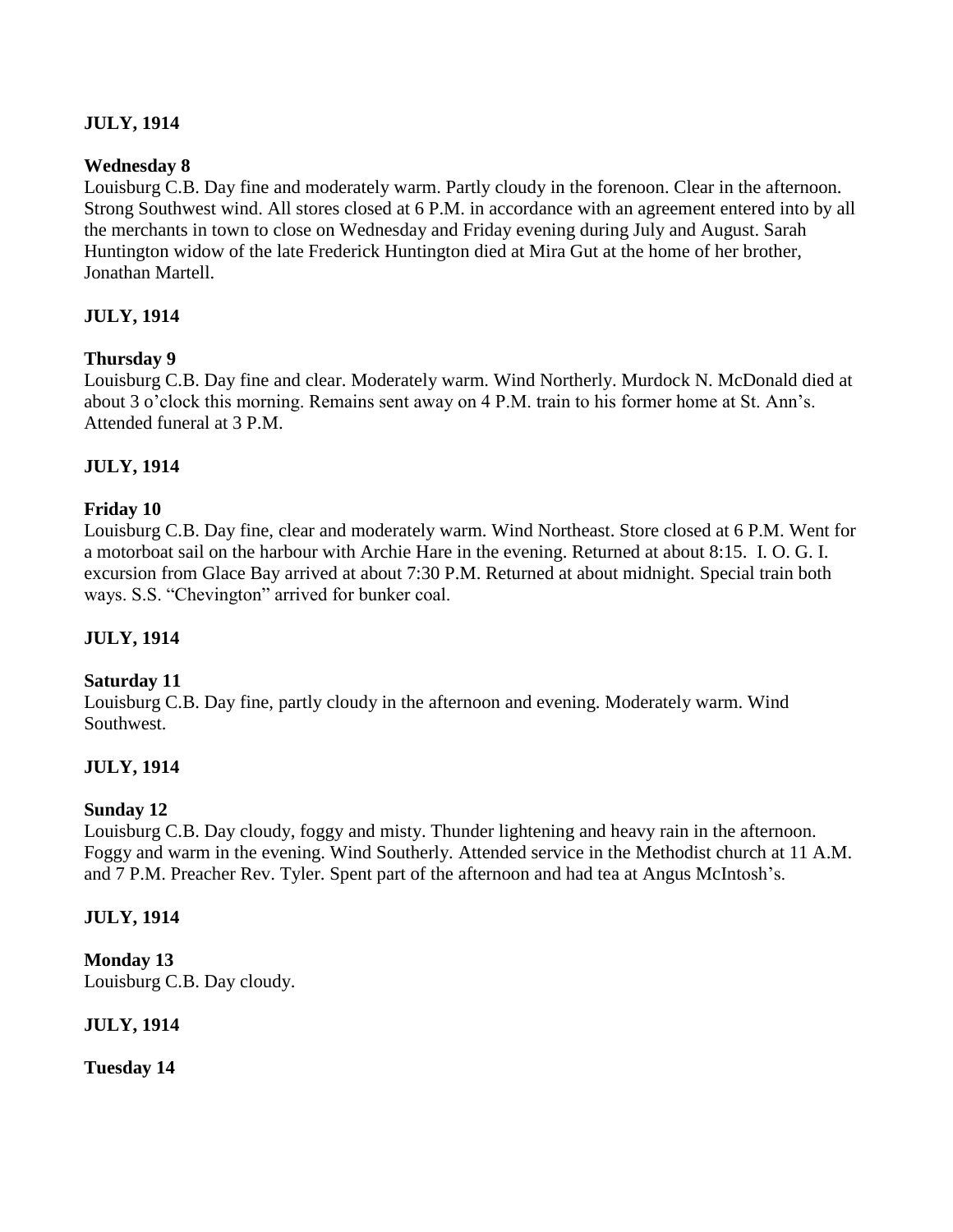Louisburg C.B. Day fine and foggy. S.S. "Wabana" Capt. Reside arrived to load Run of Mira coal for Everette, Mass.

# **JULY, 1914**

# **Wednesday 15**

Louisburg C.B. Day fine and warm. Warmest day this season. Closed store at 6 P.M. Went for a water boat sail on the harbour with Archie Hare. Afterwards attended party on the other side of the harbour. Arrived home at about midnight. S.S. "Durango" arrived to bunker coal and sailed for Montreal.

# **JULY, 1914**

# **Thursday 16**

Louisburg C.B. Day fine and moderately warm. Wind Southwest. Foggy in the evening. Monthly pay day of coal company.

# **JULY, 1914**

# **Friday 17**

Louisburg C.B. Day cloudy, foggy and mild. Wind Southerly. Joint expenditure commission arrived in town on 7 P.M. train. Held meeting in Yacht club room in the evening. Heber arrived on evening train to attend meeting of joint expenditure. Will likely remain over Sunday. Closed store at 6 P.M. Went to station to meet evening train. Spent part of the evening in Band room during band practice. S.S. "Wahana" sailed for Everett Mass with cargo of run of Mira coal. First cargo of the new contract.

# **JULY, 1914**

# **Saturday 18**

Louisburg C.B. Day cloudy, foggy and showery. Wind Southerly. Joint expenditure commission in town inspecting the various properties. R.D. Kerr died at about 5P.M. Aged 59.

# **JULY, 1914**

# **Sunday 19**

Louisburg C.B. Day rainy and foggy. Very heavy rain nearly all day with thunder and lightening in the afternoon. Stopped raining at about 5 P.M. Wind Southerly. Foggy and mild during the evening. Attended service in the Methodist church at 11 A.M. Preacher Rev. Mr. Anguin. Presbyterian church at 7 P.M. Preacher Rev. Mr. Mariash. John Townsend died at 5 A.M. In company with J.A. McDonald attended the wake after church in the evening. Heber and I spent part of the afternoon and had tea at Angus McIntosh"s.

# **JULY, 1914**

# **Monday 20**

Louisburg C.B. Day foggy in the morning. Cleared off at about 9 A.M. Fine, clear and moderately warm during the rest of the day. Wind Southwest. S.S. Providentia arrived. Took bunker coal and sailed. Tug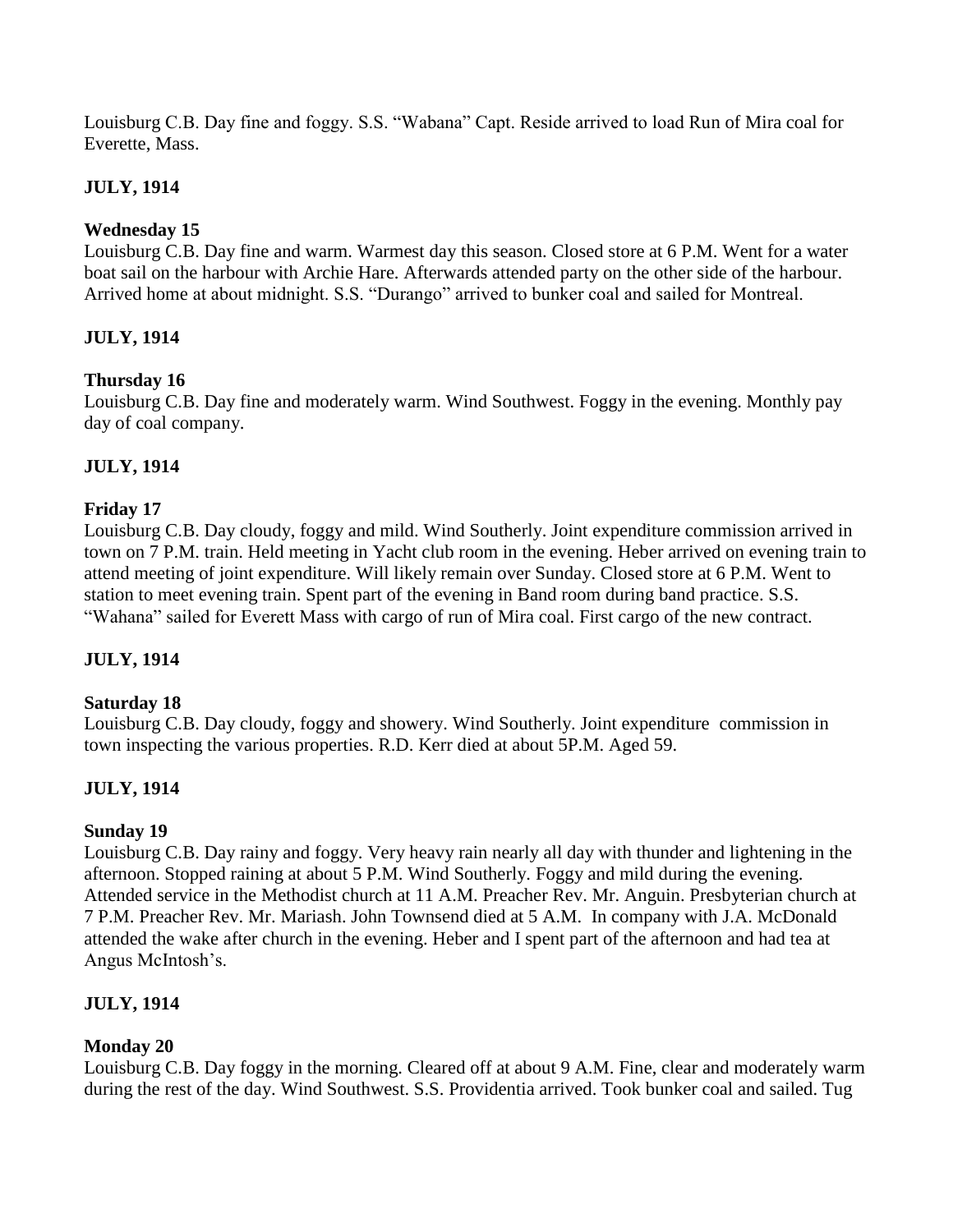Douglas H. Thomas arrived from Sydney in the afternoon after visiting the wrecks of S.S. "Ragna" / S.S. and a schooner which ran ashore yesterday near port Nova and Scatari. D.H. Thomas sailed for Sydney in the evening. Heber left on 7 A.M. train for Glace Bay to resume his duties with the joint expenditure commission.

# **JULY, 1914**

## **Tuesday 21**

Louisburg C.B. Day fine. Clear and moderately warm. Attended funeral of R.D. Kerr at 10:30 A.M. Also funeral of John Townsend at 2 P.M. S.S. "Pheobe" and S.S. "Wandly" arrived for bunker.

# **JULY, 1914**

# **Wednesday 22**

Louisburg C.B. Day rainy, misty and foggy. Finer in the evening. Closed store at 6 P.M.

### **JULY, 1914**

### **Thursday 23**

Louisburg C.B. Day fine and clear in the forenoon. Cloudy, misty and rainy in the afternoon and evening. Wind Southwest changing to Northeast.

### **JULY, 1914**

### **Friday 24**

Louisburg C.B. Day fine. S.S. "Stigstad" arrived for cargo of coal. S.S. "Daphne" and S.S. "Stanly" arrived for bunker coal. Closed store at 6 P.M.

### **JULY, 1914**

### **Saturday 25**

Louisburg C.B. Day fine, clear and warm. Warmest day so far this season. Wind Northerly. The work of building the first piece of permanent side walk in the town which was begun last Monday afternoon, was completed today. It extends from Aberdeen St. to the coal yard crossing, South side and is a great improvement over the old plank walk.

### **JULY, 1914**

### **Sunday 26**

Louisburg C.B. Day fine and cloudy. Heavy shower of rain at about 7 P.M. Attended service in the Methodist church at 11 A.M. Preacher Rev. Mr. Anguin. Attended Presbyterian Church at 7 P.M. Preacher Rev. Mr. Mariash.

### **JULY, 1914**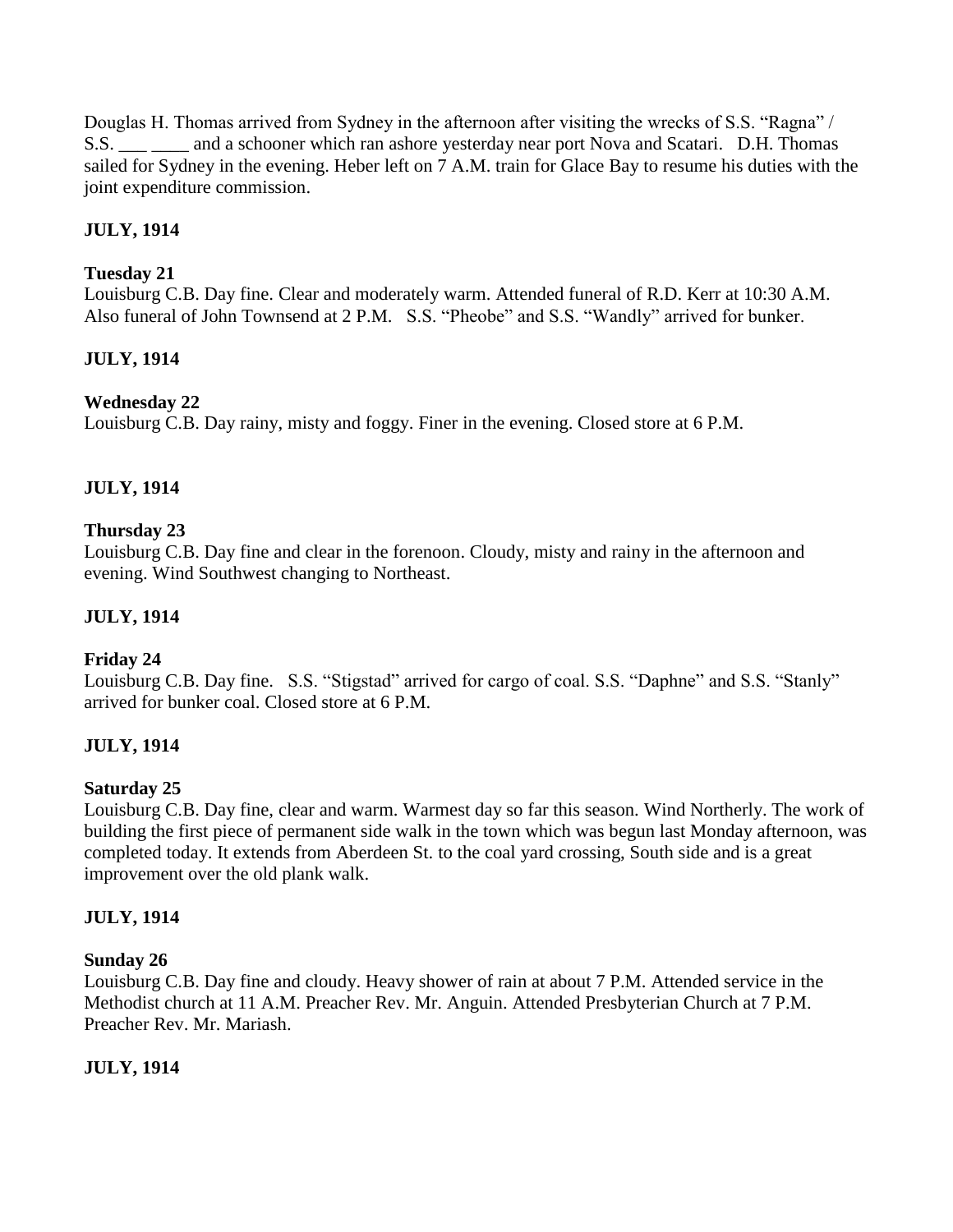### **Monday 27**

Louisburg C.B. Day fine and moderately warm. Moderate Southwest wind, cloudy. Yacht race on the harbour starting at 2 P.M. The following boats entered "Scrapper", "Baddeck", "Vato", and "Hayden", "North Sydney", "Cibou II", "Sydney", "Marion III", "Aolea", and "41008" Louisburg. Very light wind at the start gradually dying out- no boats able to finish in time allowed. Boats becalmed and had to be towed to their moorings. No race declared. Closed store for about 2 hours in the afternoon and went to see start of yacht race. Took snapshots of start and followed yachts over course with Archie Hare in motorboat.

# **JULY, 1914**

# **Tuesday 28**

Louisburg C.B. Day fine, partly cloudy. Wind Southwest changing to Northwest. Austria, Hungary declares war against Serbia. Possibility of a big European war. All visiting yachts sailed for North Sydney accompanied by Marion III of this town where they will compete in a race tomorrow. Austria, Hungary declares war against Serbia.

# **JULY, 1914**

# **Wednesday 29**

Louisburg C.B. Day fine, cloudy. Wind Northeast. Closed store at 6 P.M.

# **JULY, 1914**

# **Thursday 30**

Louisburg C.B. Day fine and exceptionally cold for this season of the year. Wind Northeast. Big war scare Russia, Germany, France, Austria, Serbia, and England likely to be involved in big war. Preparations made for defense.

# **JULY, 1914**

### **Friday 31**

Louisburg C.B. Day fine, moderately warm. Cloudy showery in the evening. Closed store at 6 P.M. Attended service in the Presbyterian Church at 7:30 P.M. Preacher Rev. Mr. Mc Intosh. S.S. Coban arrived from Yarmouth loaded coal and sailed for Halifax. Declaration of war hourly expected between Germany and Russia. Canadian troops about being called out for the defense of the country.

### **AUGUST, 1914**

### **Saturday 1**

Louisburg C.B. Day fine, warm and cloudy. Foggy, strong Southerly wind. Not much change in the war situation but hostilities likely to breakout at any time. A detachment of four soldiers of the R. Canadian Rgt. At Halifax arrived on the 7 P.M. train to do guard duty at the Marconi Wireless station at Old town. Germany declares war against Russia.

# **AUGUST, 1914**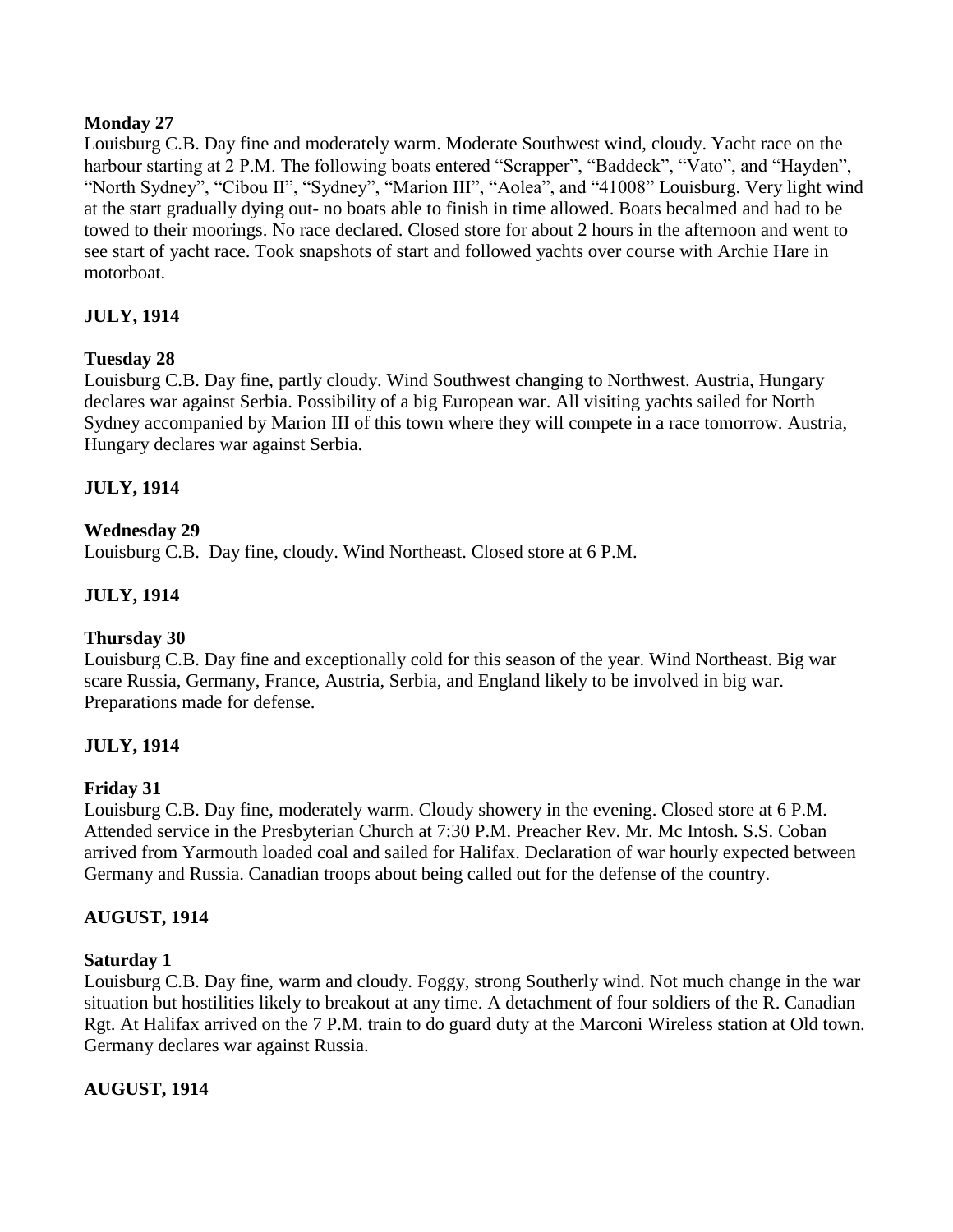### **Sunday 2**

Louisburg C.B. Day fine and moderately warm. Attended the following church services: English church at 11 A.M. Preacher Rev. T.F. Draper. Presbyterian church at 7 PM. Preacher Rev. John Murray. Sang solo at evening service entitled "God Knows". Word received that Germany, France and Russia are at war and Great Britain likely to be drawn into the quarrel. Considerable anxiety fell at the prospect of a war in which Great Britain would likely have to take a part.

# **AUGUST, 1914**

# **Monday 3**

Louisburg C.B. Day fine and warm. Big war scare. Reported that Great Britain had declared war against Germany and that a big naval fight had taken place. Report however proved false. Germany declares war against France. Belgium refuses to allow passage of German troops through her territory and appeals to England for assistance.

# **AUGUST, 1914**

### **Tuesday 4**

Louisburg C.B. Day fine. War declared between Great Britain and Germany. Orders received to call out the local militia. S.S. Coban arrived during the night. Germany declares war against Belgium. Liege attacked by German troops. British army mobilization begins.

### **AUGUST, 1914**

### **Wednesday 5**

Louisburg C.B. Day fine and warm. Cloudy in the afternoon and evening.  $94<sup>th</sup>$  Regt. mobilized. 38 men of E. Company. 94<sup>th</sup> Regt. under Capt. McKeigan arrived by special at 11 P.M. to go on duty at the wireless telegraph station. 17<sup>th</sup> field battery Sydney ordered to be ready to turn out at a moment notice. Major O"Neil left for Sydney on 4 P.M. train to join the Battery. Reports of German Cruisers being in this vicinity. S.S. "Coban" ordered to remain in port. Loyal True Blues held excursion on harbour in the evening.

### **AUGUST, 1914**

### **Thursday 6**

Louisburg C.B. Day fine and warm in the afternoon. Drizzily and cloudy in the morning. Reports of German Cruisers being sunk by British cruiser "Essex" off New York. Reports unfounded. Attended card party at Mr. H.C.V. Levatte's in the evening. British Cruiser "Amphibian" sunk by German mine in North Sea.

### **AUGUST, 1914**

### **Friday 7**

Louisburg C.B. Day fine, clear and warm.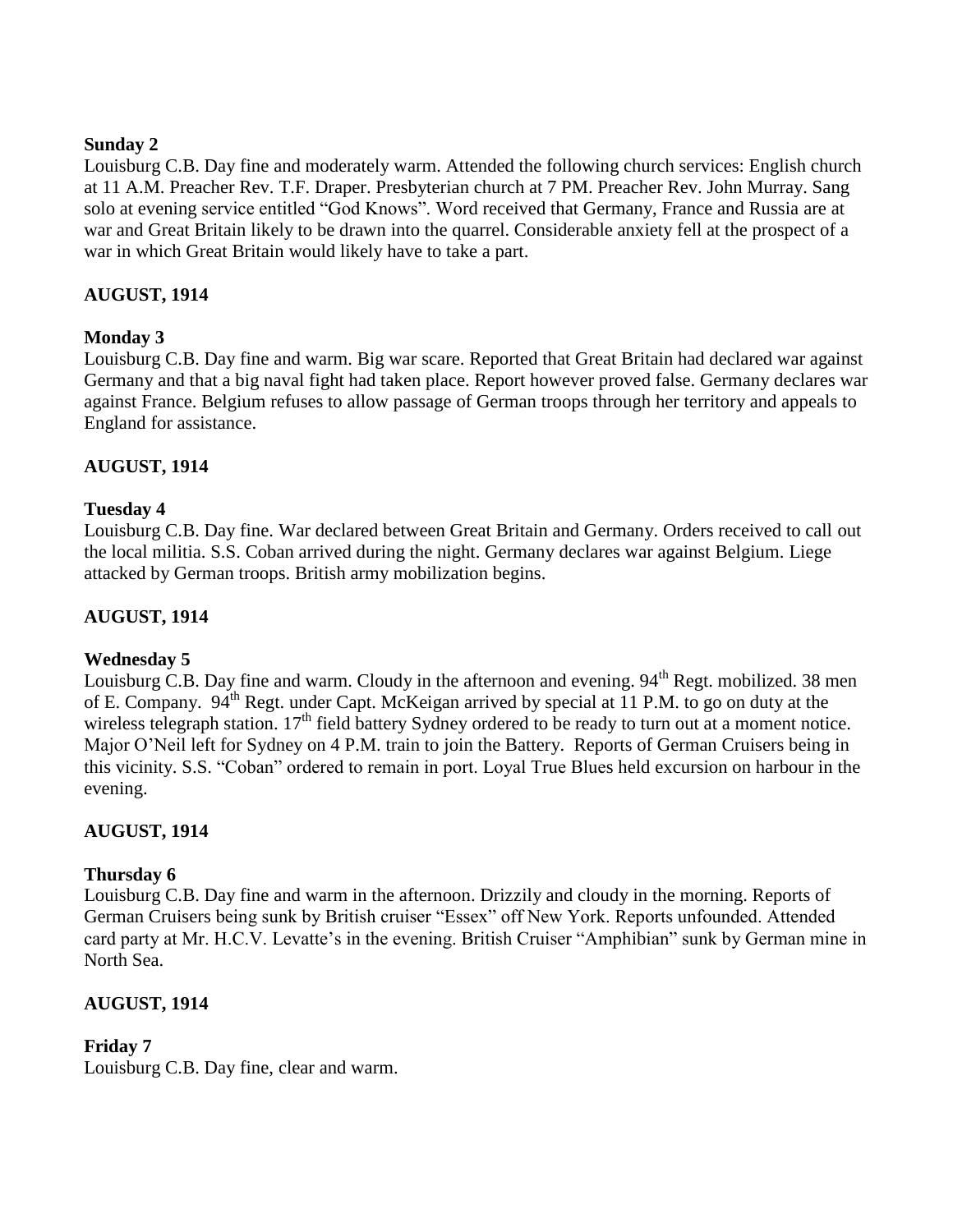# **AUGUST, 1914**

### **Saturday 8**

Louisburg C.B. Fine, warm and partly cloudy. Foggy in the evening.

# **AUGUST, 1914**

### **Sunday 9**

Louisburg C.B. Day fine clear and very warm. Warmest day so far this season. Attended service in the Methodist church at 11 A.M. and 7 P.M. Preacher Rev. C.M. Tyler. S.S. Clearpool arrived for bunker coal. Rev. Mr. Tyler held service for the soldiers stationed at Marconi Towers at 9 A.M. German submarine U5 sunk by H.M.S, "Birmingham". Canada offers 20,000 men for overseas service in defense of the empire.

# **AUGUST, 1914**

**Monday 10** Louisburg C.B. Day foggy cloudy and warm.

# **AUGUST, 1914**

**Tuesday 11** Louisburg C.B. Day cloudy and warm.

# **AUGUST, 1914**

**Wednesday 12** Louisburg C.B. Day fine clear and warm. Great Britain and Austria at war.

# **AUGUST, 1914**

**Thursday 13** Louisburg C.B. Day fine and warm. Monthly pay day of the Dominion Coal Company.

# **AUGUST, 1914**

**Friday 14** Louisburg C.B. Day fine and warm. S.S. "Waganna" loading cargo of Coal for Boston.

# **AUGUST, 1914**

# **Saturday 15**

Louisburg C.B. Day fine clear and warm. P.W.A. picnic at Mira. S.S. " Waganna" sailed for Boston with load of coal.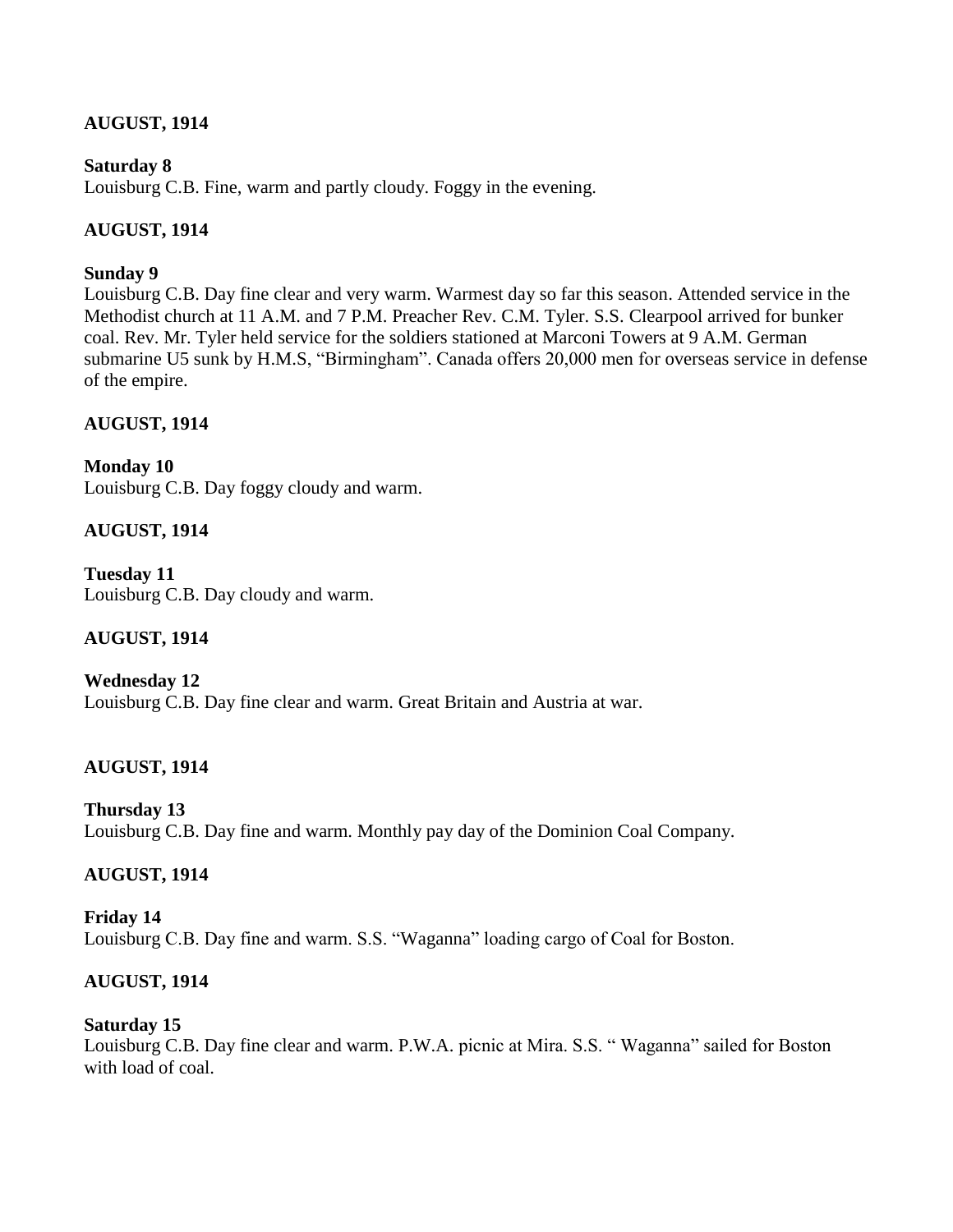# **AUGUST, 1914**

### **Sunday 16**

Louisburg C.B. Day fine and warm. Wind south west. Attended service in the Methodist church at 11 A.M. and 7 P.M. Preacher Rev. C.M. Tyler. Visited Military Camp at Marconi Station at Old Town in the afternoon. Detachment consists of E. Company 94<sup>th</sup> Highlanders 59 men in all under Capt. M.D. Mc Keigan. 1<sup>st</sup> Leut. John L. McKinnon, 2<sup>nd</sup> Leut. Mr. McInnis. S.S. "Clearpool" which had been in port since last Sunday awaiting order sailed for Montreal.

### **AUGUST, 1914**

### **Monday 17**

Louisburg C.B. Day fine clear and warm.

# **AUGUST, 1914**

### **Tuesday 18**

Louisburg C.B. Day fine and warm. Cloudy and foggy part of the day.

### **AUGUST, 1914**

### **Wednesday 19**

Louisburg C.B. Day fine clear and very warm. Canadian Parliament met to deal with war situation. Canada"s first war Parliament.

### **AUGUST, 1914**

### **Thursday 20**

Louisburg C.B. Day fine clear and warm. S.S. "Huxley" arrived for bunker coal. Methodist Sunday school held their annual picnic at Marine Park. S.S. Coban arrived from Placentia Nfld. Pope Pius the tenth died. Attended picnic at Marine Park in the evening.

# **AUGUST, 1914**

# **Friday 21**

Louisburg C.B. Day fine and warm. Partly cloudy. S.S. "Coban" loaded cargo of coal and sailed. German troops entered Brussels, Belgium.

### **AUGUST, 1914**

### **Saturday 22**

Louisburg C.B. Rained in the early morning. Fine cloudy and sultry throughout the day. Wind south west. S.S. "Henrick" arrived for bunker coal. Canadian Parliament which met on the 19<sup>th</sup> inst to deal with the war question prorogued today after voting a war fund 50.000.000 and placing a special tax on Tobacco, Malt, Liquors, Spirits, sugar and coffee.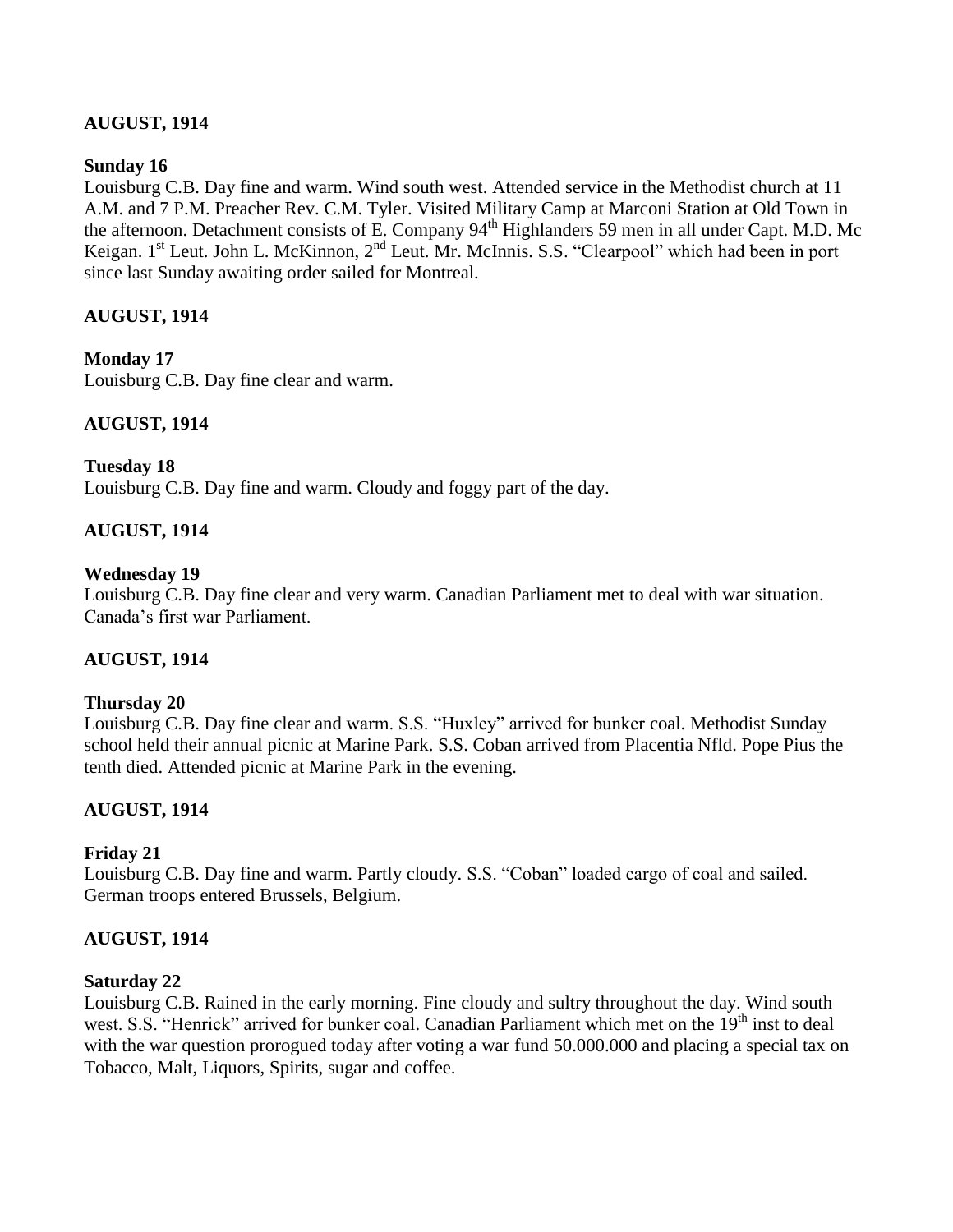# **AUGUST, 1914**

### **Sunday 23**

Louisburg C.B. Day fine and warm. Attended service in the Methodist church at 11 A.M. and 7 P.M. Preacher Rev. Mr. Tyler. S.S. Stigstad arrived for cargo of coal. S.S. "Marie" arrived for orders. S.S "Stanly" arrived for bunker coal. Japan declared war against Germany today.

## **AUGUST, 1914**

**Monday 24** Louisburg C.B. Day fine. S.S. "Stanly" sailed.

**AUGUST, 1914**

**Tuesday 25** Louisburg C.B. Day fine.

### **AUGUST, 1914**

### **Wednesday 26**

Louisburg C.B. Day fine. German Cruiser "Kaiser Wilhelm der Grosse" sunk by British cruiser "Highflyer".

## **AUGUST, 1914**

**Thursday 27** Louisburg C.B. Day fine.

# **AUGUST, 1914**

### **Friday 28**

Louisburg and Sydney. Day fine partly cloudy. Rained during the night.  $17<sup>th</sup>$  Field Battery of Canadian Artillery left Sydney at 6:15 P.M. enroute to Valcartier Quebec as part of the overseas contingent to assist Great Britain in war with Germany. Battery contingent as follows: about 150 men 110 horses 4 guns. Under command of Leut. Col. McLeod and Capt. J.A. McDonald. Went to Sydney on the 4 P.M. train to witness the departure of the  $17<sup>th</sup>$  field Battery for the front. Remained in Sydney over night, stopped at Sydney hotel. S.S. Coban arrived at Louisburg from Rockland.

# **AUGUST, 1914**

### **Saturday 29**

Sydney and Louisburg. Day fine and moderately warm. Cloudy in afternoon and evening looking like a storm. Came from Sydney on 8 A.M. train. S.S "Coban" sailed for Rockland. Four men of the Royal Canadian Rgt. were stationed at Marconi Towers since Aug. 1<sup>st</sup> left on 7 A.M. train to join their Rgt. at Halifax. Local papers announced that a naval battle had taken place yesterday near Heligoland in which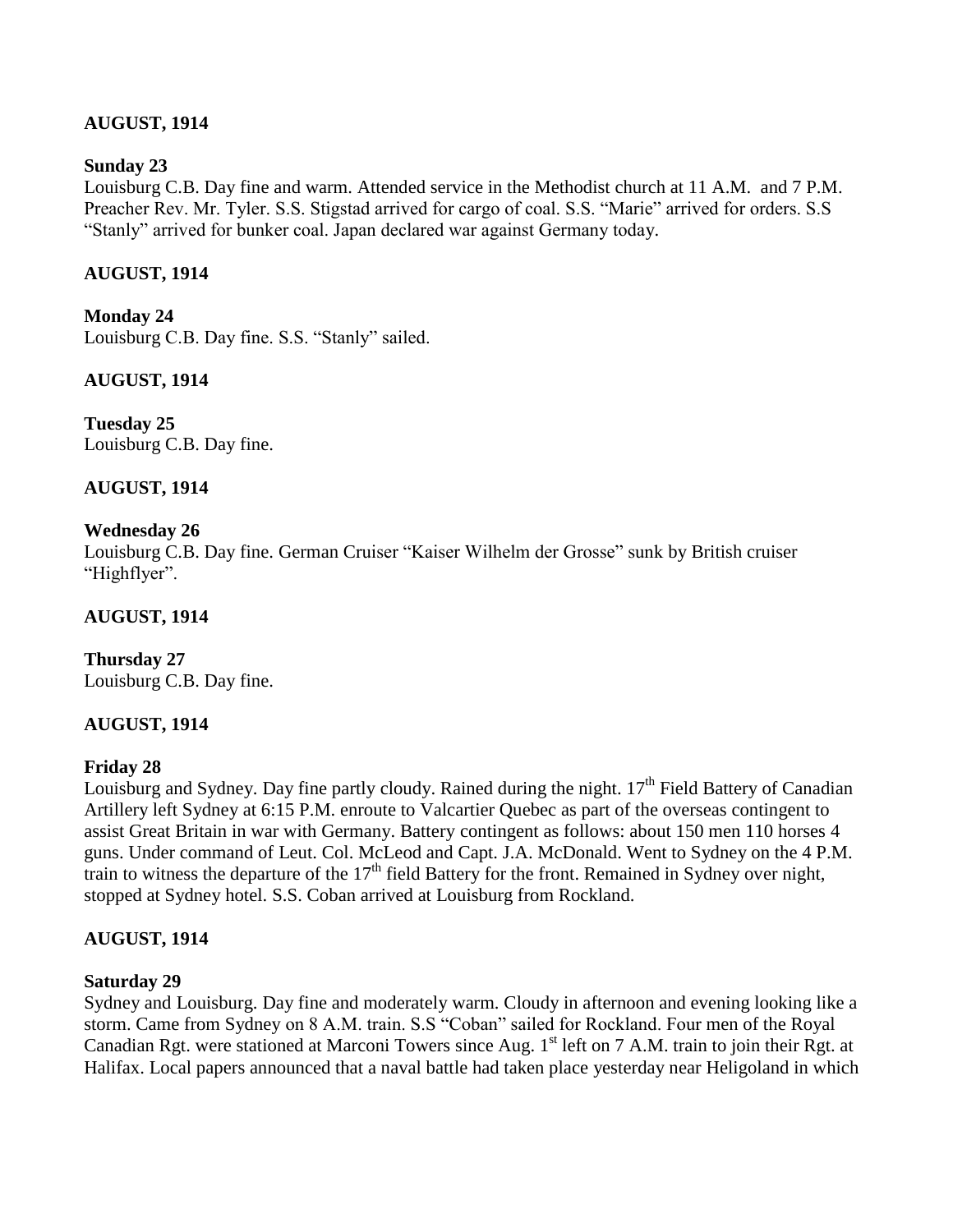a British fleet under command of Admiral David Beatty sunk 3 German Cruisers and 2 destroyers. Names of cruisers "Mainz" "Koeln" "Ariadne"

# **AUGUST, 1914**

# **Sunday 30**

Louisburg C.B. Day stormy. Rained nearly all day. Wind east changing to south. Stopped raining at about 6 P.M. Foggy and mild during the evening. Thunder and lightening the night. Attended service in the Methodist church at 7 P.M. Preacher Rev. Mr. Tyler.

# **AUGUST, 1914**

# **Monday 31**

Louisburg C.B. Day fine. S.S "Esther" arrived for orders. S.S John "Bakke" arrived for orders. Schools reopened to-day. Teachers for present term as follows: Miss Christina McKinnon(Principal), Miss Hattie Outhouse, Miss Mildred Spencer, Miss Annie F. Kerr, Miss Mary McDonald.

### **SEPTEMBER, 1914**

**Tuesday 1** Louisburg C.B. Day fine.

### **SEPTEMBER, 1914**

**Wednesday 2** Louisburg C.B. Day cloudy calm and warm. S.S. "Nordvalin" Danish arrived for orders.

# **SEPTEMBER, 1914**

**Thursday 3** Louisburg C.B. Day cloudy foggy sultry. Misty part of the day. Very calm.

# **SEPTEMBER, 1914**

# **Friday 4**

Louisburg C.B. Cloudy foggy and very warm. Heavy showers about noon. Thunder and lightening. Closed store at 6 P.M. Joined Louisburg Brass band and attended practice in town hall in the evening. S.S "Verd" arrived for orders. S.S. "Cabot" arrived from Lockport.

### **SEPTEMBER, 1914**

### **Saturday 5**

Louisburg C.B. Fine clear and moderately warm. An ideal day. Wind northerly. A beautiful night calm and moonlight. S.S. "Coban" arrived from Rockland, Maine. Loaded coal and sailed for Newfoundland. S.S. "Cabot" sailed for Marble Mountain with cargo of coal. British Cruiser " Pathfinder" sunk in North Sea by German Mine.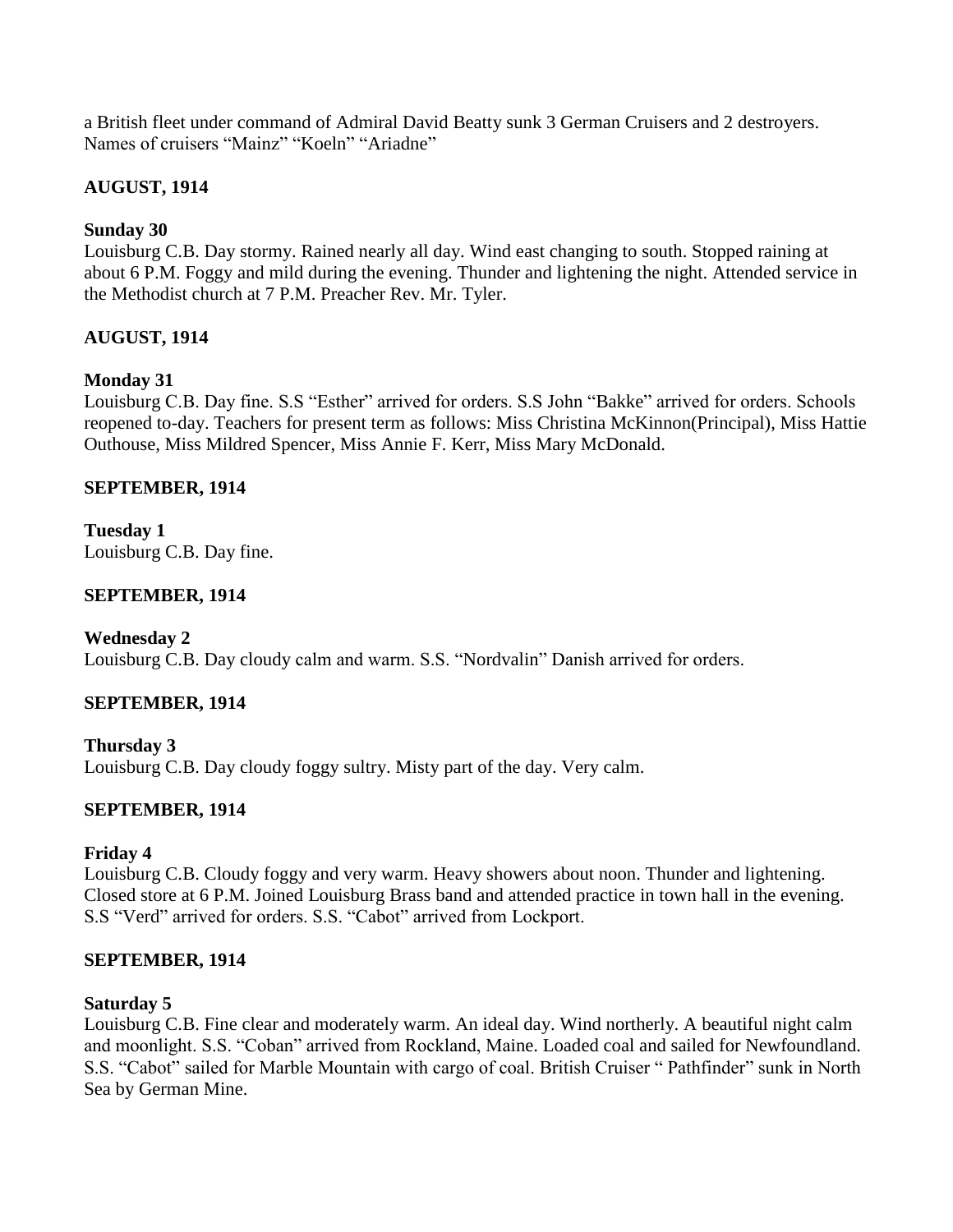### **SEPTEMBER, 1914**

### **Sunday 6**

Louisburg C.B. Day fine clear and moderately warm. Attended service in the Methodist church at 11 A.M. Preacher Rev. Mr. Tyler. Attended English Church at 7 P.M. Preacher Rev. L.H. Draper.

### **SEPTEMBER, 1914**

### **Monday 7** Labor day

Louisburg C.B. Day fine. Partly cloudy. Thunder and lightening during the evening and night. Day generally recognized as a public holiday. Most all places of business closed. Closed store at about 4 P.M.

### **SEPTEMBER, 1914**

### **Tuesday 8**

Louisburg C.B. Heavy thunder and lightening storm in the early hours of the morning. Fine and cloudy during the day, with heavy north west wind. S.S. "Eustace" arrived for Bunker coal. Alfred Pityold German army and navy reservist arrested on board S.S Eustace by Capt. McKeigan and squad of men from 94<sup>th</sup> Rgt. Will likely be held a prisoner until close of the war.

### **SEPTEMBER, 1914**

### **Wednesday 9**

Louisburg C.B. Day fine and cool. Partly cloudy with showers in the afternoon. Wind north-west. Closed store at 6 P.M. Attended prayer meeting in Methodist church at 7:30 P.M. S.S. "Vard" sailed for Norfolk, Virginia. White Stare liner "Oceanic" wrecked on North coast of Scotland, no lives lost.

### **SEPTEMBER, 1914**

### **Thursday 10**

Louisburg C.B. Day fine partly cloudy and cool. Closed store at 8:30 P.M. Attended Band practice in the evening.

### **SEPTEMBER, 1914**

### **Friday 11**

Louisburg C.B. Day fine and cool. S.S "Stigstad" arrived for cargo of coal. Closed store at 6 P.M. Attended Band practice in the evening. S.S. "Humes" arrived for orders.

### **SEPTEMBER, 1914**

### **Saturday 12**

Louisburg C.B. Day fine cloudy and cool. Heavy shower of rain at about 6 P.M. Cleared off fine during the evening. S.S. "Stigstad" sailed for Boston coal laden. S.S. Coban arrived from Newfoundland at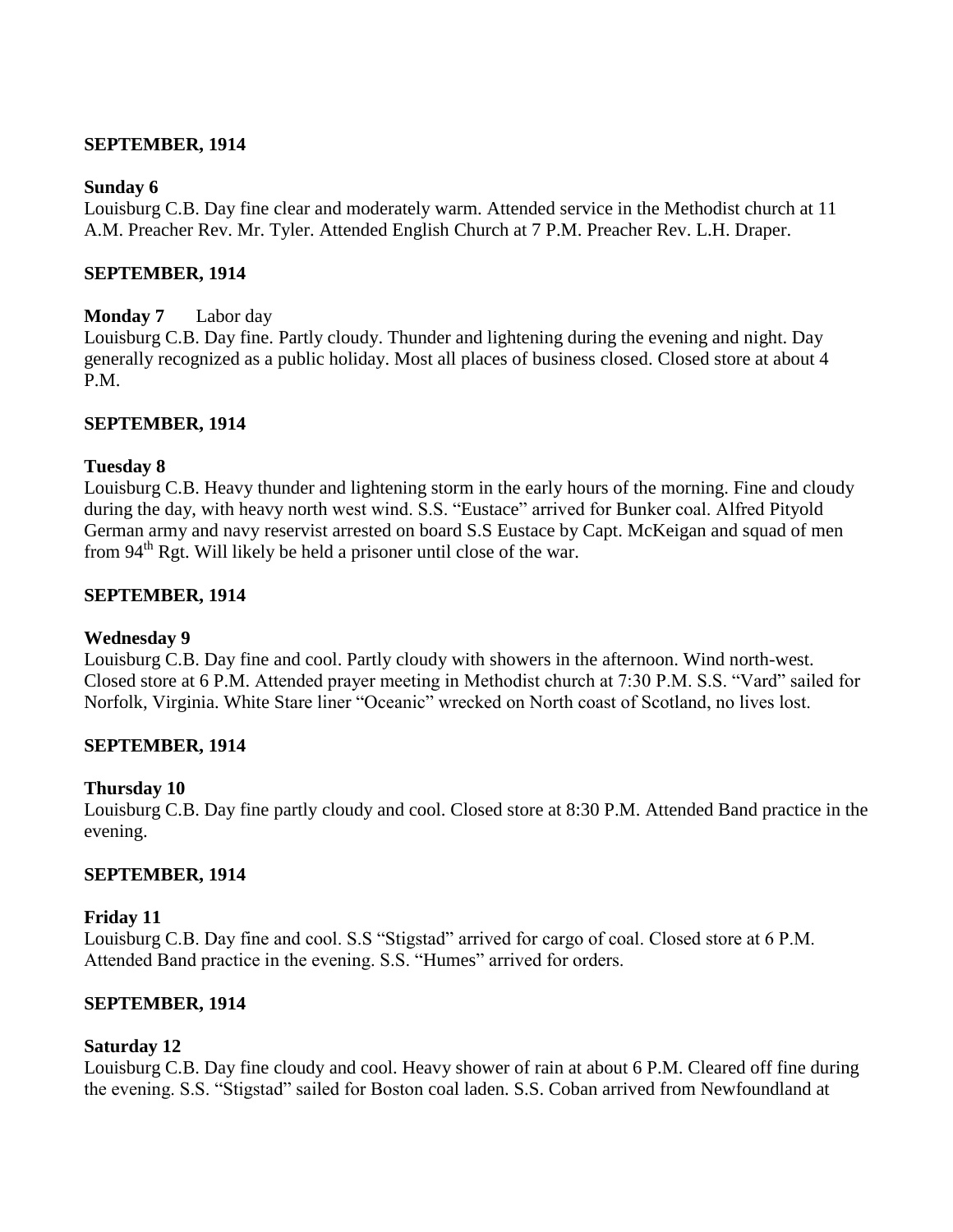about 11:30 P.M. One Austrian and two German sailors arrested on board S.S. "Humes" by Military authorities and held as prisoners of war.

### **SEPTEMBER, 1914**

## **Sunday 13**

Louisburg C.B. Day fine and moderately warm. Showers of rain in the afternoon fine in the evening. Attended service in the Methodist church at 11 A.M. and seven P.M. Preacher Rev. Mr. Tyler. Spent part of the afternoon and had tea at Angus McIntosh"s. British submarine "E9" commander Max K. Horton sunk German cruiser "Hela" off Heligoland.

### **SEPTEMBER, 1914**

### **Monday 14**

Louisburg C.B. Day fine and moderately warm. German and Austrian sailors arrested Saturday on board S.S. "Humes" taken to Sydney on 4 P.M. train under military escort. British Auxiliary cruiser "Carmania" sunk the German Auxiliary Cruiser "Cap Trafalgar" off East coast of South America.

### **SEPTEMBER, 1914**

### **Tuesday 15**

Louisburg C.B. Day fine and clear and moderately warm. In company with J.A. McDonald and William Phalen attended dance in C.M.B.A. Hall. First sod turned for foundation of New Methodist Church. John N. McDonald foreman.

### **SEPTEMBER, 1914**

### **Wednesday 16**

Louisburg C.B. Day fine, clear and moderately warm. Closed store at 6 P.M. Attended prayer meeting in Methodist church in the evening. S.S. " British Transport" arrived for Bunker coal.

### **SEPTEMBER, 1914**

### **Thursday 17**

Louisburg C.B. Day cloudy and chilly. Wind Northerly. S.S. "Brantford" arrived for bunker coal. Government steamer "Lady Laurier" arrived.

### **SEPTEMBER, 1914**

#### **Friday 18**

Louisburg C.B. Day fine, clear and cool. Strong North wind. Closed store at 6 P.M. Government steamer "Montmagny" and S.S. "Lingan" in collision on the St. Lawrence 26 miles below Quebec. "Montmagny" sank almost immediately. 14 lives lost including second officer.

### **SEPTEMBER, 1914**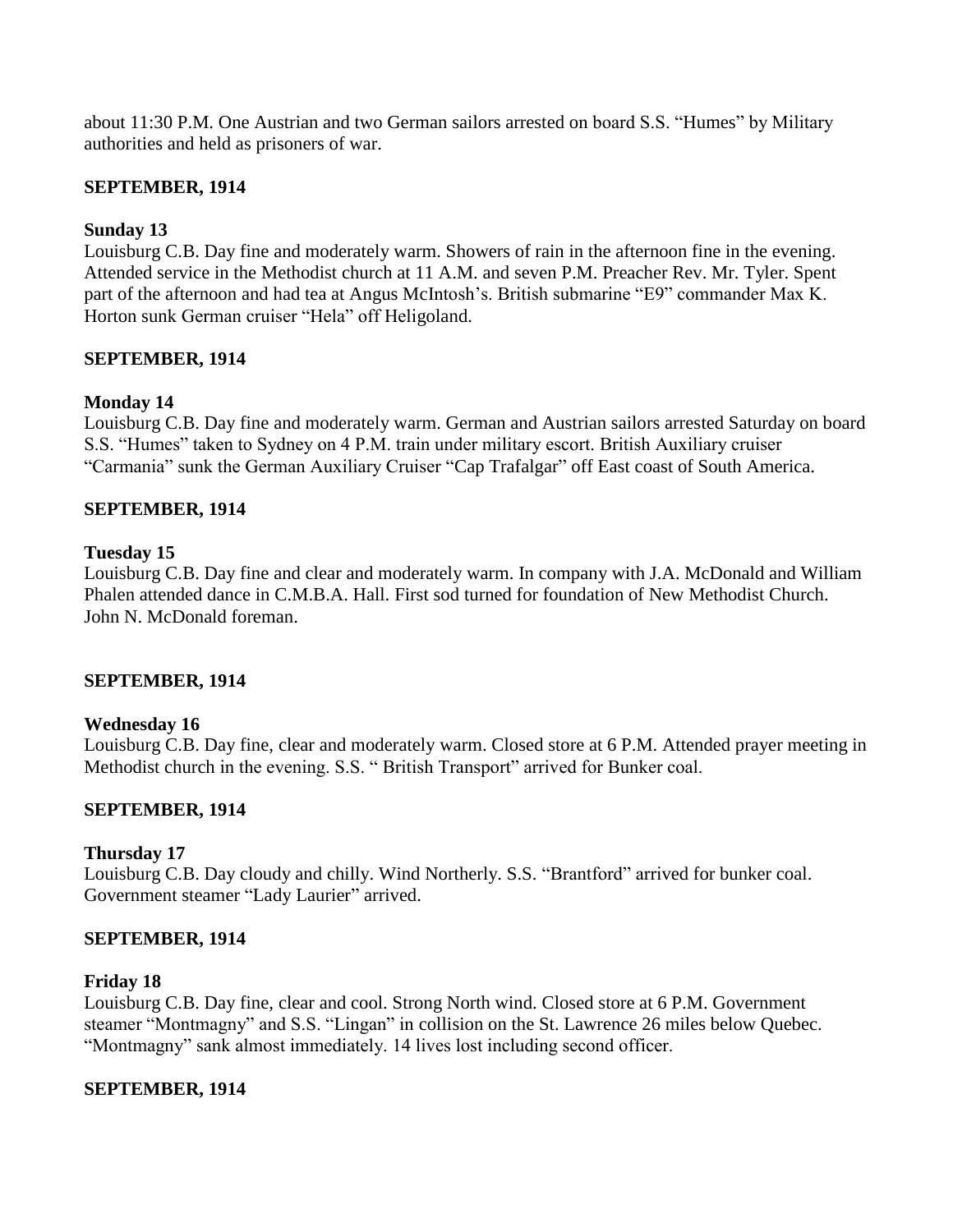#### **Saturday 19**

Louisburg C.B. Day cloudy and chilly. Strong Northeast wind. Sick part of the day. Closed store at about 2 P.M. and went to bed, opened store at about 7:30 for the rest of the evening.

### **SEPTEMBER, 1914**

### **Sunday 20**

Louisburg C.B. Day fine, clear and moderately warm. Wind Southwest. Attended service in the Methodist church at 11 A.M. Preacher Rev. Tyler. English church at 7 P.M. Preacher Rev. Mr. Draper. British Cruiser "Pegasus" put out of action in Zanzibar harbour by German cruiser "Kourgsberg" British loss 25 killed, 80 wounded.

### **SEPTEMBER, 1914**

### **Monday 21**

Louisburg C.B. Day fine, clear and warm. An ideal September day.

### **SEPTEMBER, 1914**

#### **Tuesday 22**

Louisburg C.B. Day fine clear and very warm. A perfect day. Attended dance in Peters hall in the evening given by Loyal True Blues. British cruisers "Cressy" "Aboukir" and "Hogue" sunk in north sea by German submarines (U9). About 1400 lives lost.

### **SEPTEMBER, 1914**

### **Wednesday 23**

Louisburg C.B. Day fine clear and warm. Closed store at 6 P.M. S.S. "Askehall" arrived for bunker coal. S.S. Coban arrived from St. Johns Nfld. during the night.

### **SEPTEMBER, 1914**

### **Thursday 24**

Louisburg C.B. Day cloudy foggy and warm. S.S. "Coban" loaded coal and sailed for Placentia, Nfld. Tug "Cruizer" arrived from Halifax with Barge in tow.

#### **SEPTEMBER, 1914**

#### **Friday 25**

Louisburg C.B. Day cloudy foggy and warm. Wind southerly. Closed store at 6 P.M. Attended Band practice in the evening.

#### **SEPTEMBER, 1914**

#### **Saturday 26**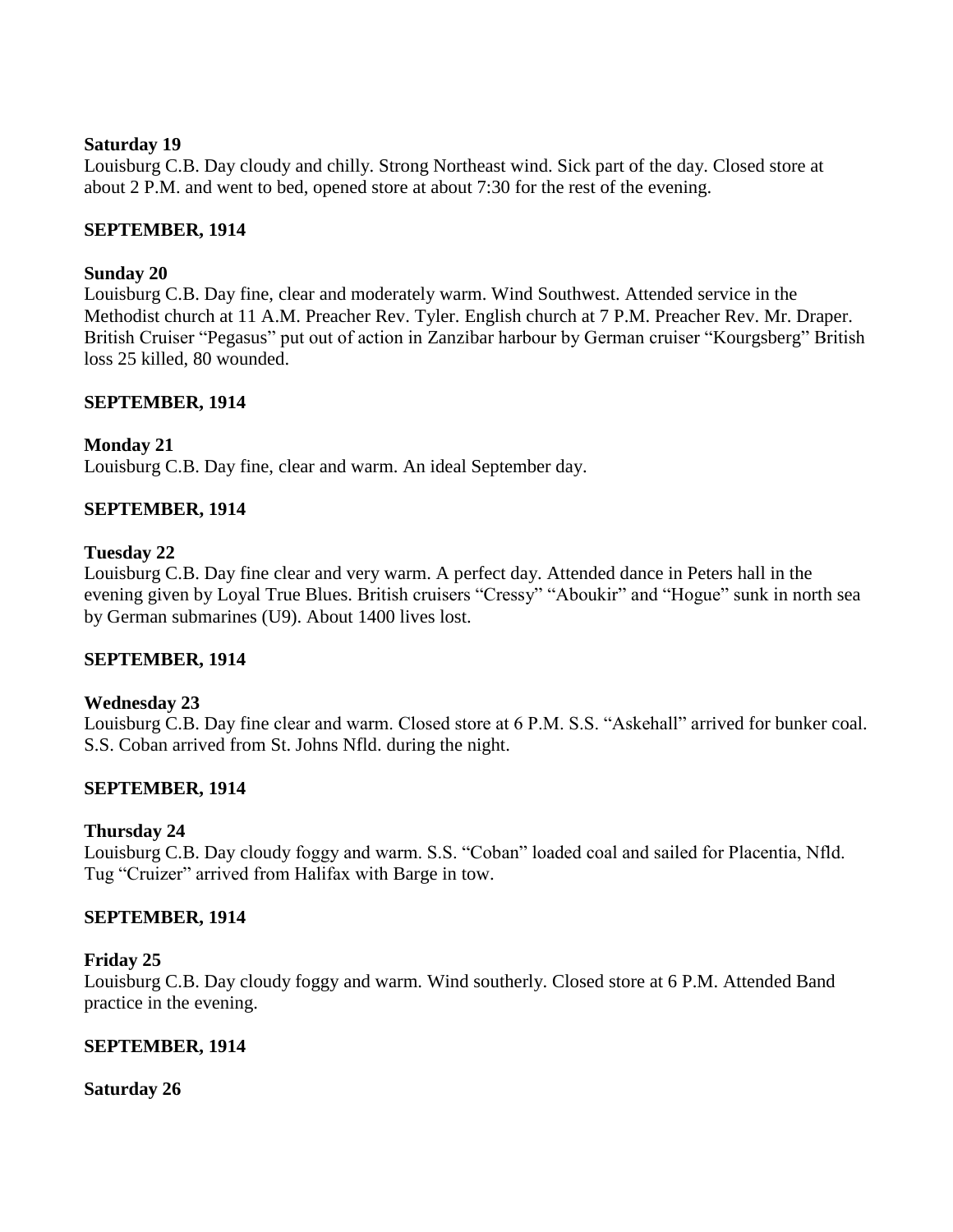Louisburg C.B. Day stormy. Rained nearly all day with heavy gale from north east. Wind changing to north west at about 11 P.M. Cleared off at about midnight. S.S. "Cacouna" ran ashore on Newfoundland coast on voyage from St. Johns to Sydney. Total wreck. Crew saved.

## **SEPTEMBER, 1914**

### **Sunday 27**

Louisburg C.B. Day fine and cool. Wind north west. Attended service in the Methodist at 11 A.M. Preacher Rev. C.M. Tyler. English church at 7 P.M. Preacher Rev. T.H. Draper. Visited military camp at old town in the afternoon. S.S. "Stigstad" arrived for cargo of coal.

### **SEPTEMBER, 1914**

### **Monday 12**

Louisburg C.B. Day rainy drizzily and very chilly. Squalls of hail. Wind north east. Steamers "Drot" and "Brynhild" arrived for bunker coal.

### **SEPTEMBER, 1914**

### **Tuesday 29**

Louisburg C.B. Day cloudy rainy and drizzily. Very chilly and cold. Wind north east. Attended band practice in the evening. S.S. "Stigstad" sailed for Boston with cargo of coal. Meeting held in English church parish hall to appoint committee to collect for the relief to the Belgians where homes were destroyed by the German invasion. Third Cape Breton Island Exhibition opened at Sydney.

### **SEPTEMBER, 1914**

### **Wednesday 30**

Louisburg C.B. Day cloudy and chilly. Wind northerly. Closed store at 6 P.M. Meeting held in Masonic hall to appoint committee to collect for patriotic fund. Louisburg brass band in the attendance. Attended meeting in Masonic hall as member of Band and took part in Band programme.

# **OCTOBER, 1914**

### **Thursday 1**

Louisburg C.B. Day fine and clear and cool. Wind northerly. S.S. "Coban" arrived loaded coal and sailed for St. Johns Nfld. Attended Band practice in the evening.

### **OCTOBER, 1914**

### **Friday 2**

Louisburg C.B. Day fine clear and cool. Wind northerly.

### **OCTOBER, 1914**

### **Saturday 3**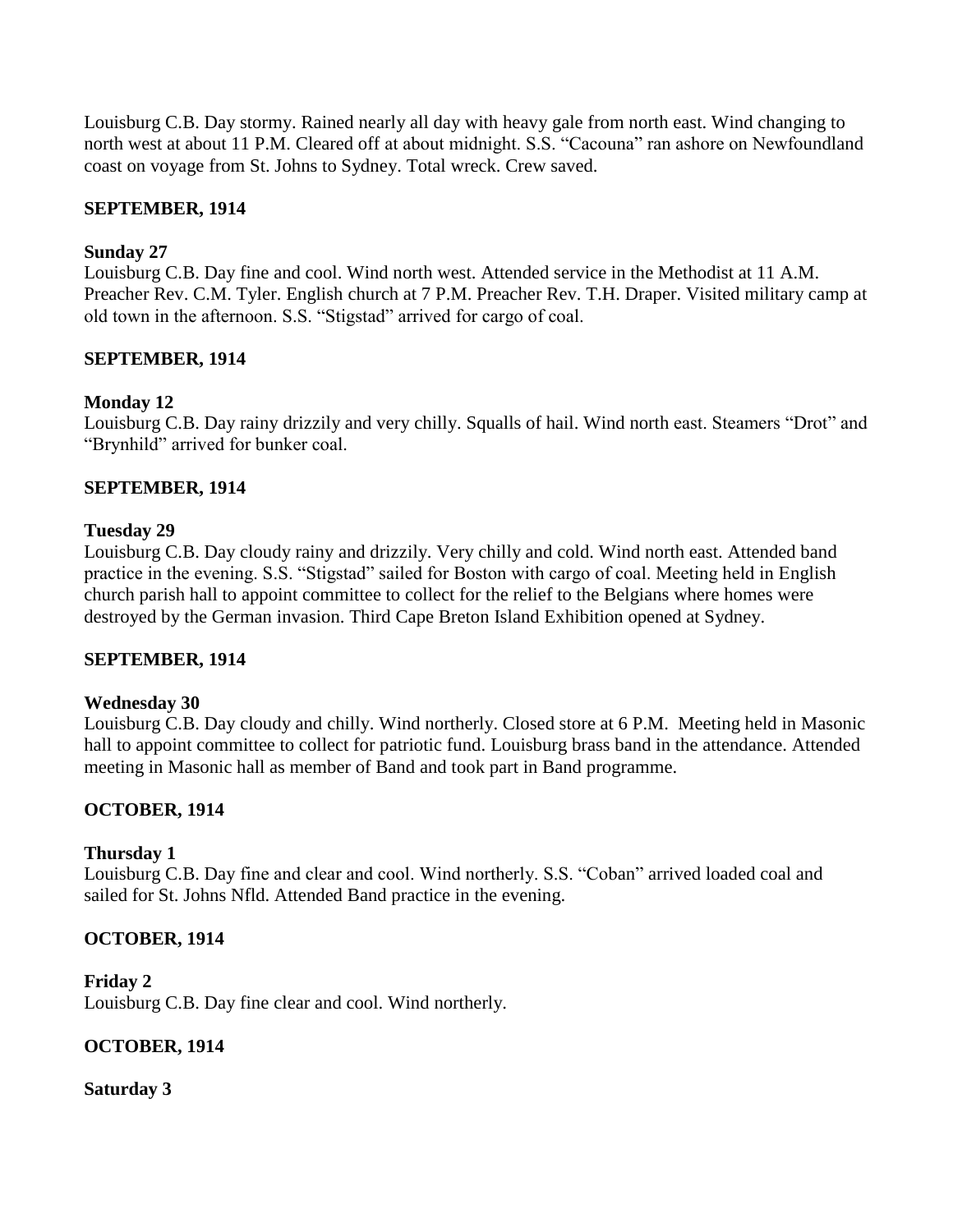Louisburg C.B. Day fine cloudy and mild. Special train left here at 3:30 P.M. for Sydney to accommodate employees of the Dominion Coal Company who wished to attend the Exhibition at Sydney. First Canadian Contingent consisting of about 33,000 men sailed for England. After embarking at Quebec. 31 transports as follows: Megantic, Ruthenia, Bermudian, Aloumia, Scandanavia, Sicillian, Montreal, Ireland, Cassandra, Ivernia, Carribean, Tryolia, Royal Edward, \_\_\_\_, Canada, Athenia, Manitou, Tunisian, Laurentic , Mommouth, Scotia, Arcadian, Zealand, Corrinthian, Virginian, Andonia, Saxonia, Grampian, Lakonia, Royal George, Montezuma. Convoy of 11 warships of the British Navy.

# **OCTOBER, 1914**

### **Sunday 4**

Louisburg C.B. Day fine clear and moderately warm. Wind north east. Attended service in the Methodist church at 11 A.M. and 7P.M. Preacher Rev. C.M. Tyler. Had tea with Capt. McKeigan at the Crowdis house.

# **OCTOBER, 1914**

### **Monday 5**

Louisburg C.B. Day cloudy dull and windy. Attended Ball in Masonic hall in the evening given by members of Louisburg Band. Also took part in Band programme.

# **OCTOBER, 1914**

### **Tuesday 6**

Louisburg C.B. Day fine. Attended Band practice in the evening. British submarine "E9" commander Max. K. Horton sunk German torpedo boat destroyer in North Sea.

# **OCTOBER, 1914**

# **Wednesday 7**

Louisburg C.B. Day fine and clear. Closed store at 6 P.M. Storekeepers agreeing to continue closing stores at 6 P.M. on Wednesdays and Fridays until Nov. 30. Attended prayer meeting in Methodist church at 7:30 P.M. S.S. "Hermod" arrived for bunker coal in the afternoon. S.S. "Askehall" arrived for bunker coal during the night.

# **OCTOBER, 1914**

### **Thursday 8**

Louisburg C.B. Day fine clear and moderately warm. Wind north west. Two German sailors on board of S.S. "Hermod" taken prisoners of war by military authorities. Sent to Sydney on 7 A.M. train.

# **OCTOBER, 1914**

# **Friday 9**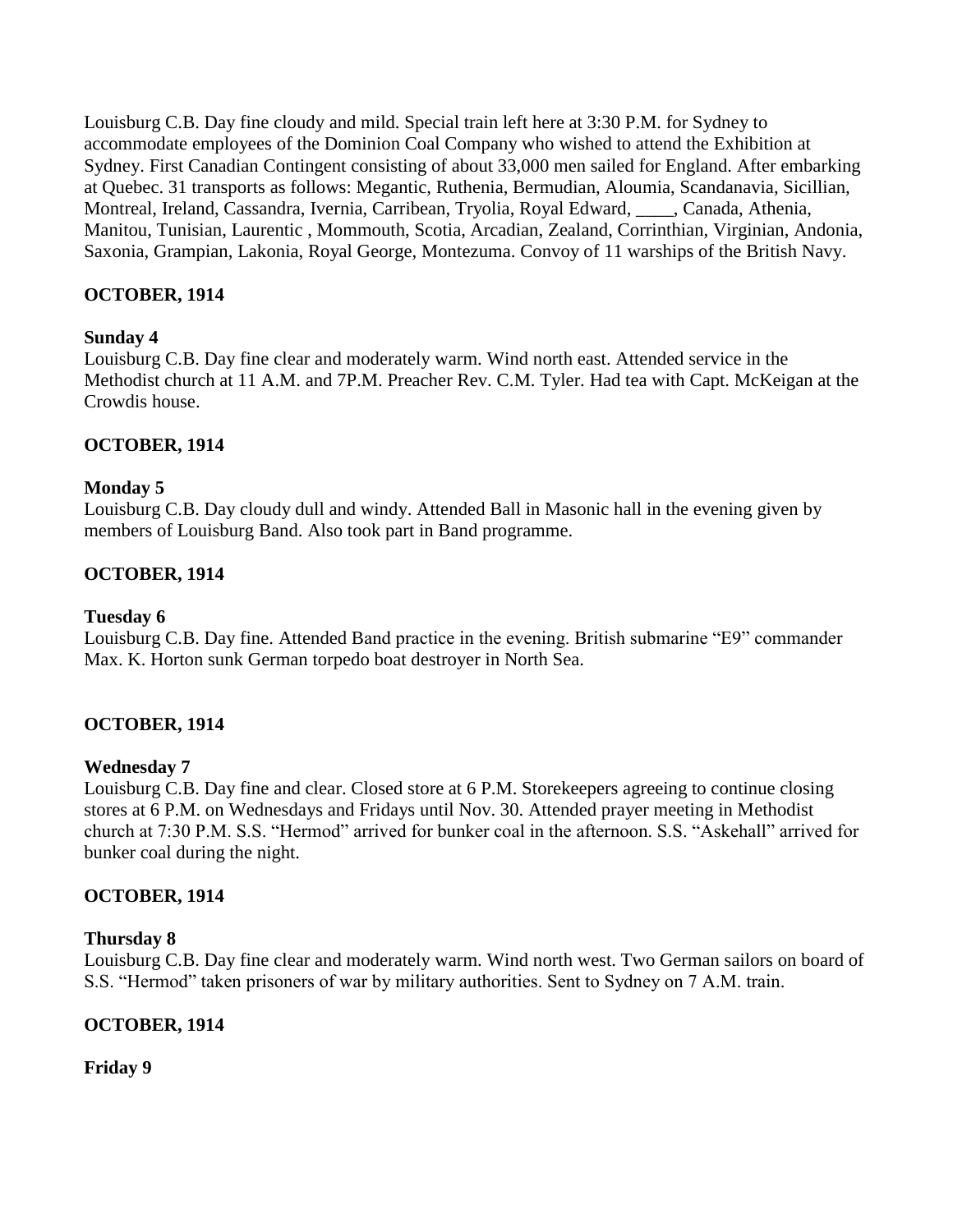Louisburg C.B. Day fine and mild. In behalf of the Louisburg Band in company with mayor W.E. McAlpine and Fletcher Townsend went to old town in the evening and interviewed Mr. Johnson manager of the Marconi Wireless station in regard to Mr. Kelland"s resignation. Antwerp Belgium occupied by Germans after a siege that lasted about 10 days.

# **OCTOBER, 1914**

# **Saturday 10**

Louisburg C.B. Day cloudy.

# **OCTOBER, 1914**

### **Sunday 11**

Louisburg C.B. Day cloudy and mild. Attended service in the Methodist church at 11 A.M. and 7 P.M. Preacher at morning service Rev. Mr. Tyler. Preacher at evening service Rev. Mr. Auguain. Russian cruiser "Pallada" sunk by German submarine in Baltic sea, over 500 lives lost.

### **OCTOBER, 1914**

# **Thanksgiving Day**

### **Monday 12**

Louisburg C.B. Day cloudy and foggy. Wind southerly. Mild. Corner stone of new Methodist church laid by J.W. Townsend at 11 A.M. Dinner and tea served in the Masonic Hall by ladies of the Methodist congregation. Proceeds in aid of church building fund. General holiday nearly all places of business closed. S.S. "Floristan" bound to this port for bunker coal with cargo of wheat for England. Ran ashore on reef near Guyan Island at about 7:30 P.M. during dense fog, no lives lost. Attended corner stone ceremony at 11 A.M. Had dinner and tea in Masonic Hall.

# **OCTOBER, 1914**

# **Tuesday 13**

Louisburg C.B. Day fine and clear. "Boston Comedy Co." under leadership of H. Price Webber held an entertainment in Masonic Hall in the evening. Closed store at 8 P.M. and attended show entitled "The Governor's Wife" in Masonic hall. S.S. "Sygna" arrived for cargo of coal.

### **OCTOBER, 1914**

**Wednesday 14** Louisburg C.B. Day fine and clear

### **OCTOBER, 1914**

### **Thursday 15**

Louisburg C.B. Day fine and clear. Strong Southwest wind. Crew of S.S. "Floristan" which ran ashore near Guyan Island on Monday night landed here. Closed store at about 9 P.M. Attended band practice. British Cruiser "Hawke" Capt Williams sunk by German submarine in North Sea. About 450 lives lost.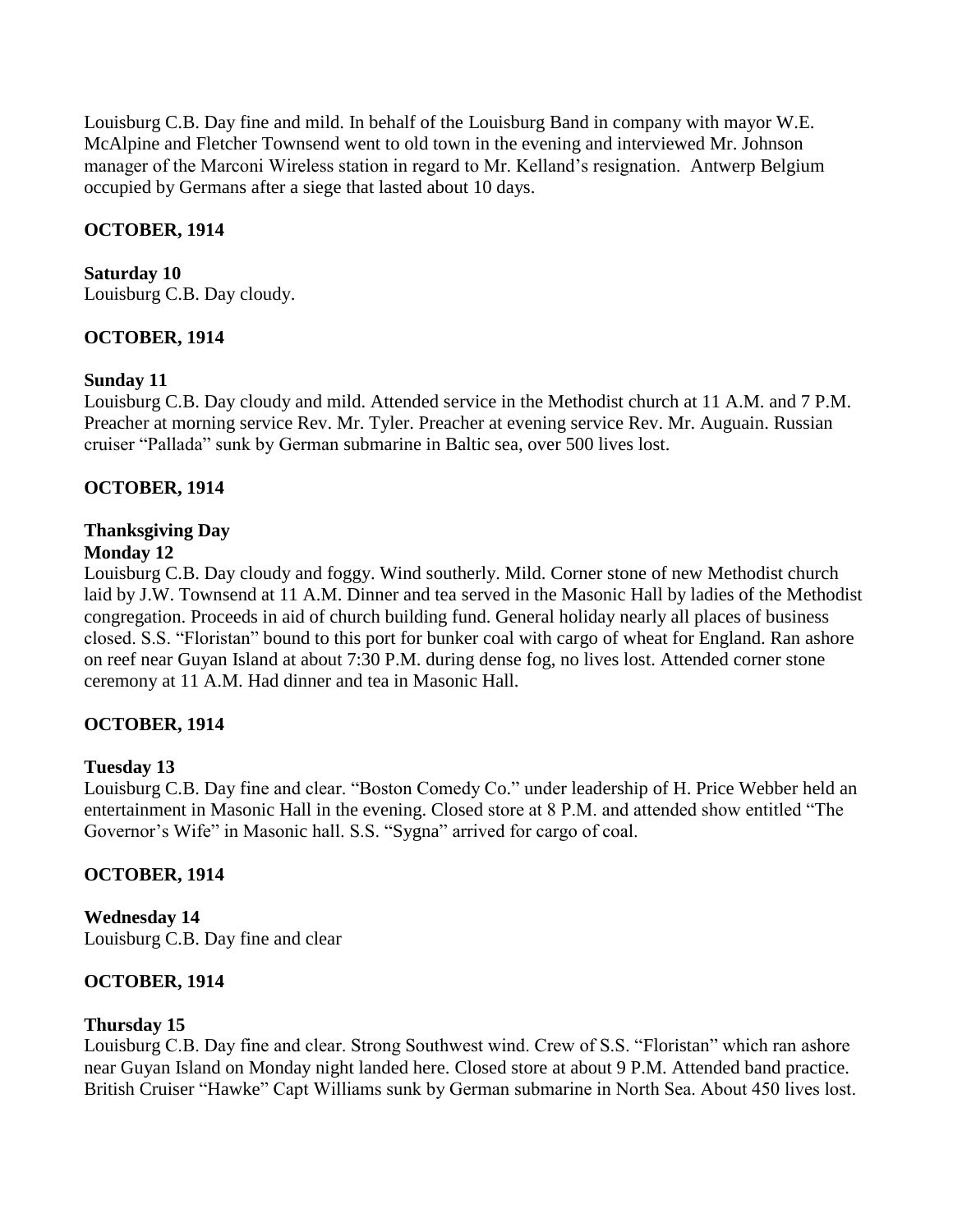Ostend, Belgium occupied by Germans. First Canadian contingent arrived at Plymouth, England about 33,000 men.

## **OCTOBER, 1914**

## **Friday 16**

Louisburg C.B. Day cloudy, foggy and mild. Rained moderately part of the day. Wind Southwest. Fine in the evening. Closed store at 9 P.M. Afterwards attended band practice.

### **OCTOBER, 1914**

### **Saturday 17**

Louisburg C.B. Day fine and mild, partly cloudy. Heavy rain during the night. British cruiser "Undaunted" Captain Cecil H. Fox accompanied by destroyers "Lance" "Legion" "Lennox" and "Loyal". Sunk 4 German destroyers in sea fight off coast of Holland, no British ships lost.

### **OCTOBER, 1914**

Sunday 18 Louisburg C.B. Day fine and very mild. Partly cloudy. An ideal Autumn day. Light Northerly wind. Attended service in the Methodist church at 11 A.M. and 7 P.M. Preacher Rev. Mr. Tyler. Had tea at Angus Mc Intosh"s.

### **OCTOBER, 1914**

**Monday 19** Louisburg C.B. Day cloudy and dull. Moderate Northeast wind.

# **OCTOBER, 1914**

**Tuesday 20** Louisburg C.B.

# **OCTOBER, 1914**

**Wednesday 21** Louisburg C.B. Day fine.

### **OCTOBER, 1914**

### **Thursday 22**

Louisburg C.B. Misty and drizzly in the forenoon. Fine in the afternoon. Wind Northerly. Closed store at 9 P.M. and attended band practice.

### **OCTOBER, 1914**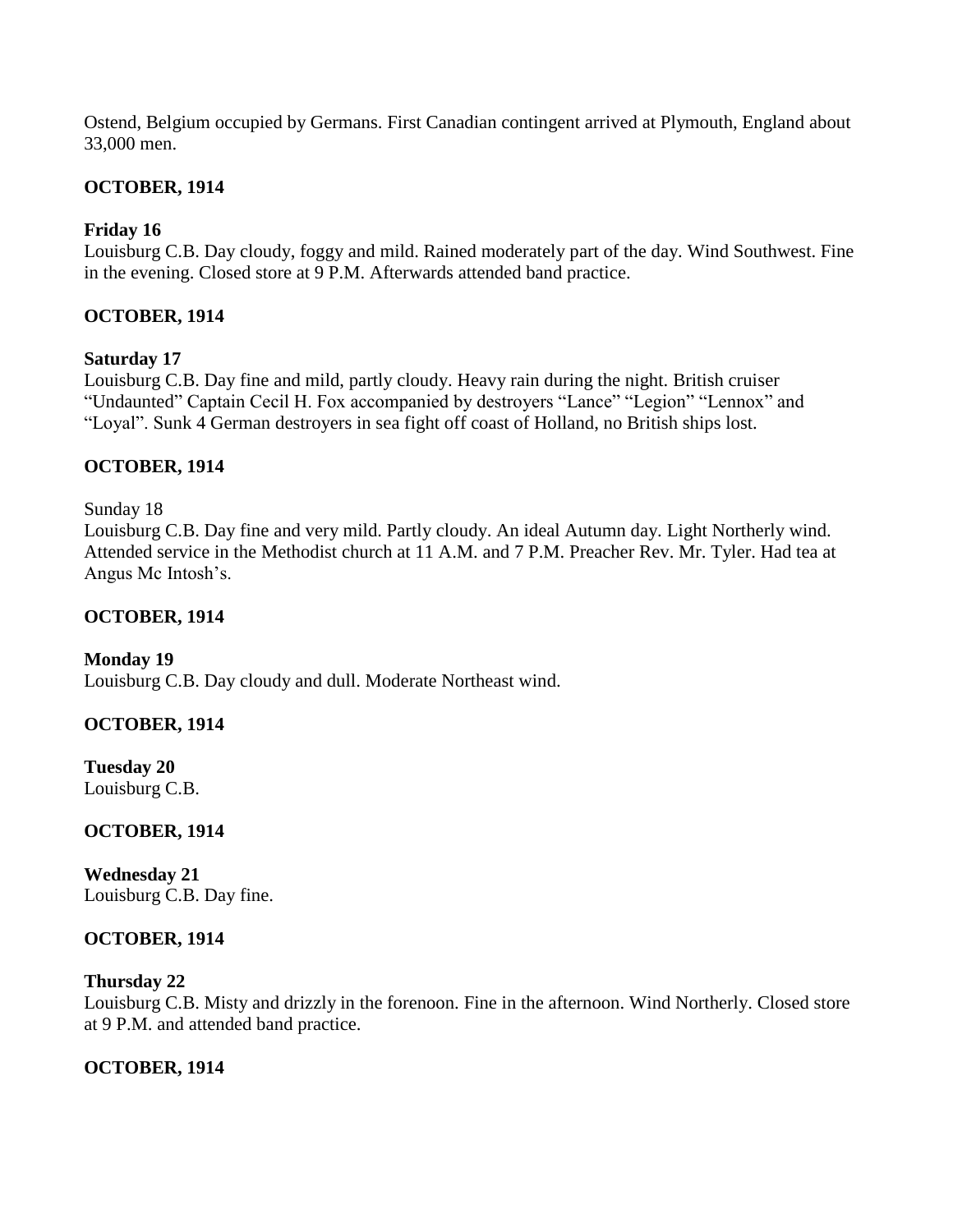### **Friday 23**

Louisburg C.B. Day fine, clear and cool. S.S. "Diana" arrived took bunker coal and sailed.

# **OCTOBER, 1914**

## **Thursday 24**

Louisburg C.B. Day fine. Cloudy in the afternoon. Wind Westerly.

## **OCTOBER, 1914**

### **Thursday 25**

Louisburg C.B. Day fine and moderately warm. Wind Southwest. Attended service in the Methodist church at 11 A.m. and 7 P.M. Preacher Rev. Mr. Tyler.

### **OCTOBER, 1914**

### **Monday 26**

Louisburg C.B. Day cloudy and misty. Cleared off in the evening. Wind Southeast. S.S. "Mashinouge" and S.S. "Coban" arrived for cargos of coal.

### **OCTOBER, 1914**

### **Tuesday 27**

Louisburg C.B. Day fine, mild and cloudy. Heavy rain during the night. Closed store at about 9 P.M. and went to band practice. After band practice attended dance in Peter"s Hall given by True Blue Association. S.S. "Mashinouge" and "S.S. Cohan" sailed with cargos of coal. British steamer "Manchester Commerce" sunk last night of North coast of Ireland. Supposed to have struck a German mine, went down in seven minutes. Capt. Payne and thirteen of crew drowned.

### **OCTOBER, 1914**

### **Wednesday 28**

Louisburg C.B. Day fine and cool. Partly clear. Wind Northwest. S.S. "Escalona" arrived, took bunker coal and sailed.

### **OCTOBER, 1914**

**Thursday 29** Louisburg C.B. Day fine and mild. Turkey enters European war per side of Germany.

### **OCTOBER, 1914**

### **Friday 30**

Louisburg C.B. Day fine and mild. Partly clear. Rain and heavy gale of wind during the night. Closed store at about 9 P.M. and attended Band practice. German cruiser "Konigsberg" discovered by British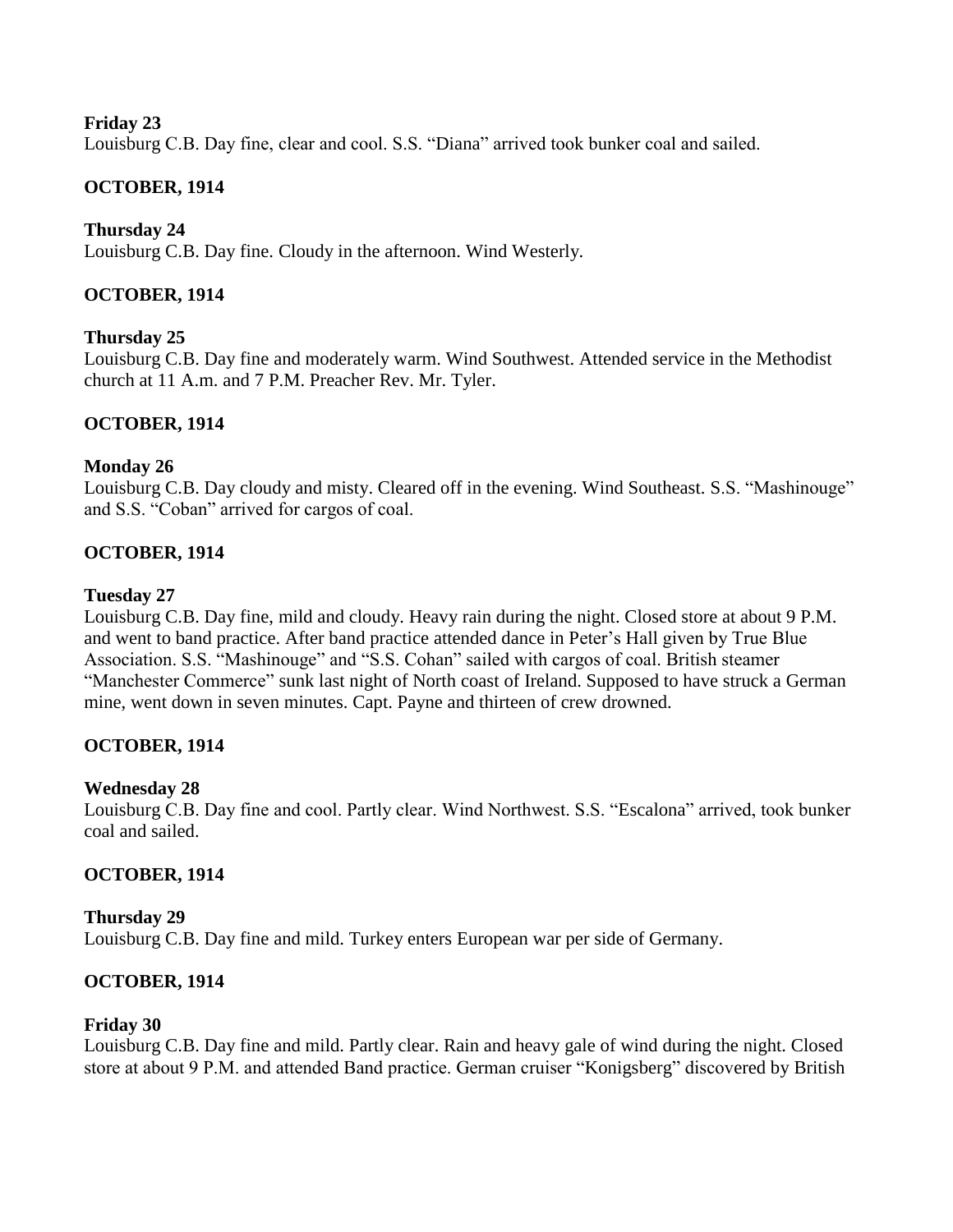cruiser "Chatham" in Rufiji River. German East Africa and bottled up by sinking a collier at mouth of river.

## **OCTOBER, 1914**

## **Saturday 31**

Louisburg C.B. Day fine. H.M.S "Hermes" torpedoed in Strait of Dover.

### **NOVEMBER, 1914**

### **Sunday 1**

Louisburg C.B. Day fine and cool. Partly clear. Wind Northwest. Attended service in the Methodist church at 11 A.M. and 7 P.M. Preacher Rev. Mr. Tyler. Naval battle off coast of Chile between British cruisers "Good Hope", "Mammouth", "Glasgow" and auxiliary cruiser "Ontranto" under admiral Sir Christopher Braddock and German Cruisers "Scharnhorst", "Gneisenau", "Dresden", "Nurnberg" and "Leipzig" under Admiral von Spee. British defeated. Cruisers "Mommouth" and "Good Hope" sunk will all hands including admiral Braddock. About 1600 lives lost.

### **NOVEMBER, 1914**

**Monday 2** Louisburg C.B. Day cloudy, foggy and mild.

## **NOVEMBER, 1914**

**Tuesday 3** Louisburg C.B. Day fine and mild. Closed store at 9 P.M. and attended band practice.

### **NOVEMBER, 1914**

### **Wednesday 4**

Louisburg C.B. Day fine and cool. Partly clear. Wind Northwest. Mrs. Clifford Huntington and daughter Maude, arrived on 10 A.M. train from Mira. Intend to remain until Friday. German cruiser "Yorek" sunk by submarine mine in Jade Bay on German coast.

### **NOVEMBER, 1914**

**Thursday 5** Louisburg C.B. Day fine, clear and warm. An ideal Autumn day.

### **NOVEMBER, 1914**

### **Friday 6**

Louisburg C.B. Day fine, cloudy. Snow squalls during the night. Wind Northerly. Closed store at 9 P.M. and attended Band practice. Mrs. Clifford Huntington and daughter left for home on 7 A.M. train. German spy Karl today shot at the Tower of London.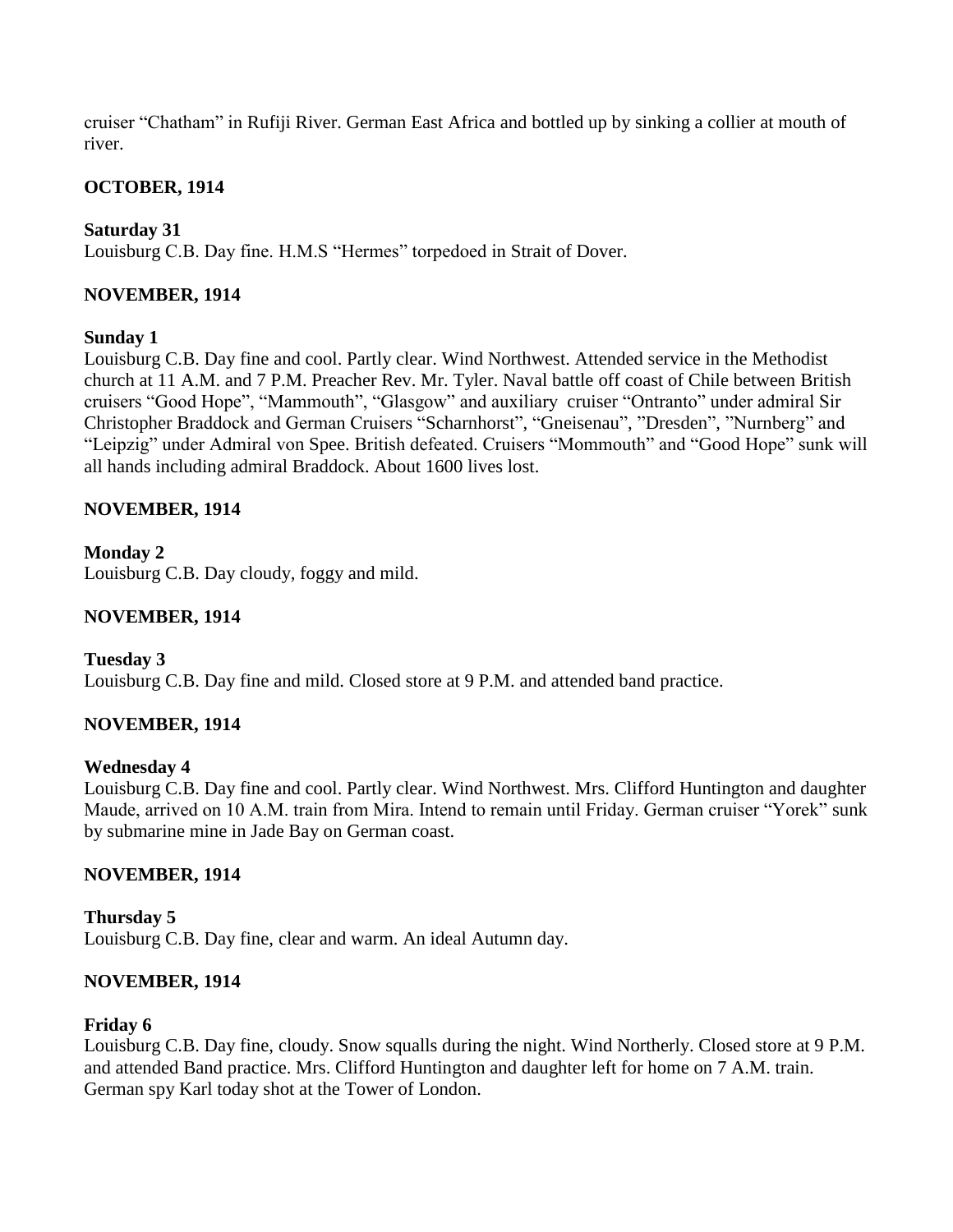### **NOVEMBER, 1914**

### **Saturday 7**

Louisburg C.B. Day fine and moderately cold. Snow squalls in the morning. Wind Northerly. Turned out with the Louisburg band in the afternoon, and went to the railway station to give a "send off" to Abe Wilcox who has enlisted in the 2<sup>nd</sup> contingent for foreign service. German Fortress "Lsing Lau" Kiao Chow China, surrendered to Japanese and British forces after a siege that lasted nearly three months.

### **NOVEMBER, 1914**

#### **Sunday 8**

Louisburg C.B. Day cloudy, windy and very chilly. Misty in the afternoon. Warmer in the evening. Wind Southwest changing to Northwest during the night. Attended service in the Methodist church at 11 A.M. Preacher Rev. Mr. Tyler. English church at 7 P.M. Preacher Rev. T. H. Draper. Spent part of the afternoon and had tea at Angus McIntosh"s. S.S. "Bauta" arrived for bunker coal.

### **NOVEMBER, 1914**

#### **Monday 9**

Louisburg C.B. Rained moderately in the morning. Cloudy and dull through-out the day. Ernest Grant and Abram Thorgood of Gabarus on their way to Halifax to join the  $2<sup>nd</sup>$  contingent. Arrived on steamer "Celine" accompanied by members of Gabarus Orange Lodge in regalia. Landing at Lewis wharf, they were played to the station by piper Alex Bowes. German cruiser "Emden" driven ashore and destroyed by British cruiser "Sydney" in Indian Ocean. The "Emden" is credited with having destroyed 22 merchantmen since the beginning of the war whose total value is estimated at about \$4,000,000 exclusive of cargos. The "Emden" was commanded by Capt. Von Muller.

### **NOVEMBER, 1914**

### **TUESDAY 10**

Louisburg C.B. Day stormy. Snowed all day with strong northeast wind. An all round disagreeable day. Streets slushy. First snow storm of the season. Snow fall about 3 or 4 inches. Cleared off during the night and froze. Closed store at about 9 P.M. and attended band practice.

### **NOVEMBER, 1914**

### **WEDNESDAY 11**

Louisburg C.B. Day fine. Cloudy and moderately cold. Streets covered with snow and ice. Not enough snow for sleighing. S.S. "Preston" arrived for bunker coal. British Tugboat "Niger" sunk by German submarine in Strait of Dover, England. Nearly all the crew saved. Gustav Brauer hanged at Sydney for murder of little girl at Birch Grove.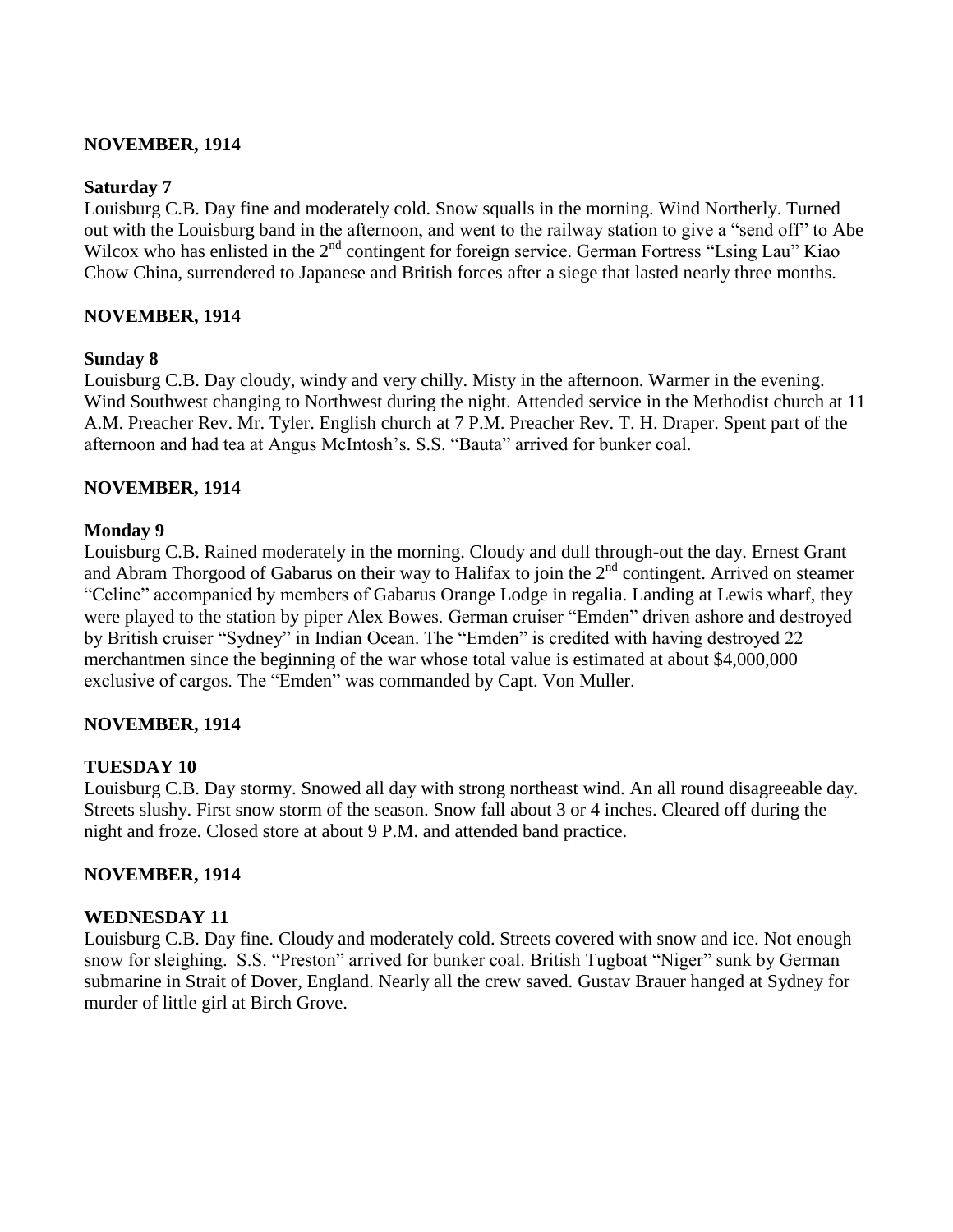### **NOVEMBER, 1914**

### **THURSDAY 12**

Louisburg C.B. Rained during the forenoon with strong southerly wind. Cleared up about noon wind changing to westerly.

### **NOVEMBER, 1914**

### **FRIDAY 13**

Louisburg C.B. Day fine clear and mild. Closed store at about 8:45 P.M. and attended band practice.

### **NOVEMBER, 1914**

# **SATURDAY 14**

Louisburg C.B. Day fine. Lord Roberts ("Bobs") died in France while on a visit to the British and Indian troops who are fighting the Germans. He was 82 years of age.

### **NOVEMBER, 1914**

### **SUNDAY 15**

Louisburg C.B. Day fine, clear, calm and cool. An ideal November day. Attended service in the Methodist church at 11 A.M. and 7 P.M. At 2 P.M. in company with Mayor McAlpine walked up to the Marconi station and military camp at Old Town. Was shown around the works by Lieut. McKinnon who showed us the Redoubts Trenches, Barracks and Black house which are in course of construction for the defense of the wireless station. After seeing those points of interest we visited Capt. McKeigan at his temporary quarters at the Marconi hotel. Being joined there by Major O"Neil we walked back to town at about 4:30 P.M. making the distance home in 35 minutes.

### **NOVEMBER, 1914**

# **MONDAY 16**

Louisburg C.B. Day cloudy. Almost a gale of wind from southwest. Light showers in the afternoon. Heavy rain during the night. 16 men of E. Company 94<sup>th</sup> Regt. which has been stationed here since Aug  $5<sup>th</sup>$  left on 4 P.M. train for Halifax to join the  $2<sup>nd</sup>$  contingent for foreign service. They were escorted to the train by about 16 of their comrades with rifles and fixed bayonets. The soldiers were met at Jerrett"s Bridge by the Louisburg Brass Band which with the assistance of Alex Bowes piper, played them to the railway station where they were given a rousing send off by the citizens. Names of volunteers as follows: Sgt. Frank McGregor, Corp. Allan McEachern, Lance Corp. Douglas Jack, Hugh McKinnon, James Moulton, Stanley McNeil, Thos. Dwyer, Harrison Chaisson, Thos. \_\_\_\_, Thos. Steel, Sam Doyle, Wm. O"Connell, Otto Black, Dan Hatcher, Alex Ferguson, James Dunn.

# **NOVEMBER, 1914**

# **TUESDAY 17**

Louisburg C.B. Day fine clear and mild. Closed store at 9 P.M. and attended band practice. After band practice, attended Tea Fancy sale and Dance given by ladies of the Roman Catholic Church in Masonic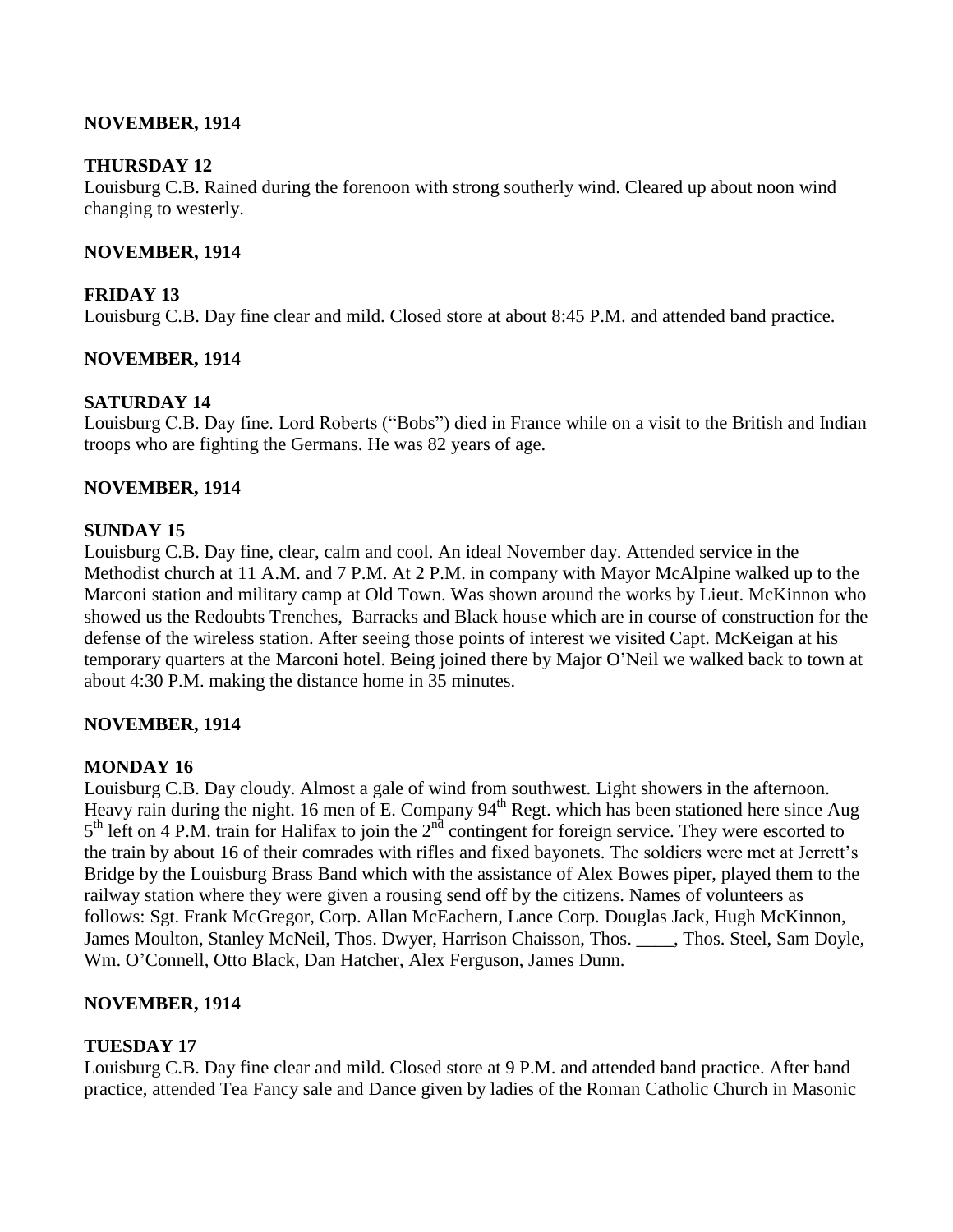Hall. S.S. "Wagana" arrived to load coal for Boston Mass. S.S. "Birk Hall" which arrived yesterday took bunker coal and sailed. Work of erecting new Methodist Church began today, Edward Peters foreman.

### **NOVEMBER, 1914**

### **WEDNESDAY 18**

Louisburg C.B. Day fine clear and cold. Froze hard during the night. Thos. Wilcox and Ruby Stacey married by Rev. Mr. Tyler.

### **NOVEMBER, 1914**

### **THURSDAY 19**

Louisburg C.B. Day fine and cold. Clear in the forenoon, cloudy and dull in the afternoon. Wind northerly changing to easterly. Storm threatening.

### **NOVEMBER, 1914**

### **FRIDAY 20**

Louisburg C.B. Day stormy. Began to snow at about 7 A.M. Turned to rain at about 8 A.M. Rained heavily all day with terrific gale of wind. Very heavy sea. Wind southeast Calm and mild during the evening. Closed store at 9 P.M. and attended band practice.

### **NOVEMBER, 1914**

### **SATURDAY 21**

Louisburg C.B. Heavy rain in the morning. Cleared up in the forenoon. Fine and mild during the remainder of the day.

### **NOVEMBER, 1914**

# **SUNDAY 22**

Louisburg C.B. Day fine and clear in the forenoon. Mild cloudy and cool in the afternoon, showery during the night. Attended service in the Methodist church at 11 A.M. Preacher Rev. Mr. Tyler. Attended service in the Presbyterian church at 7 P.M. Preacher Rev. L.M. Weeks. Had dinner and spent part of the afternoon at Angus McIntosh"s.

### **NOVEMBER, 1914**

### **MONDAY 23**

Louisburg C.B. Day fine cool, mild. Frost during the night.

# **NOVEMBER, 1914**

# **TUESDAY 24**

Louisburg C.B. Day fine and moderately cold. Light snow squalls. Wind northwest. Closed store at 9 P.M. and attended band practice. John McMullin and Stella Hickson married.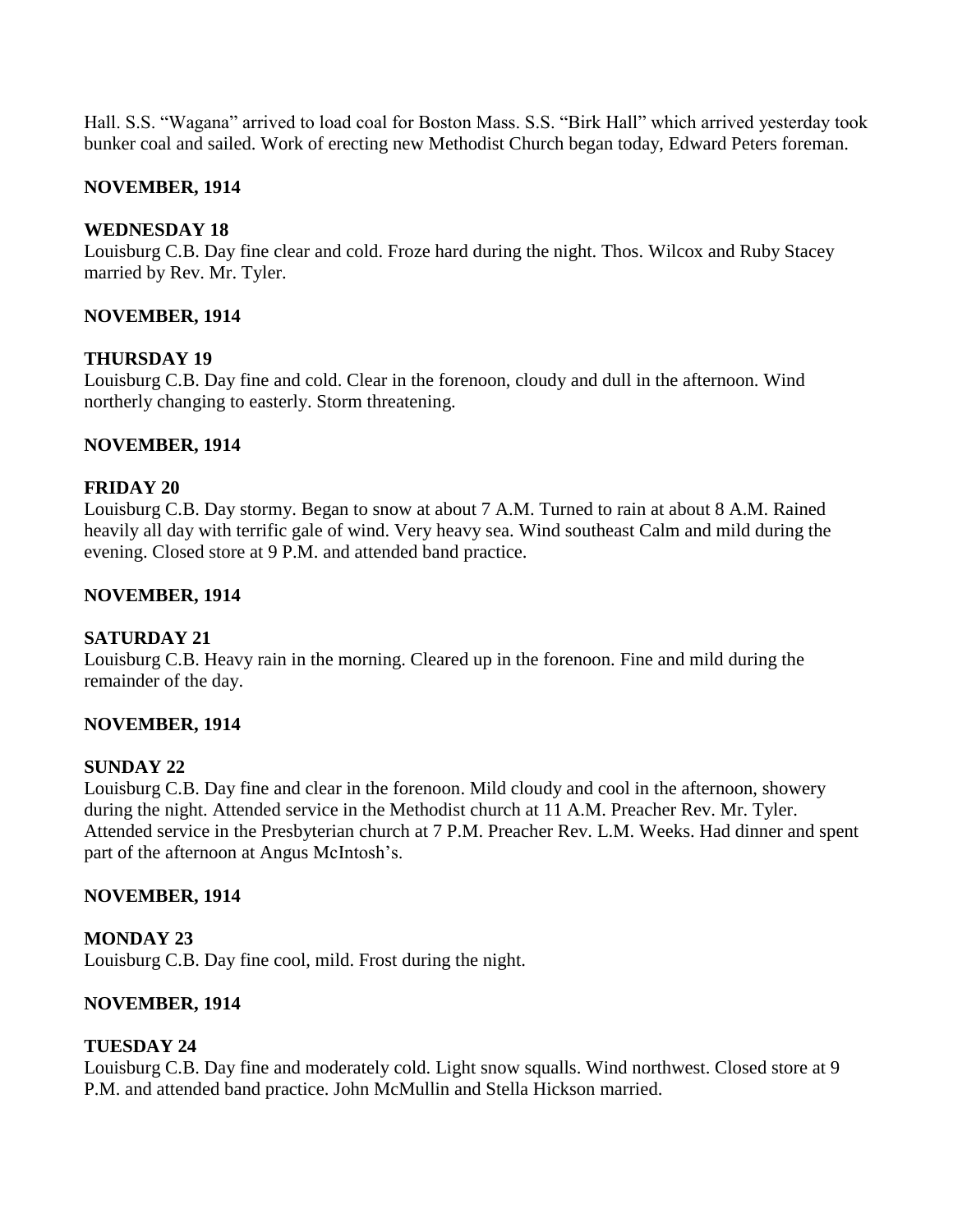#### **NOVEMBER, 1914**

#### **WEDNESDAY 25** Louisburg C.B.

#### **NOVEMBER, 1914**

#### **THURSDAY 26**

Louisburg C.B. Day fine. Attended dance in Masonic hall in the evening given by Masonic Lodge. British Battleship "Bulwark" blown up off Sheerness England. Explosion supposed to have been accidental, about 800 lives lost.

#### **NOVEMBER, 1914**

#### **FRIDAY 27**

Louisburg C.B. Day fine and mild. Attended the fifteenth wedding anniversary of Mr. & Mrs. Alex Bates at their home in the evening.

#### **NOVEMBER, 1914**

#### **SATURDAY 28**

Louisburg C.B.

### **NOVEMBER, 1914**

#### **SUNDAY 29**

Louisburg C.B. Day fine clear calm and moderately cold. Attended service in the Methodist church at 11 A.M. and 7 P.M. Preacher Rev. Mr. Tyler. Had tea at Mr. McLeans, Marine Hospital.

#### **NOVEMBER, 1914**

#### **MONDAY 30**

Louisburg C.B. Day fine clear and mild. Wind westerly.

#### **DECEMBER, 1914**

#### **TUESDAY 1**

Louisburg C.B. Day fine and mild. S.S. "Cuban" arrived for cargo of coal. Christian deWet rebel leader in South Africa captured by South African troops.

#### **DECEMBER, 1914**

#### **WEDNESDAY 2**

Louisburg C.B. Day fine clear and warm. An ideal day. S.S. Coban sailed for Yarmouth during the night, coal laden.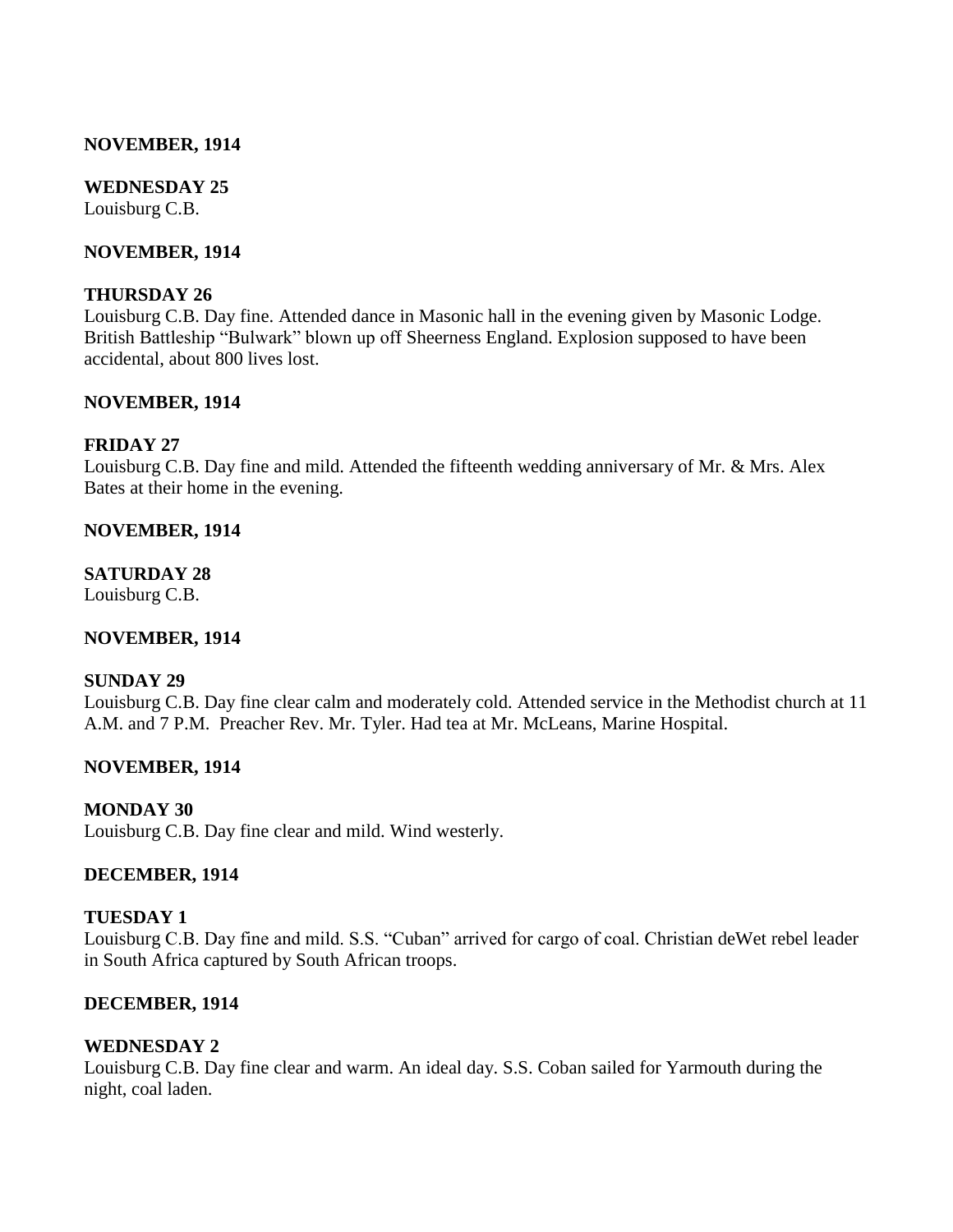### **DECEMBER, 1914**

### **THURSDAY 3**

Louisburg C.B. Day fine clear and warm. Remarkably mild for this time of year.

### **DECEMBER, 1914**

### **FRIDAY 4**

Louisburg C.B. Day fine mild and cloudy. Chilly in the evening. Closed store at 9 P.M. and attended band practice. S.S. "Wagana" arrived for cargo of coal.

### **DECEMBER, 1914**

### **SATURDAY 5**

Louisburg C.B. Day fine and moderately cold. Partly cloudy. Light snow flurries, wind northwest. S.S. "Lorne" arrived for bunker coal.

### **DECEMBER, 1914**

### **SUNDAY 6**

Louisburg C.B. Day fine clear and moderately cold. Cloudy in the afternoon. Attended service in the Methodist Church at 11 A.M. Preacher Rev. Mr. Tyler. English Church at 7 P.M. Preacher Rev. Mr. Draper. Had dinner at the Crowdis House. Spent part of the afternoon at Marine Hospital. Louis Baldwin Old Town died.

### **DECEMBER, 1914**

### **MONDAY 7**

Louisburg C.B. Day fine and clear. Attended and took part in band concert in Mesonic hall in the evening. Given in aid of Patriotic Fund. Concert well attended. Total amounting to 60.00. Sang two songs "Hearts of Oak" and "The Vitreus Song". Attended band rehearsal in Masonic hall from 2 – 4 P.M.

### **DECEMBER, 1914**

### **TUESDAY 8**

Louisburg C.B. Day fine cloudy and chilly. Wind northerly. Attended band practice in the evening. S.S. "Christian Knudsen" arrived for bucker coal. Naval battle off Falkland Islands between British squadron under Admiral Sturdee and German fleet under Admiral Von Spee. German cruisers "Scharnhorst" "Gneisenau" "Leipzig" and "Nurnberg" sunk. Germans lost about 2000 men including admiral Von Spee. British loss 7 killed 4 wounded.

### **DECEMBER, 1914**

### **WEDNESDAY 9**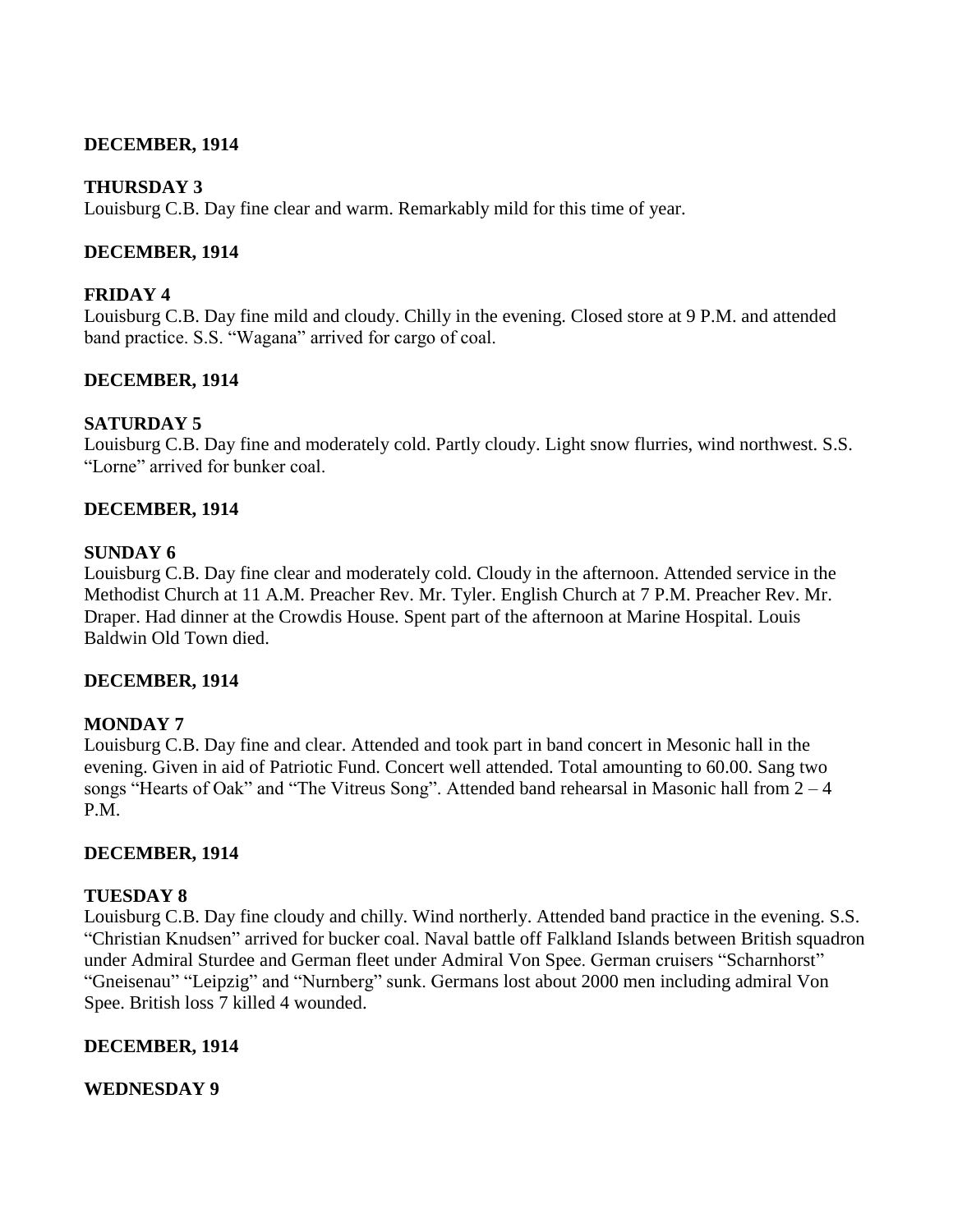Louisburg C.B. Day cloudy and chilly. Wind northerly. Turned out with the band in the afternoon and went to Railway station to give a send off to Mr. Allison Kelland, our band master who left on the 4 P.M. train for his house in Newfoundland. Mr. Kelland has been in charge of the band for over a year. Has proved himself capable in streets and will be greatly missed by all its members.

# **DECEMBER, 1914**

# **THURSDAY 10**

Louisburg C.B. Day fine cloudy and chilly. Wind northeast. Storm threatening. S.S. Coban arrived from Yarmouth.

# **DECEMBER, 1914**

# **FRIDAY 11**

Louisburg C.B. Began to snow at about 12:30 A.M. Stopped snowing at about 10 A.M. Fine during the remainder of the day. Snow fall about 5 inches, badly drifted. Wind northeast. Turned out at about 4:15 A.M. to a fire in shop occupied by A.R. Here, shoemaker. Building and contents totally destroyed. Closed store at 9 P.M. and attended band practice. S.S. Coban sailed for St. Johns Nfld. Daniel Townsend died at 11 P.M.

# **DECEMBER, 1914**

# **SATURDAY 12**

Louisburg C.B. Fine clear and mild. Thawing in the middle of the day. Nearly enough snow for good sleighing. Both sleighs and waggons in use on the streets. S.S. "Wagana" arrived and loaded coal for Boston. S.S. "American" arrived and bunkered.

# **DECEMBER, 1914**

# **SUNDAY 13**

Louisburg C.B. Day fine and cloudy. Calm and mild, wind northeast. Attended the following church services: Methodist at 11 A.M. Preacher Rev. Mr. Tyler Presbyterian Preacher Rev. Mr. Cummings at 7 P.M. Spent part of the afternoon and had tea at Mr. McLean"s Marine Hospital. British submarine B.11 Leut. Commander Norman D. Holbrook entered the Darndanelles and sank Turkish Battleship "Messudiyek"

# **DECEMBER, 1914**

# **MONDAY 14**

Louisburg C.B. Day stormy. Heavy rain storm and southerly gale. Streets slushy. Thawed off all the snow. Attended funeral of the late Dan Townsend at 1 P.M.

# **DECEMBER, 1914**

# **TUESDAY 15**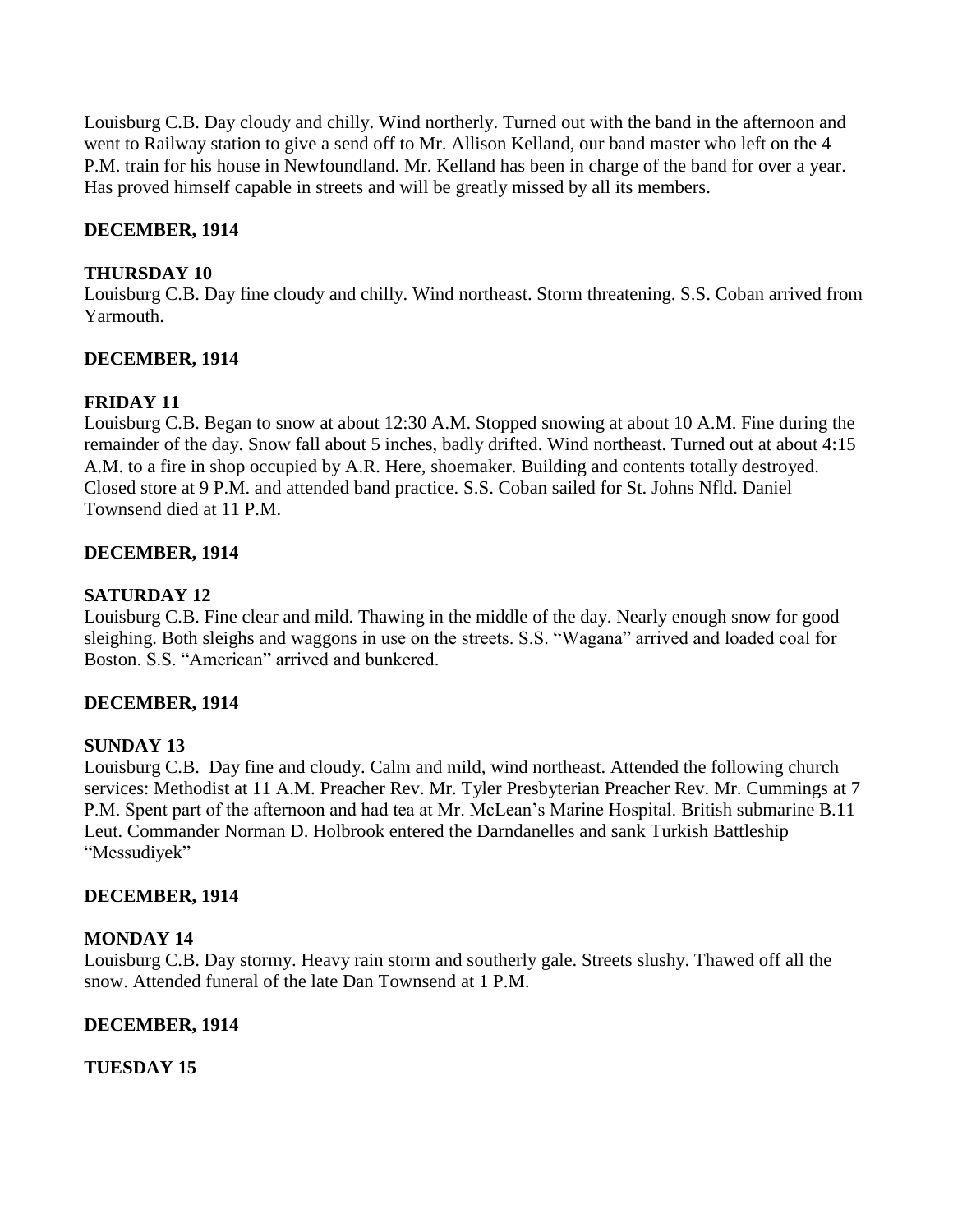Louisburg C.B. Day fine and cold. Strong northwest wind. Closed store at 9 P.M. and attended band practice. Monthly pay day for Dominion Coal Co. employees.

### **DECEMBER, 1914**

### **WEDNESDAY 16**

Louisburg C.B. Day fine and cold. Cloudy, wind northerly. Tunred out with the band in the afternoon and went to the railway station to give a send off to Clifton Townsend who left on the 4 P.M. train for Fredericton N.B. to join the 24<sup>th</sup> Field Battery for overseas service in 2<sup>nd</sup> contingent. German cruisers bombard "Scarborough" "Heartlepool" and "Whitby" on east coast of England. Causalities including killed and wounded about 600.

### **DECEMBER, 1914**

### **THURSDAY 17**

Louisburg C.B. Day fine clear and cold. Wind northwest.

### **DECEMBER, 1914**

### **FRIDAY 18**

Louisburg C.B. Day fine and moderately cold.

### **DECEMBER, 1914**

### **SATURDAY 19**

Louisburg C.B. Day fine clear and mild. Wind westerly changing to southerly in the evening. Storm threatening. S.S. "Aronmare" (government) arrived in the evening for bunker coal. S.S. "Coan" arrived from Nfld. Loaded coal and sailed for Yarmouth during the night.

### **DECEMBER, 1914**

### **SUNDAY 20**

Louisburg C.B. Rained in the morning. Stopped raining at about 9 A.M. Fine during the remainder of the day. Wind southerly changing to northwest. Cold in the evening. Attended service in the Methodist church at 11 A.M. and 7 P.M. Preacher Rev. Mr. Tyler.

### **DECEMBER, 1914**

#### **MONDAY 21**

Louisburg and Sydney. Day fine and cloudy. Snowed about 5 or 6 inches during the night. Storm commencing at about 7:30 P.M. Went to Sydney on 4 P.M. train. Met Heber at Sydney station. After tea we went to see the "Sydney Home Guard" drill in shed at plant. After returning spent remainder of the evening at Smith & Smith music store. Stopped at Victoria Hotel.

### **DECEMBER, 1914**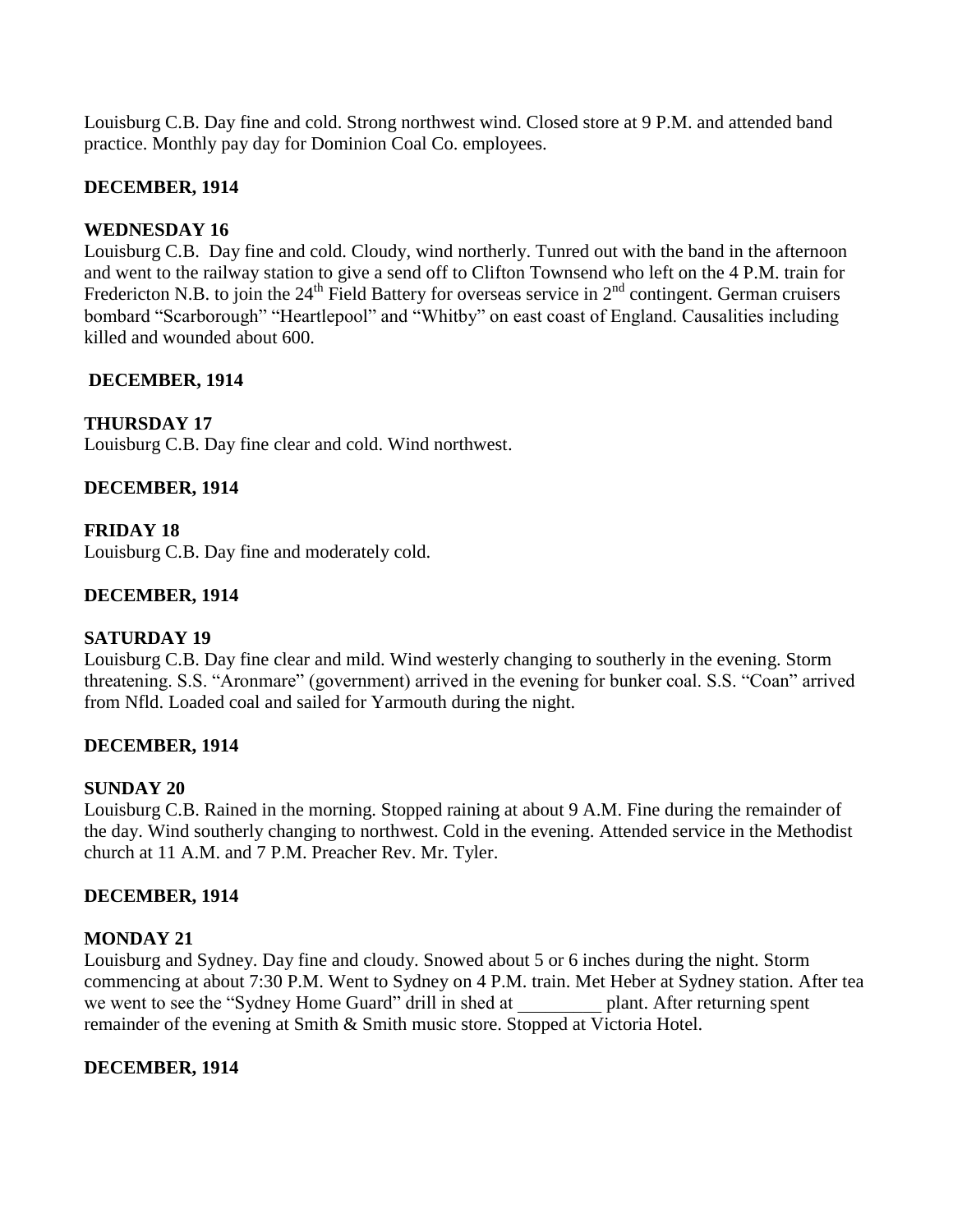## **TUESDAY 22**

Sydney and Louisburg. Day fine clear and moderately cold. Wind northerly. Scarcely enough snow for good sleighing. Both sleighs and waggons in use on the streets. Left Sydney on 4 P.M. car for Glace Bay. Returned to Louisburg on 7 P.M. train.

## **DECEMBER, 1914**

### **WEDNESDAY 23**

Louisburg C.B. Day fine and cold. Snow squalls throughout the day. Wind northwest – very cold during the night.

### **DECEMBER, 1914**

# **THURSDAY 24**

Louisburg C.B. Day fine clear and very cold. Wind northwest. Thermometer reached zero mark during the night. Unusually cold for this time of the year. Harbour frozen up as far as Townsend"s Point.

### **DECEMBER, 1914**

### **Christmas Day SATURDAY 19**

Louisburg C.B. Day fine. Partly cloudy and very cold. Wind northwest. Attended the following church services; Methodist at 11 A.M. Preacher Rev. Mr. Tyler. English church at 7:30 P.M. Preacher Rev. L.H. Draper. Had dinner and tea at Angus McIntosh"s. S.S. "Glitra" arrived for bunker.

### **DECEMBER, 1914**

# **SATURDAY 26**

Louisburg C.B. Fine clear and cold.

### **DECEMBER, 1914**

### **SUNDAY 27**

Louisburg C.B. Fine cloudy and cold. Wind northwest. Attended service in the English Church at 7 P.M. Preacher Rev. Mr. Draper. Was not out to church in the morning.

### **DECEMBER, 1914**

### **MONDAY 28**

Louisburg C.B. Day fine clear and moderately cold. S.S. "Coban" and S.S. "Cabot" arrived for cargos of coal.

### **DECEMBER, 1914**

### **TUESDAY 29**

Louisburg C.B. Day cloudy and mild. Began to snow at about 8 P.M. Turned to rain at about 9:30. Heavy rain during the night. Attended card party at B.W. Townsend's in the evening.